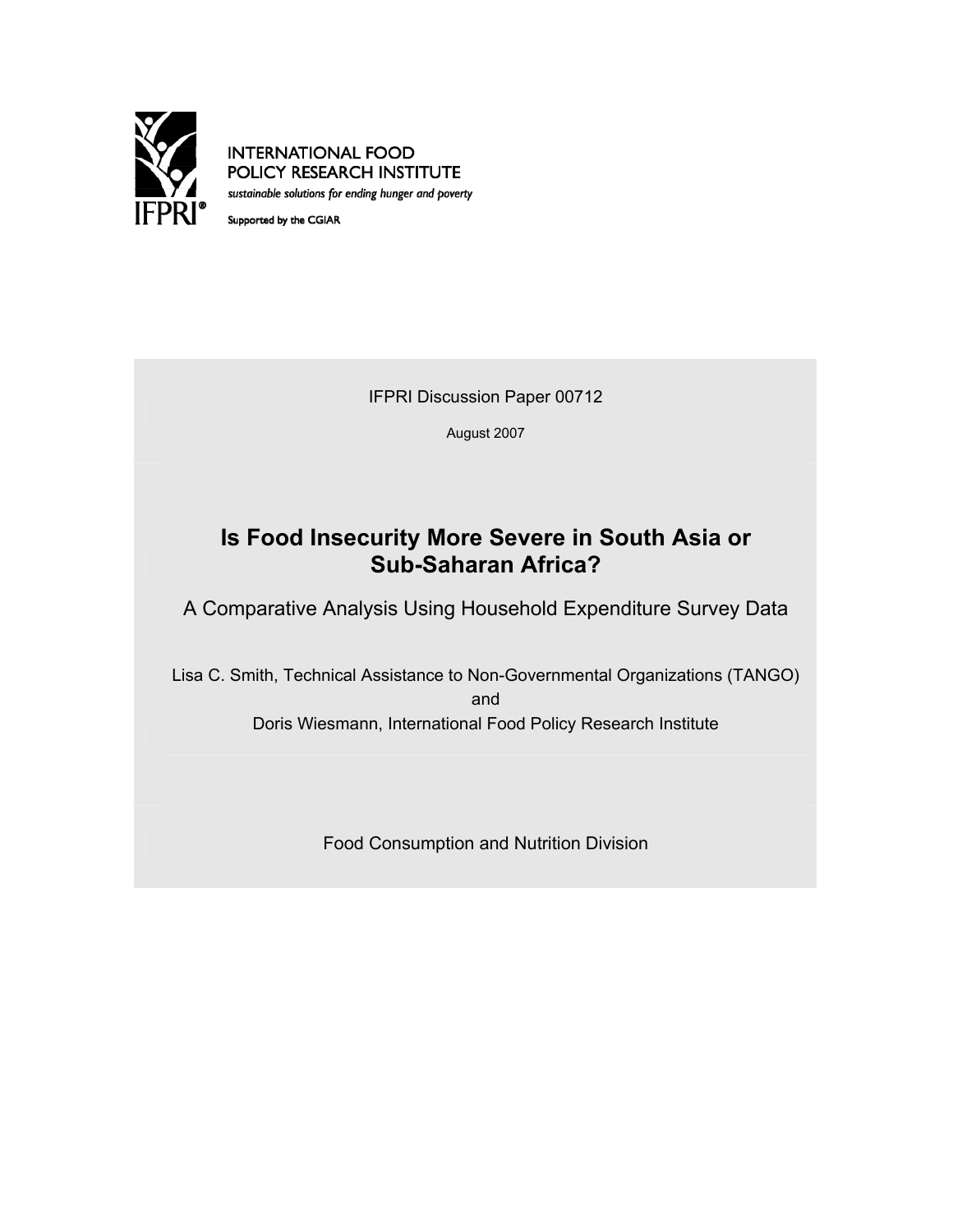## **INTERNATIONAL FOOD POLICY RESEARCH INSTITUTE**

The International Food Policy Research Institute (IFPRI) was established in 1975. IFPRI is one of 15 agricultural research centers that receive principal funding from governments, private foundations, and international and regional organizations, most of which are members of the Consultative Group on International Agricultural Research (CGIAR).

## **FINANCIAL CONTRIBUTORS AND PARTNERS**

IFPRI's research, capacity strengthening, and communications work is made possible by its financial contributors and partners. IFPRI gratefully acknowledges generous unrestricted funding from Australia, Canada, China, Denmark, Finland, France, Germany, India, Ireland, Italy, Japan, the Netherlands, Norway, the Philippines, Sweden, Switzerland, the United Kingdom, the United States, and the World Bank.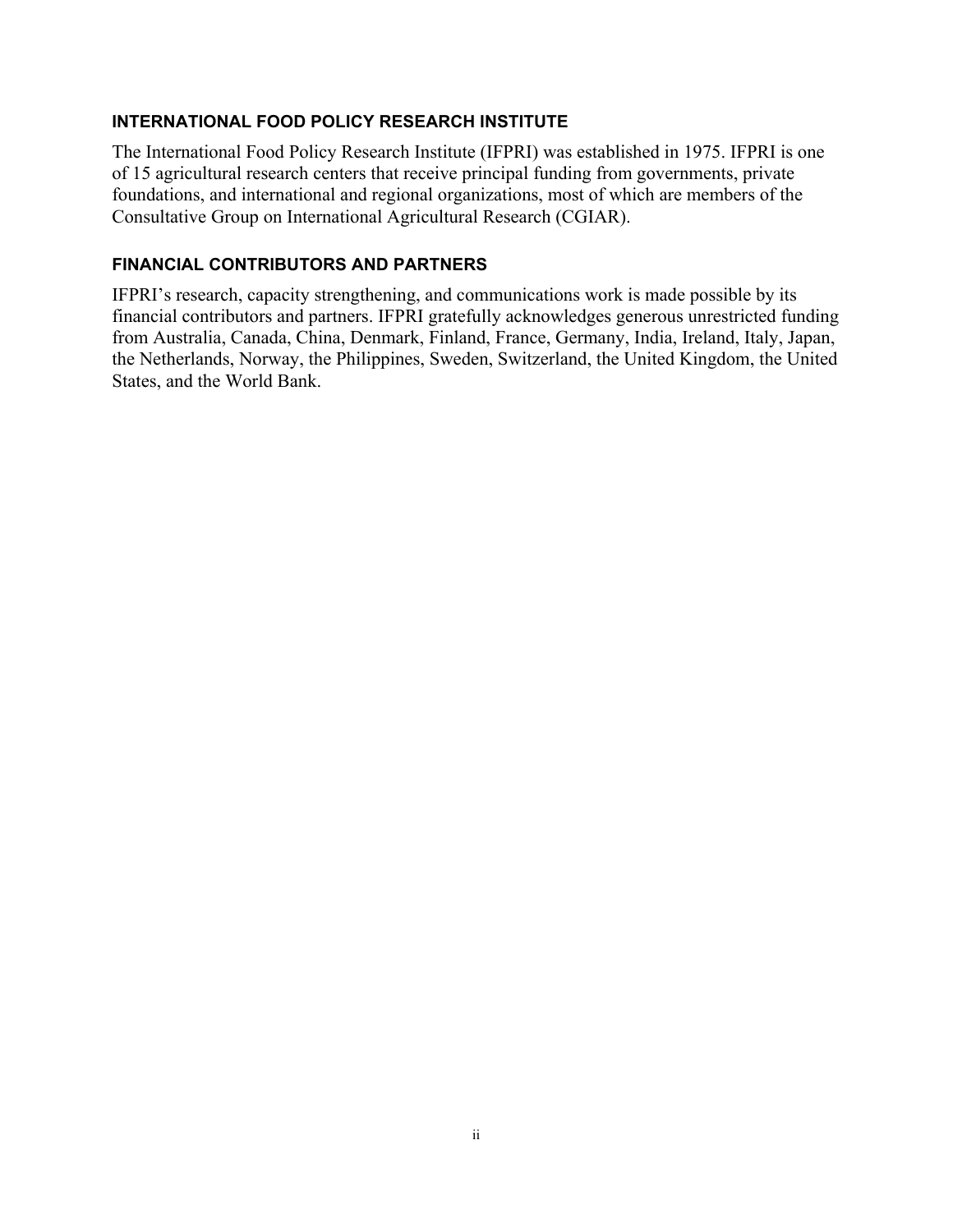

**INTERNATIONAL FOOD** POLICY RESEARCH INSTITUTE sustainable solutions for ending hunger and poverty

Supported by the CGIAR

IFPRI Discussion Paper 00712

August 2007

# **Is Food Insecurity More Severe in South Asia or Sub-Saharan Africa?**

A Comparative Analysis Using Household Expenditure Survey Data

Lisa C. Smith, Technical Assistance to Non-Governmental Organizations (TANGO) and Doris Wiesmann, International Food Policy Research Institute

Food Consumption and Nutrition Division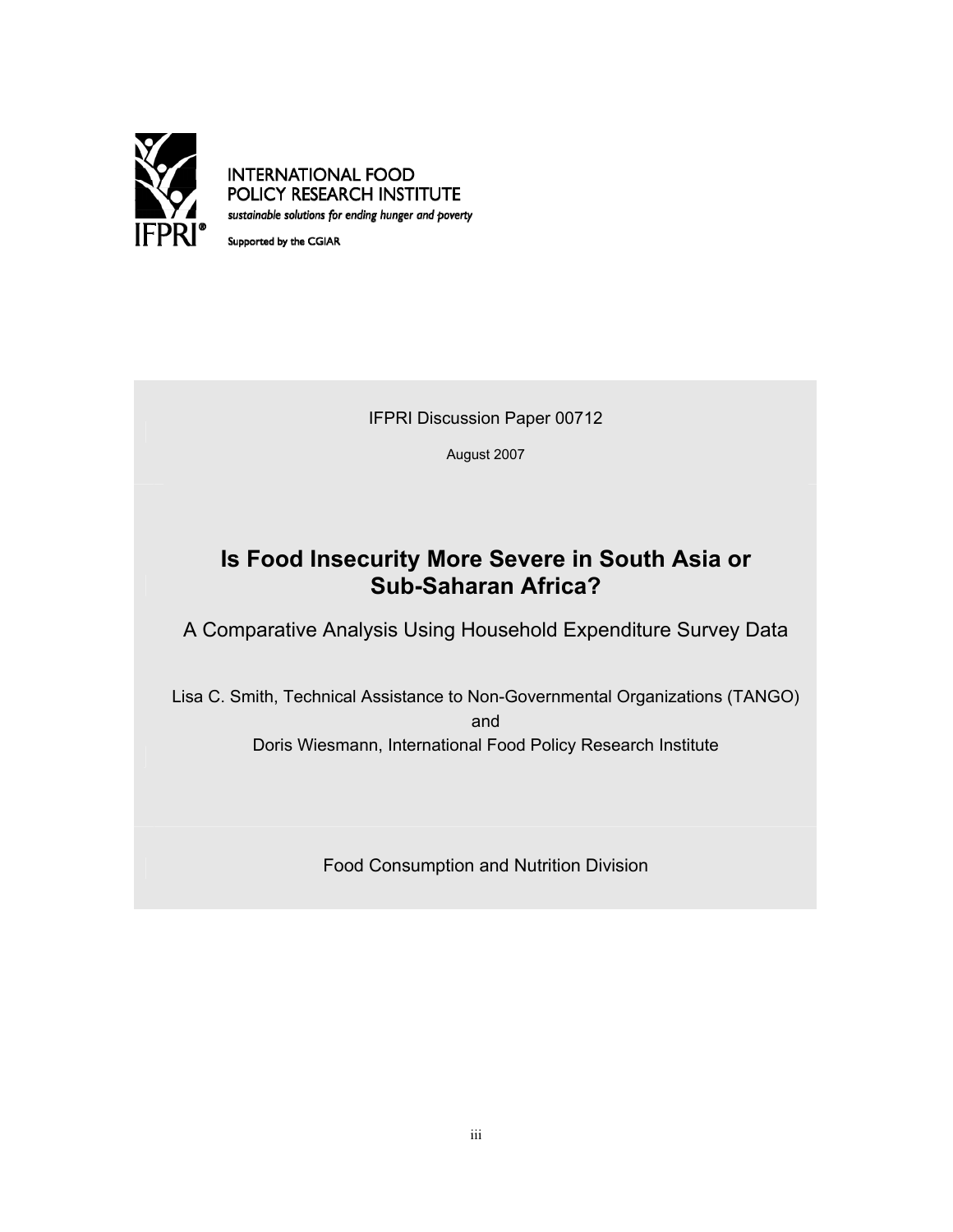**Published by**

#### **INTERNATIONAL FOOD POLICY RESEARCH INSTITUTE**

2033 K Street, NW Washington, DC 20006-1002 USA Tel.: +1-202-862-5600 Fax: +1-202-467-4439 Email: ifpri@cgiar.org

**www.ifpri.org** 

#### **Notices**

<sup>1</sup> Effective January 2007, the Discussion Paper series within each division and the Director General's Office of IFPRI were merged into one IFPRI–wide Discussion Paper series. The new series begins with number 00689, reflecting the prior publication of 688 discussion papers within the dispersed series. The earlier series are available on IFPRI's website at www.ifpri.org/pubs/otherpubs.htm#dp.

 $2$  IFPRI Discussion Papers contain preliminary material and research results. They have not been subject to formal external reviews managed by IFPRI's Publications Review Committee but have been reviewed by at least one internal and/or external reviewer. They are circulated in order to stimulate discussion and critical comment.

Copyright 2007 International Food Policy Research Institute. All rights reserved. Sections of this material may be reproduced for personal and not-for-profit use without the express written permission of but with acknowledgment to IFPRI. To reproduce the material contained herein for profit or commercial use requires express written permission. To obtain permission, contact the Communications Division at ifpri-copyright@cgiar.org.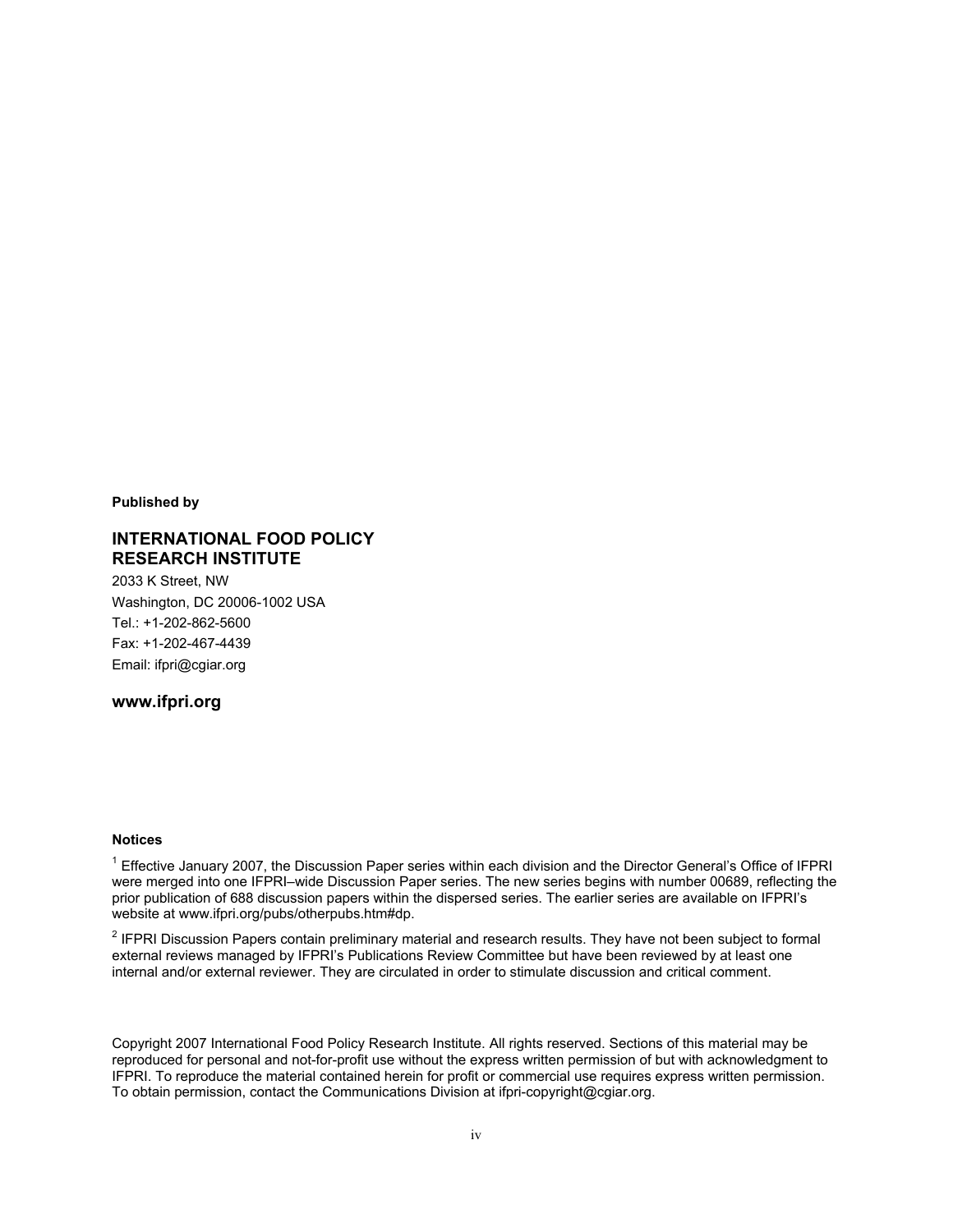# **Contents**

| 4. National Estimates of Food Security Measures for Study Countries 21                                                                              |  |
|-----------------------------------------------------------------------------------------------------------------------------------------------------|--|
| 5. Food Insecurity in South Asia and Sub-Saharan Africa: Comparison at the                                                                          |  |
|                                                                                                                                                     |  |
| Appendix A.Ordinary least squares regression models for predicting regional<br>estimates of food insecurity for south asia and sub-saharan africa39 |  |
|                                                                                                                                                     |  |
|                                                                                                                                                     |  |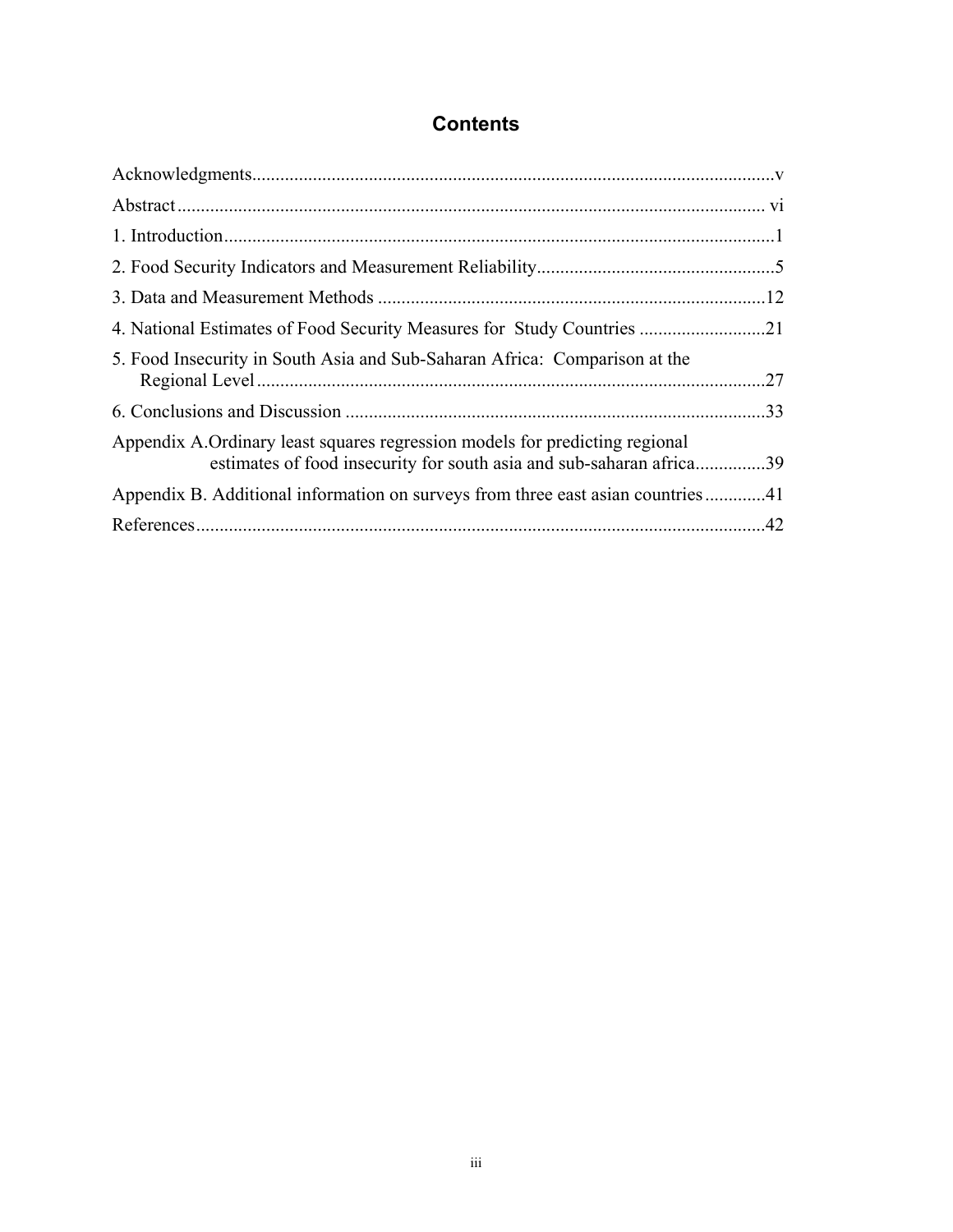# **List of Tables**

|    | 1. Comparison of progress made by South Asia and Sub-Saharan Africa in some                                                                       |  |
|----|---------------------------------------------------------------------------------------------------------------------------------------------------|--|
|    | 2. FAO estimates of undernourishment for South Asia and Sub-Saharan Africa 4                                                                      |  |
| 3. |                                                                                                                                                   |  |
| 4. |                                                                                                                                                   |  |
| 5. |                                                                                                                                                   |  |
| 6. |                                                                                                                                                   |  |
|    | 7. HES estimates of key indicators of food insecurity, South Asian and Sub-Saharan                                                                |  |
|    | 8. Predicted year 2000 indicators of food insecurity for South Asia and Sub-Saharan                                                               |  |
| 9. | Predicted year 2000 percent of households consuming foods from food groups<br>making up diet diversity index, South Asia and Sub-Saharan Africa32 |  |
|    |                                                                                                                                                   |  |
|    | A.2. Severe food energy deficiency regression model, STATA output 39                                                                              |  |
|    |                                                                                                                                                   |  |
|    | A.4. Percent of food energy from staples regression model, STATA output40                                                                         |  |
|    |                                                                                                                                                   |  |
|    |                                                                                                                                                   |  |

# **List of Figures**

| 1. National estimates of food energy deficiency prevalences for South Asian and |      |
|---------------------------------------------------------------------------------|------|
| 2. National estimates of low diet quality prevalences for South Asian and       | $28$ |
| 3. National estimates of the percent of energy from staples for South Asian and | - 29 |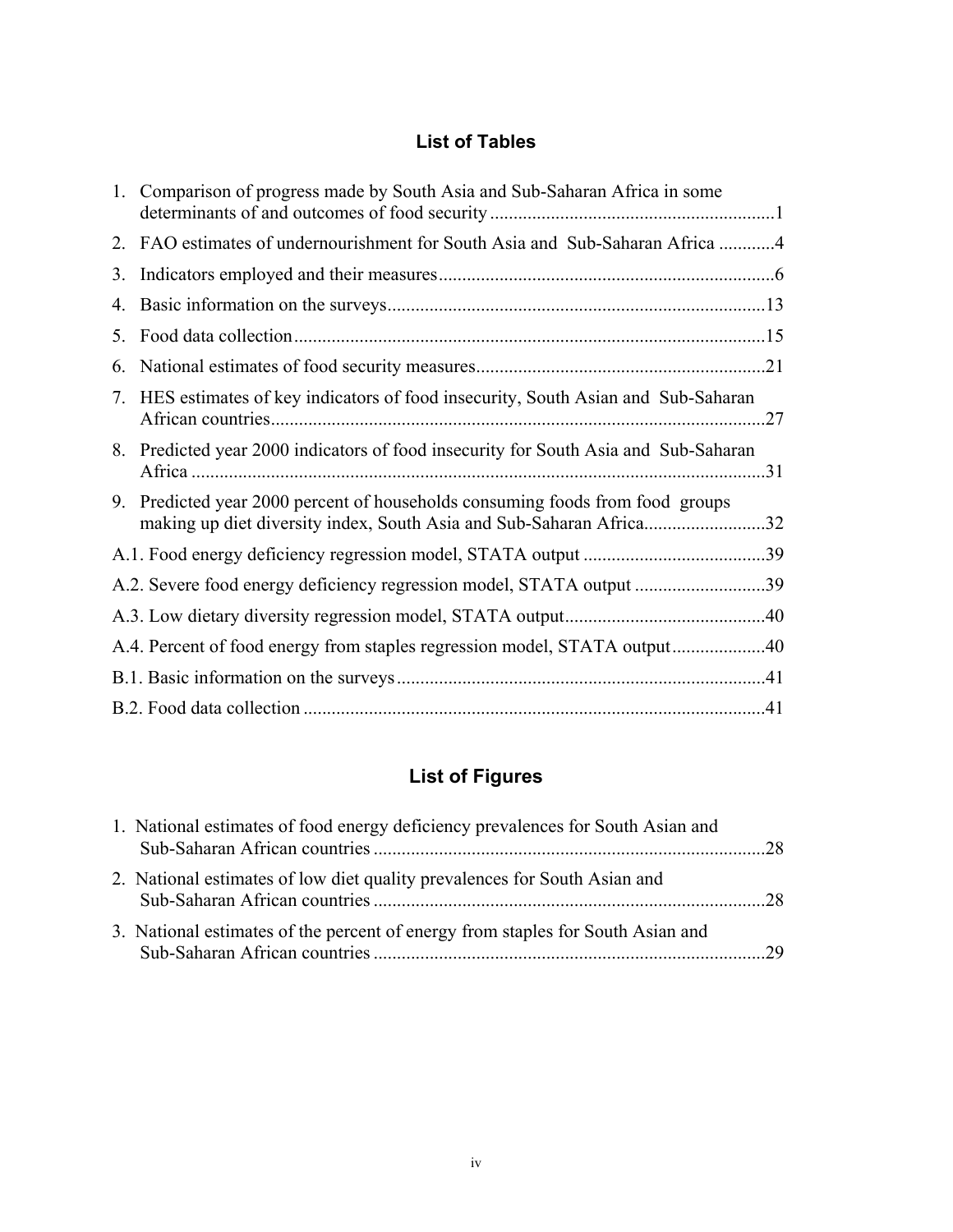## **ACKNOWLEDGMENTS**

The research for the paper was undertaken as part of the project "Improving the Empirical Basis for Assessing Food Insecurity in Developing Countries" (the AFINS project), which is funded by a consortium of donors, including the Australian Agency for International Development, the Canadian International Development Agency, the Department for International Development of the United Kingdom (DFID), the United States Agency for International Development's Presidential Initiative to End Hunger in Africa, the United States Department of Agriculture, and the World Bank.

The following government statistical services administered the AFINS project surveys and compiled the data sets used for the research:

- *Institut de Statistiques et d'Etudes Economiques du Burundi,*
- Central Statistical Authority of Ethiopia,
- Ghana Statistical Service,
- *Direction Nationale de la Statistique, Republique de Guinee,*
- Central Bureau of Statistics of Kenya,
- National Statistical Office of Malawi,
- *Instituto Nacional de Estatistica de Mozambique,*
- *Direction de la Statistique de Rwanda,*
- *Direction de la Prévision et de la Statistique de Senegal,*
- National Bureau of Statistics of Tanzania,
- Uganda Bureau of Statistics,
- Central Statistical Office of Zambia,
- Bangladesh Bureau of Statistics,
- National Sample Survey Organization of India,
- Central Bureau of Statistics of Indonesia,
- National Statistical Center of Lao, PDR,
- Department of Statistics of Malaysia,
- Pakistan Federal Bureau of Statistics, and
- Department of Census and Statistics of Sri Lanka.

The World Bank administered the survey from Papua New Guinea. We thank the staff members of these organizations who helped to answer our questions and find additional data needed to undertake the analysis. We also thank the World Bank staff members, including those at the Africa Household Survey Databank, who facilitated access to many of the data sets.

Marie Ruel and Mary Arimond are thanked for their helpful comments and technical advice.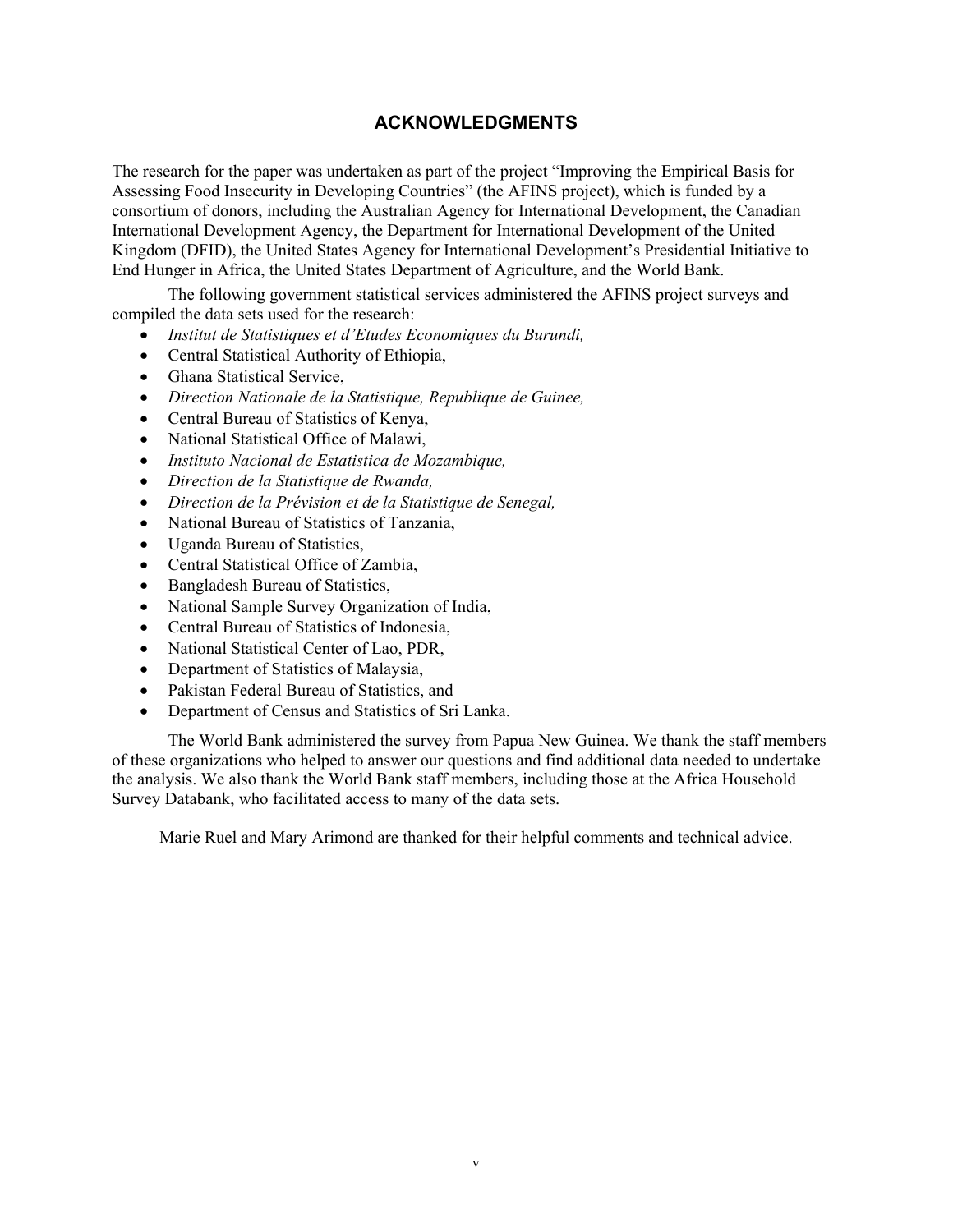## **ABSTRACT**

This paper uses data from national household expenditure surveys to explore whether food insecurity is more severe in South Asia or Sub-Saharan Africa. It employs two indicators of the diet *quantity* dimension of food insecurity, or the inability to access sufficient food: the prevalence of food energy deficiency and the prevalence of severe food energy deficiency. It also employs two indicators of the diet *quality* dimension, indicating lack of access to nutritious food: the prevalence of low diet diversity and the percent of energy from staple foods. It finds the regions' food energy deficiency prevalences to be quite close (51 percent in South Asia, 57 percent in Sub-Saharan Africa). However, the prevalence of severe food energy deficiency, which is more life threatening, is higher in Sub-Saharan Africa (51 percent versus 35 percent in South Asia). From a diet quality standpoint, the regions appear to suffer from a comparable and high reliance on staple foods in the diet to the neglect of foods rich in protein and micronutrients, but that Sub-Saharan Africa may be doing worse, as reflected in less diverse diets. The results confirm that both regions suffer from deep food insecurity problems but point to Sub-Saharan Africa as the region with the more severe problem, particularly when it comes to the diet quantity dimension of food insecurity. In deciding which region should be given greater emphasis in the international allocation of scarce development resources, the fact that the *numbers* of people affected by food insecurity are higher in South Asia should be taken into consideration.

## **Keywords: food security, food energy deficiency, diet quality, Sub-Saharan Africa, South Asia**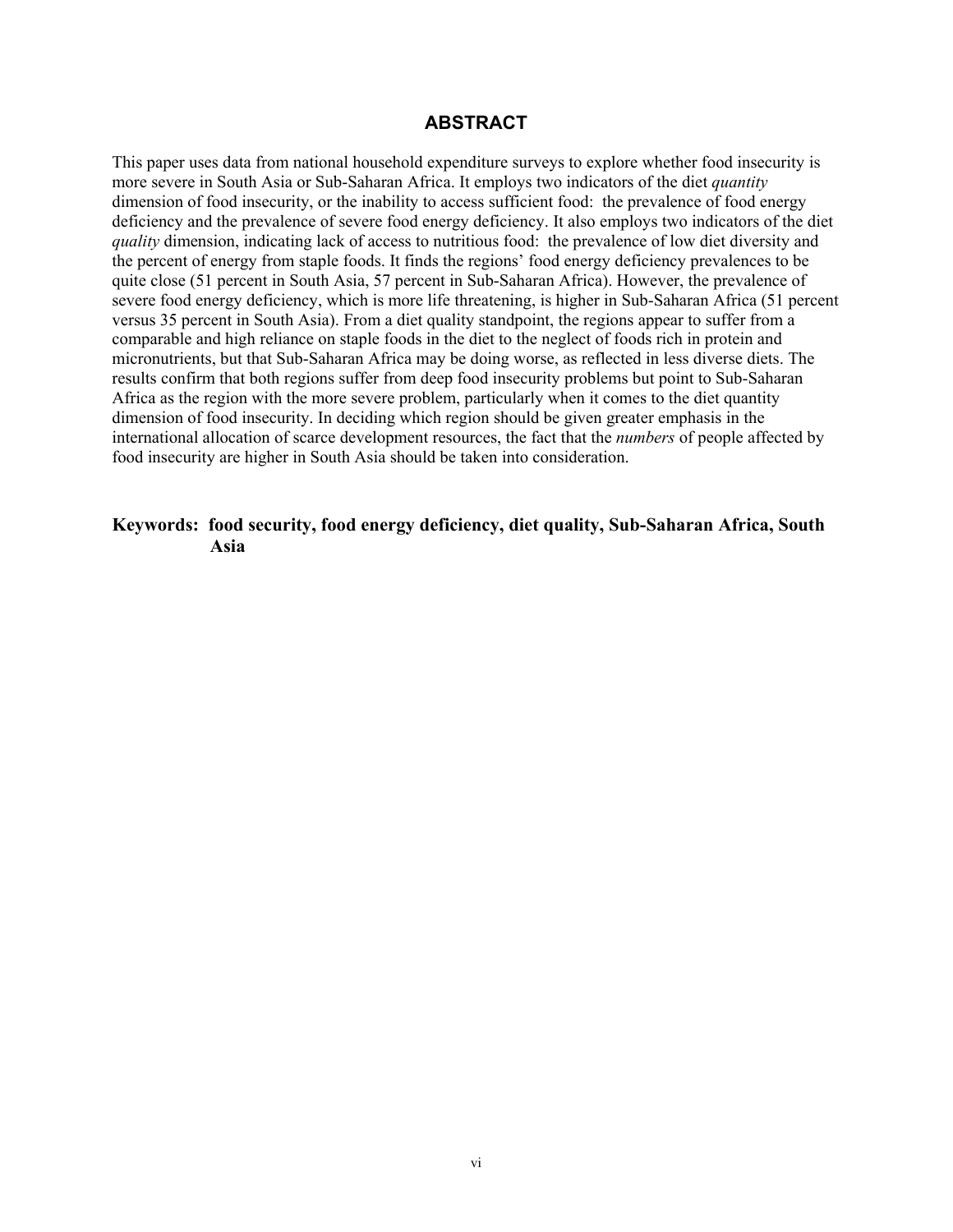### **1. INTRODUCTION**

Estimates of food insecurity and related measures, such as poverty and malnutrition, at the broad level of the global regions have a strong influence on perceptions of where food insecurity is most severe. They in turn have a powerful influence on the international distribution of aid resources and research funds directed at this development problem. For example, they affect the allocation of resources across the region-based geographical sectors of international aid agencies, such as the United Nations institutions, donor government aid agencies, and private foundations. They also shape the priorities of research institutes and scholars that have a global focus and thus understanding of the appropriate interventions needed to address food insecurity most effectively in each region.

South Asia and Sub-Saharan Africa are widely believed to be the regions of the world with the worst food insecurity problems. For the above reasons, accurate measurement of how they compare to one another is important for an efficient allocation of scarce aid resources toward reducing food insecurity in these regions and globally. Yet, to date, alternative related indicators have given conflicting signals, as can be seen from the data presented in Table 1.

|                                                                                                          | South Asia | Sub-Saharan Africa |
|----------------------------------------------------------------------------------------------------------|------------|--------------------|
| <b>Determinants</b>                                                                                      |            |                    |
| Poverty ( $percent$ ) <sup>a</sup>                                                                       | 299        | 46.4               |
| Per capita national income (GDP in purchasing power parity $SUS$ ) <sup>b</sup>                          | 2,897      | 1,856              |
| Democracy <sup>c</sup>                                                                                   | 4.10       | 2.44               |
| Per capita dietary energy supply (kilocalories/day) <sup>d</sup>                                         | 2,356      | 2,136              |
| Net primary enrollment ratio (percent) <sup>e</sup>                                                      | 79.0       | 62.0               |
| <b>Outcomes</b>                                                                                          |            |                    |
| Underweight children under five (percent) <sup>f</sup>                                                   | 47.0       | 31.0               |
| Underweight women (percent) $\mathbf{g}$                                                                 | 43.0       | 11.5               |
| Low birth weight children (percent) $h$                                                                  | 30.0       | 14.0               |
| <sup>a</sup> Estimate for 2001 (United Nations 2005). Percent of people living on less than \$1 per day. |            |                    |

**Table 1. Comparison of progress made by South Asia and Sub-Saharan Africa in some determinants of and outcomes of food security** 

<sup>b</sup> Estimate for 2003 (United Nations 2005).

<sup>c</sup> Reported for 1995 in Smith and Haddad (2000) using data from 5 South Asian and 26 Sub-Saharan African countries. Based on an index of political rights and civil liberties.

<sup>d</sup> Reported for 1999-2001 in FAO (2002) using data from 5 South Asian and 40 Sub-Saharan African countries..

e Estimate for 2001-02 (United Nations 2005).

 $f$  Estimate for 2003 (United Nations 2005).

<sup>g</sup> Estimate from surveys undertaken in the 1990s (Smith et al. 2003) in 3 South Asian (Bangladesh, India, and Nepal) and 21 Sub-Saharan African countries. Underweight is defined as having a body mass index less than 18.5.

<sup>h</sup> Estimate from surveys undertaken from 1998-2002 (ACC/SCN 2004) in 5 South Asian and 40 Sub-Saharan African countries. Low birth weight is defined as having a body weight at birth less than 2,500 grams.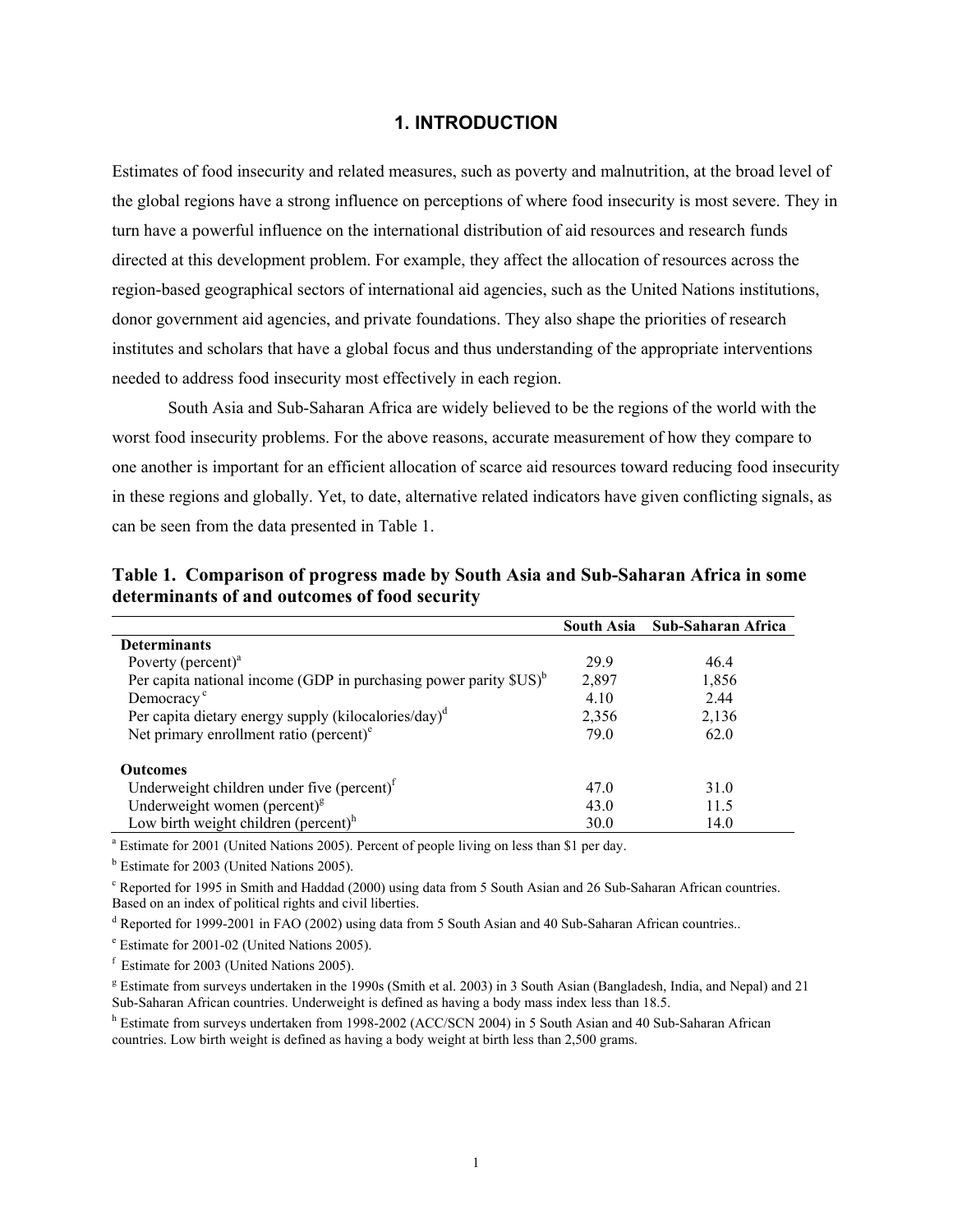Estimates of key *determinants* of food security suggest that South Asia is doing better than Sub-Saharan Africa. In terms of poverty—arguably the most important determinant of people's access to food—the percent of people living on less than a dollar a day in South Asia is 30 percent while that in Sub-Saharan Africa is over 45 percent. South Asia's per-capita national income is more than 50 percent higher than Sub-Saharan Africa's. South Asia also far surpasses Sub-Saharan Africa in the area of democracy, which influences the degree to which governments focus resources on meeting basic human needs and rights, such as the right to food. South Asia's per-capita dietary energy supply, an indicator of the sufficiency of food supplies to meet needs, is roughly 200 kilocalories higher. Finally, education, a determinant of the quality of the food people eat, is higher in South Asia than Sub-Saharan Africa, as indicated by primary enrollment rates.

By contrast, estimates of a key *outcome* of food security, malnutrition, derived from actual measurements of people, indicate that South Asia is doing drastically worse than Sub-Saharan Africa. Child malnutrition is far higher in South Asia than in Sub-Saharan Africa, with the under-five underweight rate being 47 percent compared to only 31 percent in Sub-Saharan Africa. This fact, in stark contrast to how the regions' fare when it comes to the socioeconomic determinants of child nutritional status, is indeed a much pondered phenomena referred to as the "Asian Enigma" (Ramalingaswami, Jonsson, and Rohde 1996; Smith et al. 2003). Ruling out the long-held belief that the Asian body type is inherently small relative to other populations, recent research confirms that young children's potential body weights at various ages are the same across the two regions (WHO 2006). The percent of women who are underweight is extremely high in South Asia, at 43 percent but only 11.5 percent in Sub-Saharan Africa. The percent of children born with low birth weight is 30 percent in South Asia, a strong indication of widespread undernutrition among women of reproductive age; it is a far rarer condition in Sub-Saharan Africa (14 percent).

At the same time as these numbers give conflicting signals about the gravity of the food insecurity problem in the two regions, they also point to the express need for use of an indicator of food security that is based more firmly on its definition. The following commonly accepted definition was adopted at the 1996 World Food Summit:

Food security...[is achieved] when all people, at all times, have physical and economic access to sufficient, safe and nutritious food to meet their dietary needs and food preferences for an active and healthy life.

Both the determinants and outcomes of food security listed in Table 1 are indirect indicators. For example, poverty indicates the inability to meet all basic needs, not just food (Frankenberger et al. 1997). Malnutrition among children is the outcome of the quality of caring practices for children and of health environments, not just food security (UNICEF 1998).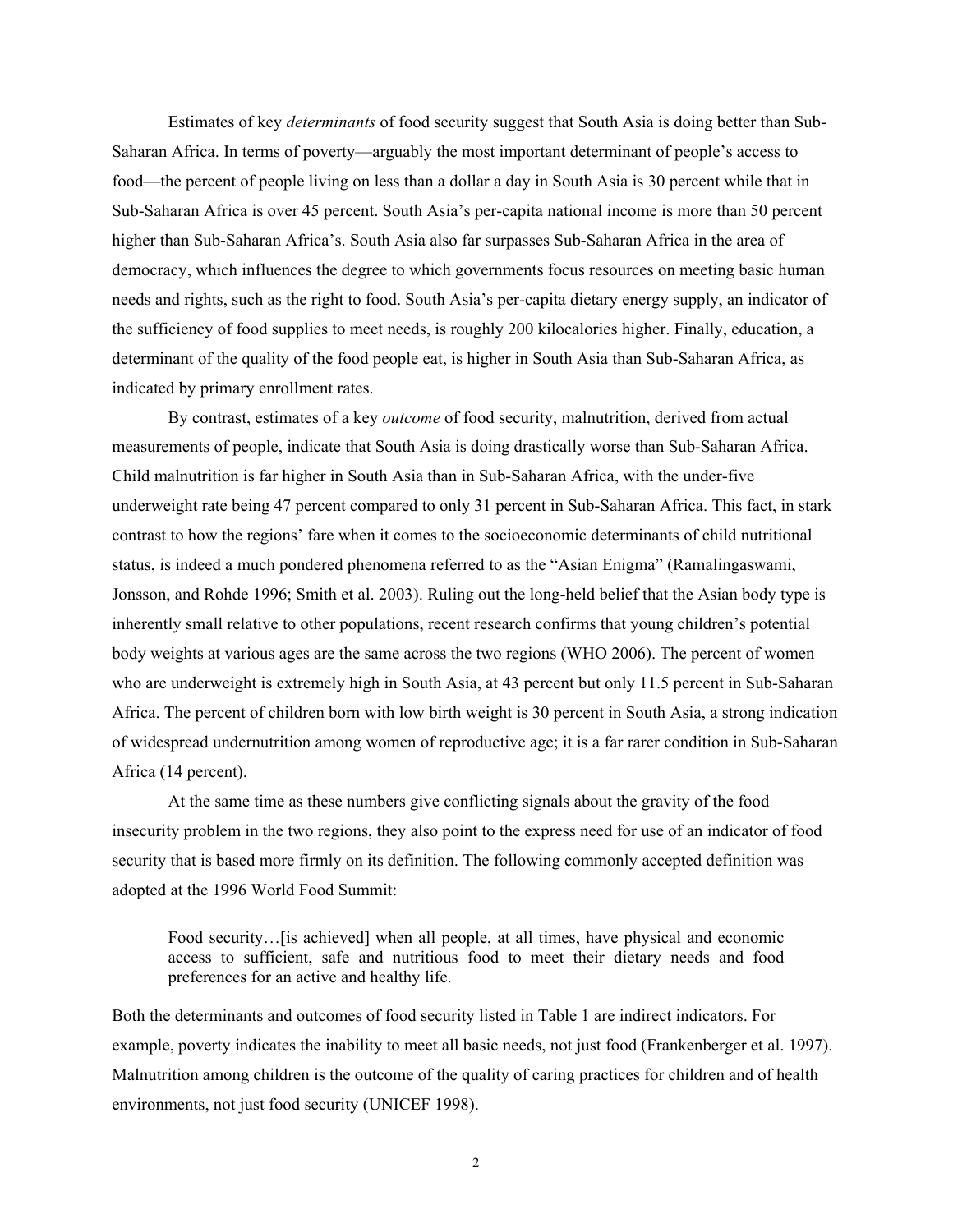The measure of food insecurity currently relied on for international comparisons is the Food and Agriculture Organization of the United Nations' (FAO) measure of "undernourishment" (Naiken 2003), a direct measure of the diet quantity aspect of the definition of food security: access to sufficient food for an active, healthy life. Regional estimates are population-weighted means of national estimates of the percentage of countries' populations that do not have access to sufficient dietary energy. The measure is being used to monitor progress toward the Millennium Development Goal of halving the proportion of people who suffer from hunger by 2015. The estimation method employed is based on country-level estimates of food availability calculated using data on the production and trade of food rather than directly on data representing peoples' access to food. Measures of the distribution of available food across a country's population, as well as a per capita energy requirement, are employed to predict estimates of the prevalence of undernourishment using statistical modeling.

While the FAO method yields up-to-date annual estimates, the accuracy of these estimates has been the subject of considerable debate (Aduayom and Smith 2003; Broca 2003; David 2003; Gabbert and Weikard 2001; Haddad 2001; Naiken [in Smith 1998]; Senauer 2003; Smith 1998; Svedberg 1999, 2000 and 2003). Recent studies by Smith, Alderman and Aduayom (2006) and Smith and Subandoro (2005) confirm that the FAO country estimates differ widely from those calculated using data collected as part of household expenditure surveys on the food acquired by individual households. The source of the discrepancy is found not in the methodology itself but instead in the underlying data used to calculate national food availability and its distribution. They also find that the estimates based on household survey data are much more strongly correlated with estimates of poverty in South Asia and Sub-Saharan Africa and with child malnutrition prevalences in the latter region.

Recent FAO estimates of undernourishment—those that currently guide perceptions of the relative severity of food insecurity in the regions and how this has changed over time—are given in Table 2. By those for 2000-2002, Sub-Saharan Africa's prevalence is 50 percent higher than South Asia's, making Sub-Saharan Africa the region with the most severe food insecurity.

The purpose of this paper is to generate estimates of food insecurity for South Asia and Sub-Saharan Africa using data collected from households as part of nationally-representative household expenditure surveys undertaken in 4 South Asian and 12 Sub-Saharan African countries. During these surveys, data are collected on all foods purchased by households, consumed from their own production and, usually, foods received in-kind as well. The data are used to calculate national estimates of the quantities of foods consumed, which in turn allow regional estimates of two kinds of direct measures of food insecurity that cover key aspects of its definition. The first is the percentage of each region's population that does not have access to sufficient dietary energy, or the prevalence of "food energy deficiency." This indicator is equivalent to that of the FAO measure of undernourishment. Two energy requirements are employed: one that identifies the percent of people who are at moderate-to-high risk of

3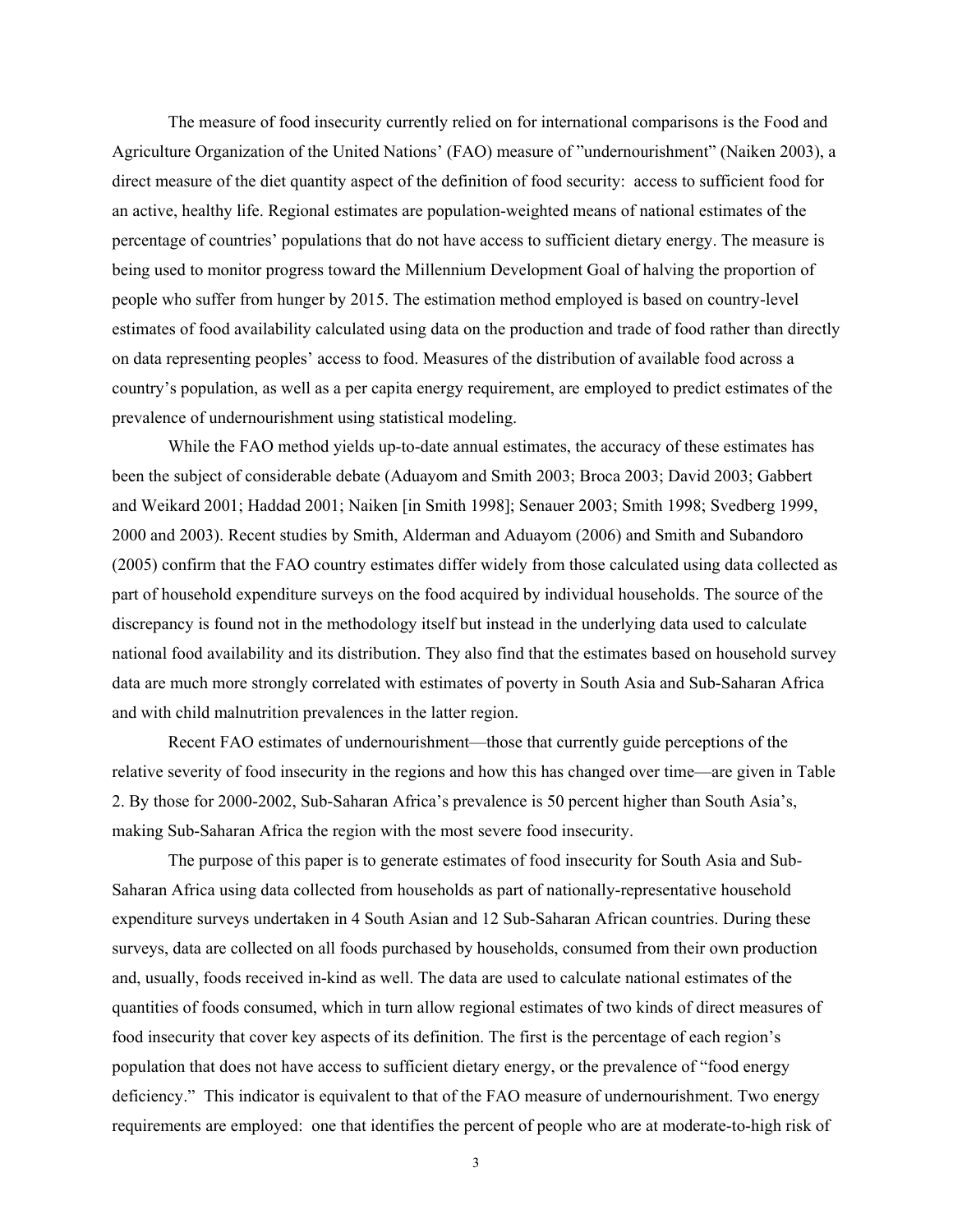not meet their energy requirement and another that identifies the percent who are high risk. The latter measure helps give an understanding of how severe food insecurity is in each region.

**Table 2. FAO estimates of undernourishment for South Asia and Sub-Saharan Africa** 

|         | South Asia | Sub-Saharan Africa Difference (percent) |      |
|---------|------------|-----------------------------------------|------|
| 1990-92 |            | 36                                      | 38.5 |
| 2000-02 |            | 33                                      | 50.0 |

Source: FAO (2005a).

Note: Estimates based on data from 5 South Asian and 39 Sub-Saharan African countries.

The second set of indicators employed in the paper are indicators of diet *quality*, or the inability to access *nutritious* food. They are (1) the percentage of people with low dietary diversity and (2) the percent of total energy consumption derived from staple foods.<sup>1</sup> These indicators are included in recognition of the fact that it is possible for a person to meet her or his energy requirement but to not achieve full physical and intellectual potential due to deficiencies of other nutrients, specifically protein and micronutrients such as iron, vitamin A, and iodine (Welch 2004). Indeed it is increasingly recognized that inadequate diet quality, rather than sufficient energy consumption, is becoming the main dietary constraint facing poor populations (Ruel et al. 2003; Graham, Welch, and Bouis 2004). Studies documenting that increased diet diversity is associated with improved child anthropometric status (Ruel 2002, 2003) further reinforce the importance of including indicators of it in analysis of food security.

The paper also explores the role of food security in explaining the Asian Enigma mentioned above. In particular, it looks at whether the regional estimates generated indicate that South Asia is doing substantially worse than Sub-Saharan Africa in the area of food security. If so, this would provide strong evidence that food insecurity, along with the low status of women (Smith et al. 2003), is one of the factors leading to South Asia's unjustifiably high rates of malnutrition among children and women.

The next section of the paper presents the indicators employed in detail and discusses some measurement issues. The third section lays out the data, including how the country data sets were chosen, and describes the measurement methods. Section 4 presents the estimates for the 16 study countries and discusses them in the context of their food security situations at the time of their survey. Section 5 presents the regional estimates of food insecurity for South Asia and Sub-Saharan Africa. The final section summarizes the empirical results and suggests some implications for policy.

 $\frac{1}{1}$  $<sup>1</sup>$  Note that low dietary diversity can reflect that people lack sufficient knowledge about healthy diets and prefer unbalanced</sup> traditional diets, although a variety of nutritious foods may be physically available and financially accessible.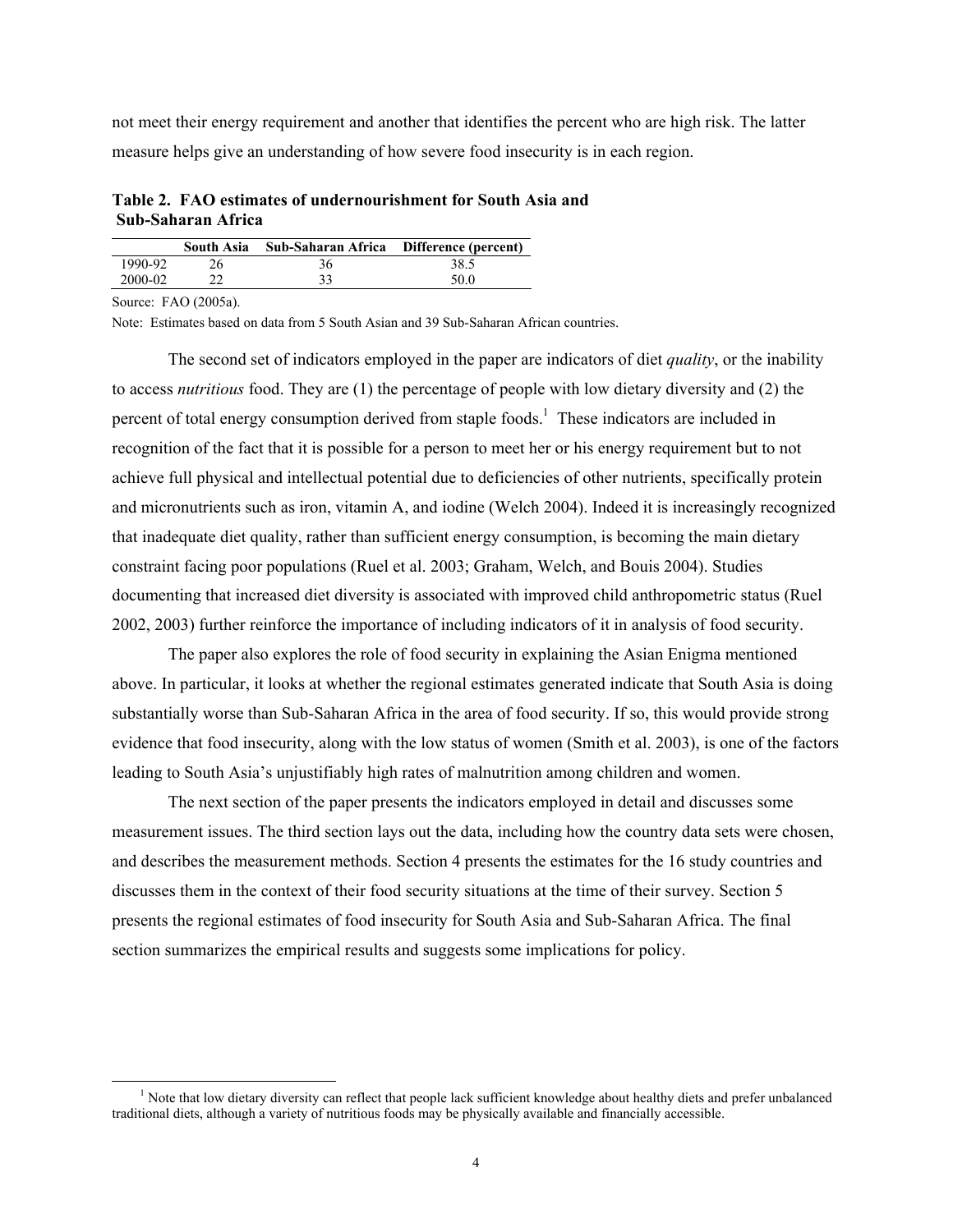## **2. Food Security Indicators and Measurement Reliability**

#### **The Indicators**

The indicators of food security employed for this analysis are listed in Table 3. A description of how they are measured at the household level using the data collected in household expenditure surveys (HESs) is given.

The first set of indicators in Table 3 is of diet quantity, the amount of food eaten by people. Average household food energy availability per person is measured as the amount of energy in the food acquired by the household over the survey reference period (the total amount of time for which food data are collected) divided by the number of household members and days in the period. The data collected from households in HESs are either (1) expenditures on each food, and/or (2) quantities acquired of them, which are often reported in nonmetric or "local" units of measure, for example, bunches or cans. The first essential step in calculating this measure is to convert the data to metric quantities (grams or kilograms). To do so, reported expenditures on each food are divided by the food's metric price; reported quantities in local units of measure are multiplied by the metric weight of one local unit of the food. The energy content of the food acquired can then be determined using food composition tables.

The second diet quantity indicator is the percent of people in a population group who are food energy deficient, defined to be those who do not consume sufficient dietary energy to meet their requirements for basal metabolic function (a state of complete rest) and light activity (such as sitting and standing) of their age-sex group. The actual energy requirements of individuals depend on their age, sex, body size, activity level, and individual physiology, for example, metabolism. When determining the energy needs of a group of individuals, given unknown actual requirements (because of individual variation), the Expert Consultation on Energy and Protein Requirements (FAO/WHO/UNU 1985) recommends the use of average energy requirements for people of different sex and age groups, and levels of activity, that apply to all individuals globally. This "average requirement" is applied here, corresponding to the average weight person in each age-sex group. It identifies the percent of people who are at moderate-to-high risk of food energy deficiency. The light activity level is chosen for this study as a normative standard applicable to all populations.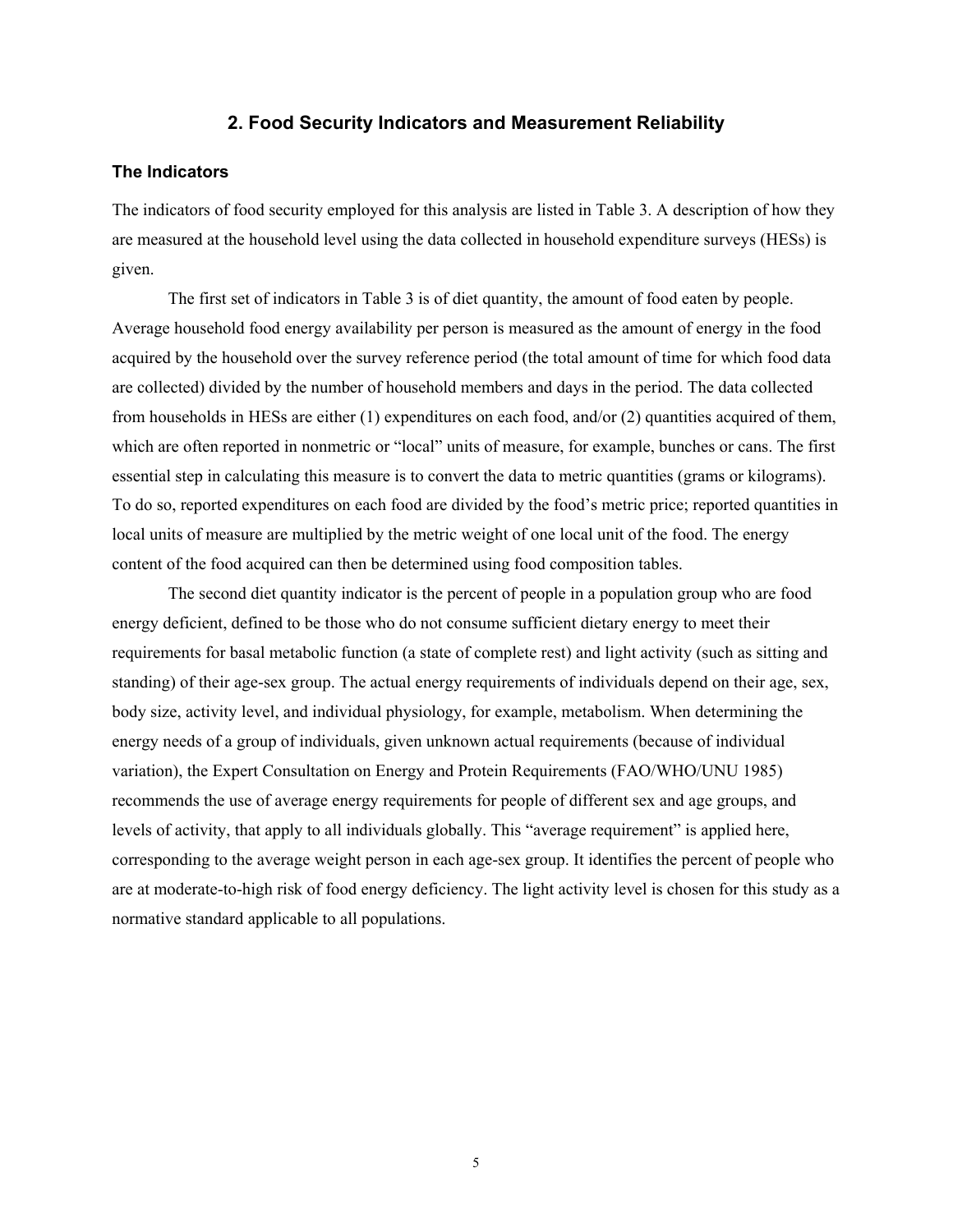| <b>Population-level indicator</b>                       | Household-level measure                                                                                                                                                                                                                                                                                                                                                       |
|---------------------------------------------------------|-------------------------------------------------------------------------------------------------------------------------------------------------------------------------------------------------------------------------------------------------------------------------------------------------------------------------------------------------------------------------------|
| Diet quantity<br>Food energy availability per<br>capita | Household daily food energy availability per capita. The energy in the food<br>acquired by a household over the survey reference period <sup>a</sup> divided by the<br>number of household members and the number of days in the period.                                                                                                                                      |
| Percent of people food energy<br>deficient              | Whether a household is food energy deficient. Whether a household acquires<br>insufficient food over the reference period to meet the "average" energy<br>requirements for basal metabolic function and light activity of all of its<br>members. <sup>b</sup> The average requirement corresponds to that of the mean-weight<br>person in various age-sex groups.             |
| Percent of people severely food<br>energy deficient     | Whether a household is severely food energy deficient. Whether a household<br>acquires insufficient food over the reference period to meet the "minimum"<br>energy requirements for basal metabolic function and light activity of all of<br>its members. <sup>b</sup> The minimum requirement corresponds to that of the lowest-<br>weight person in various age-sex groups. |
| Diet quality<br>Average household dietary<br>diversity  | Household diet diversity. The number of food groups, out of 7, from which<br>food is acquired by a household over the reference period. The food groups<br>are:<br>1) cereals, roots and tubers,<br>2) pulses and legumes,<br>3) dairy products,<br>4) meats, fish and seafood, and eggs,<br>5) oils and fats,<br>6) fruits,<br>7) vegetables.                                |
| Percent of households with low<br>diet diversity        | Whether a household has low diet diversity. Whether the household does not<br>acquire at least one food from 4 of the above 7 groups over the reference<br>period.                                                                                                                                                                                                            |
| Percent of food energy from<br>staples                  | Percent of available food energy derived from staples. The percent of the<br>energy acquired by a household over the reference period that is derived from<br>staple foods (cereals, roots and tubers).                                                                                                                                                                       |

|  | Table 3. Indicators employed and their measures |  |  |  |
|--|-------------------------------------------------|--|--|--|
|--|-------------------------------------------------|--|--|--|

<sup>a</sup> A survey's reference period for food data collection is the total time period for which households are asked to report their food acquisitions.

<sup>b</sup> An individual's energy deficiency situation is defined to be that of her or his household.

The third diet quantity indicator is the percent of people in a population group who are severely food energy deficient. This is defined to be those who do not consume sufficient dietary energy to meet the "minimum" requirement for basal metabolic function and light activity of their age sex-group as established by FAO (1996). The minimum requirement is that corresponding to the lower limit of the range of requirements for each age-sex group.<sup>2</sup> People whose energy consumption falls below this requirement cannot even meet the energy needs of the lowest-weight person of their same age and sex and are thus considered to be at high risk of food energy deficiency (FAO 1996). Note that for both of the food energy deficiency measures an individual's energy deficiency situation is defined to be that of her or his household due to lack of data at the individual level.

 $\overline{a}$  $<sup>2</sup>$  For children below 10 years, the median of the range is used rather than the lower limit because a range was not specified</sup> for this group.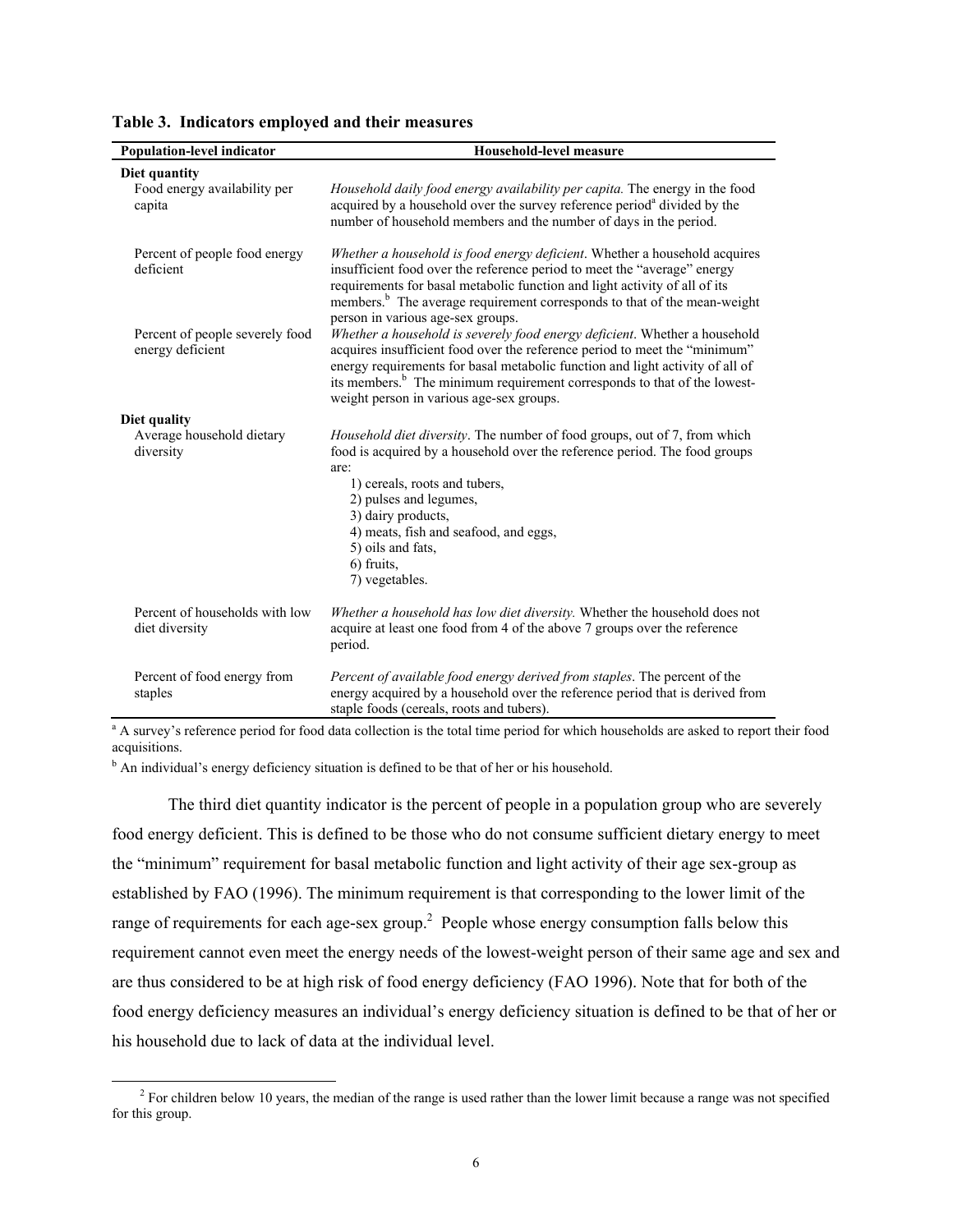Turning to the diet quality indicators, diet diversity indicates how varied the food a household consumes is. Research to date from both developed and developing countries consistently shows that diet diversity is a good indicator of nutrient adequacy, that is, a diet that meets requirements for energy and all essential nutrients (see review in Ruel 2002). The measure of diet diversity used here is based on the classification system developed by Arimond and Ruel (2004), in which food groups rather than individual foods are used as the latter predicts nutrient adequacy better (Ruel 2002).

The diet diversity measure is calculated by simply counting the number of food groups, out of seven, from which food is acquired over the survey reference period. The first of the seven food groups cereals, roots, and tubers—contains starchy staples that are the main source of dietary energy. The second through fourth groups—pulses and legumes, dairy products, meat, fish and seafood, and eggs—contain foods that are high in protein. The animal foods are also good sources of micronutrients, including calcium, easily absorbable iron and zinc, and the fat-soluble vitamins A and D. The fifth group—fats and oils—contains foods that may be good sources of fat-soluble vitamins, and they assist with their absorption. The sixth and seventh groups—fruits and vegetables—contain foods that are good sources of micronutrients and fiber (Latham 1997).

The percent of households with low diet diversity is measured by determining whether a household fails to acquire at least one food from four of the seven groups over the reference period. Note that there are no international recommendations for optimal food or food-group diversity and thus for determining whether a household or individual has a low quality diet based only on knowledge of which foods people eat. Proper cutoffs must be based on further research that relates measures of diet diversity to measures of nutrient adequacy in specific populations (Ruel 2002; Arimond and Ruel 2004). Therefore, the cutoff chosen here is considered tentative, and caution in interpreting the results is advisable (see below).

The last indicator is the percent of food energy from staples. At the household level it is measured as the percent of dietary energy available from staples (for example, rice, maize, cassava) in the total dietary energy available. A higher value indicates lower diet quality because energy-dense starchy staples have low bioavailable protein and micronutrients, leaving those consuming them as a large proportion of their diet vulnerable to protein and micronutrient deficiencies.

#### **Some Reliability Issues**

How reliably are the indicators measured using the data collected in HESs? One of the main advantages of using these types of surveys to measure food security is that the information comes directly from the location in which behavior regarding food consumption takes place, and from the people actually consuming the food, rather than being collected at broader geographical areas, such as countries or regions within them. Further, compared to data on other measures of households' resource holdings, such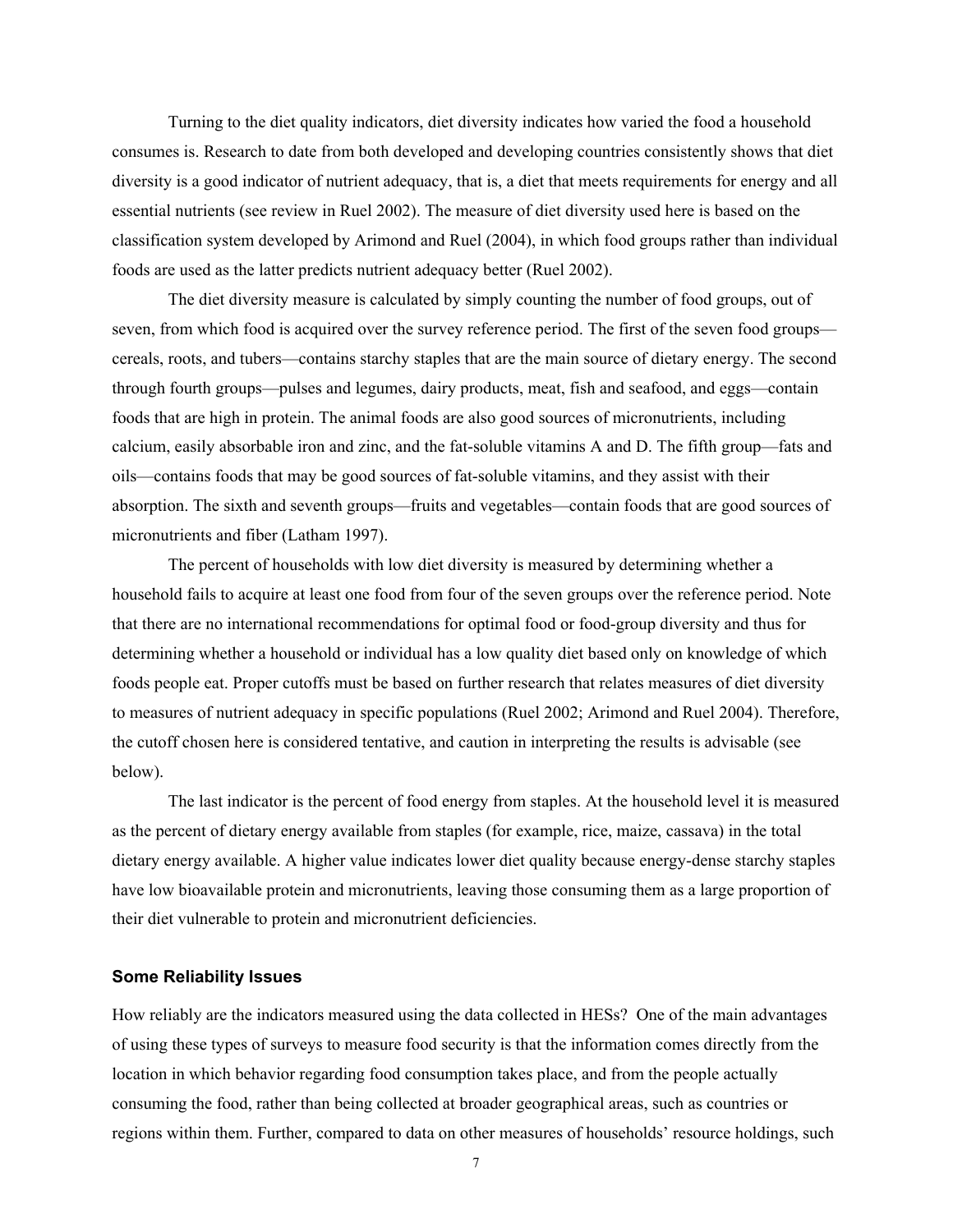as income and assets, food expenditures data are not especially sensitive; people generally have little incentive to misreport how much food they acquire over a short period of time.<sup>3</sup> Systematic, scientific sampling is the norm, yielding samples that are, for the most part, nationally representative.<sup>4</sup> It is these traits that give confidence that gross errors in estimates of food insecurity derived from HESs are avoided. Nevertheless, the reader should be aware of several types of error that can affect estimates of food security derived from the data.<sup>5</sup>

First, the data collected in HESs are subject to the typical reporting biases faced by all household surveys. These include recall bias, in which respondents may have difficulty remembering their food acquisition over the recall period itself, and "telescoping," where they include events that occurred before the recall period. The data are also subject to recording and data entry errors (Deaton and Grosh 2000; Grosh and Glewwe 2000).

Another area where errors can arise is in the conversion of the data collected on food expenditures or quantities to their metric equivalents. If expenditures are collected, the prices used in conversion should obviously represent those faced by the household at the time of the purchase or, in the case of a home-produced food, if it were to buy or sell the food. But this information is not usually collected in HESs, and estimated prices must be used as proxies. They may be estimated as median unit values from households located in the immediate vicinity or even the administrative region, or they may be collected in a price survey administered at the community or broader regional level. However, in the case of price surveys, it may be difficult for a survey team to replicate the kind of transaction that a household itself would engage in. Prices faced may vary even among households that purchase from the same source due to different negotiating abilities or personal connections. Further, richer households may buy higher quality products that have higher prices (Deaton and Grosh 2000).

Data collected on the physical quantities of foods, rather than expenditures, may be more accurate if foods are weighed using scales on the spot or, for packaged foods, the weight is recorded directly from containers in which they are acquired. However, this technique is rare because it is so time consuming. Further, if the acquired food has already been consumed, it is no longer possible to physically observe and measure it. In most surveys, households report quantities acquired from memory and in nonstandard units that can have imprecise weights. The collection or estimation of corresponding metric weights of local

 $\frac{1}{3}$ <sup>3</sup> There are exceptions, however. For example, households may falsely report a larger than true expenditure on a high prestige food (such as meat) or underreport on foods acquired in the belief that food aid may be forthcoming following the survey. These kinds of misreporting are likely to be less of a problem in HESs, in which data are collected on a large number of subjects, than in specialized household food consumption surveys.

<sup>&</sup>lt;sup>4</sup> Population groups that are left out of the censuses that serve as sampling frames are migrants, homeless people, and people living in institutions. Sometimes people living in areas with violence due to conflict or that are otherwise physically inaccessible may also be left out.

 $<sup>5</sup>$  Further discussion of reliability issues can be found in Smith, Alderman, and Aduayom (2006).</sup>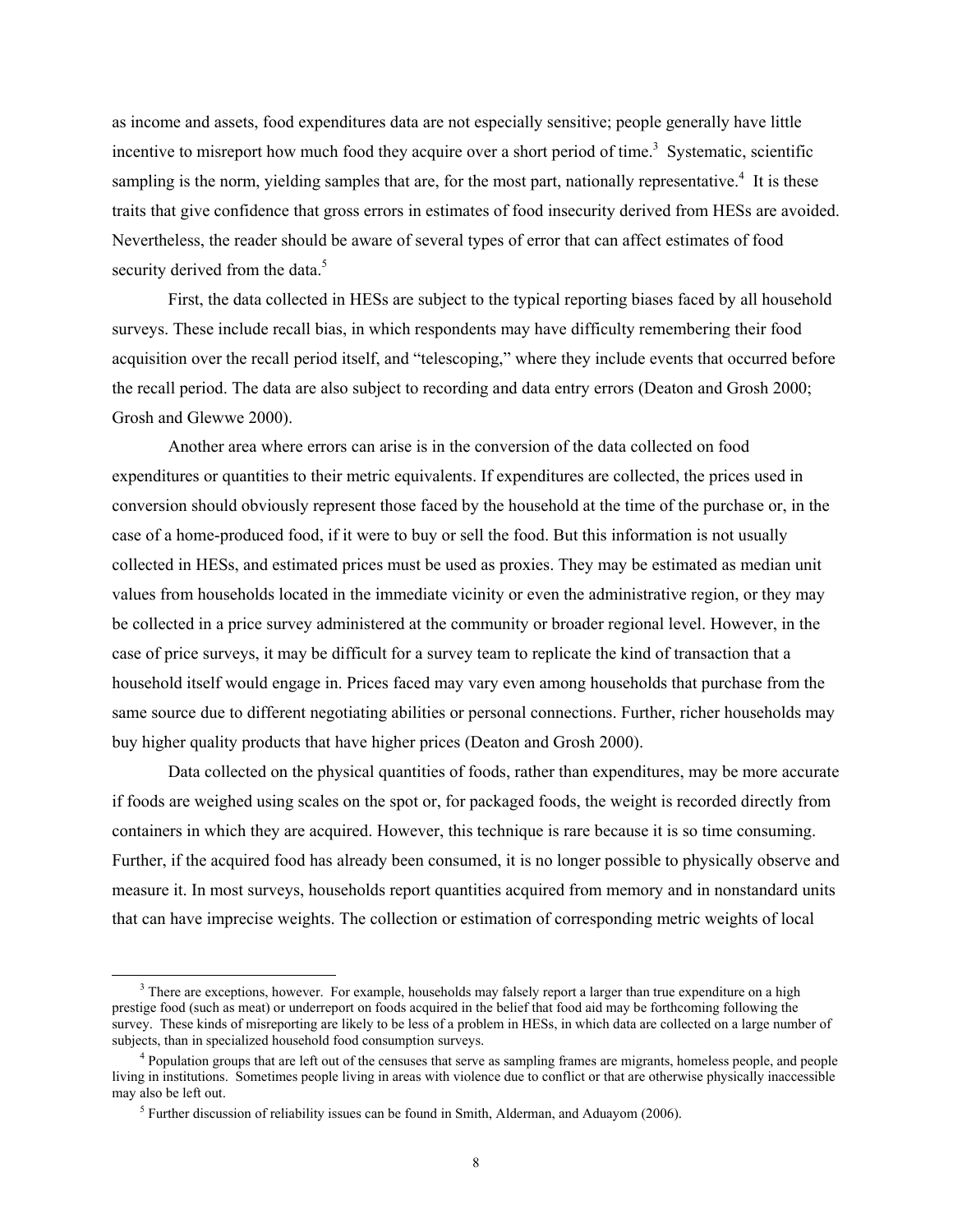units of measure appropriate to individual households can present as many challenges as the collection or estimation of accurate metric prices (Smith and Subandoro 2006).

A further measurement concern arises from the fact that information on food purchased and consumed away from home, for example, restaurant meals, is usually reported as one lump sum expenditure, with no information collected about the actual identity or quantity of the foods consumed. This obviously hampers conversion to energy content. The practical solution to this problem is to convert using calorie values per unit of expenditure on foods eaten at home. Yet people may eat different kinds of food having different calorie values and prices in the meals they consume outside of their homes compared to inside. It also rules out inclusion of foods eaten outside of the home in the measurement of diet diversity since the identity of the foods is unknown. The diet diversity measure will be biased downward, and the low diet diversity measure biased upward, the greater is the proportion of food acquired outside of the home in any population.

Some additional reliability issues pertain specifically to the measurement of the percent of people who are food energy deficient. The first has to do with the fact that data for all food sources except home production are collected on food *acquired* rather than *consumed*. Since most foods are perishable and consumed with high frequency, and people try to smooth their consumption of food over time, acquisitions tend to match fairly well with consumption, even over a short time period. However, some foods, such as some grains, can be stored. Thus over any given time period there will be households who are drawing down stocks acquired before the period in order to meet current consumption; there will also be households who are accumulating stocks that will be consumed after the period. This leads to greater variability in household calorie availability than in household calorie consumption. Because households in a large population group are equally likely to be drawing down as accumulating stocks, any availability-consumption gap at the household level represents random error, and estimates of population mean calorie consumption are unbiased. When it comes to estimates of food energy *deficiency*, however, the increased variability can theoretically lead to biased estimates (Deaton and Grosh 2000). While empirical evidence to date, taken from small samples of relatively homogeneous populations, shows that this is not a major concern (Smith, Alderman, and Aduayom 2006), further investigation using national samples is needed.

The second concern in the estimation of food energy deficiency arises from the use of reference periods for food data collection that are shorter than one year, the period for which estimates are usually desired. This is not a problem if the objective is to obtain an unbiased estimate of mean household energy consumption over a year's time, in which case short reference periods along with short recall periods are desired to overcome recall bias (Deaton and Grosh 2000). On the other hand, if the objective is to obtain an unbiased estimate of the prevalence of food energy deficiency, as long a reference period as possible (implemented through multiple visits) should be used in order to eliminate some of the day-to-day

9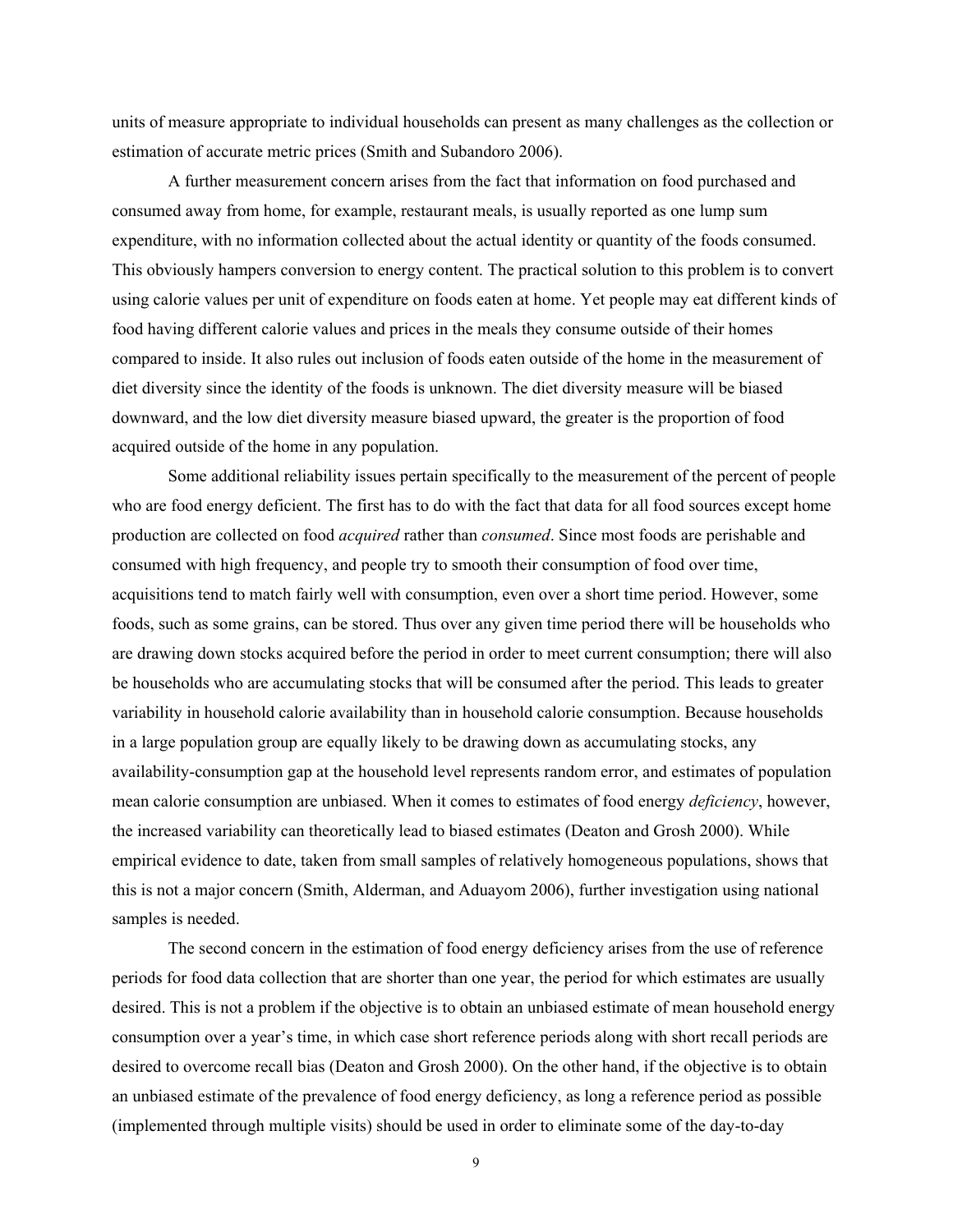randomness in households' food consumption that inflate variation in the data. There is some evidence that the short reference period problem is not as much of a concern when it comes to foods (as opposed to nonfoods) (Deaton and Grosh 2000). Other evidence suggests, however, that measures of dispersion across households in calorie consumption based on single-visit, short reference periods can be significantly higher than those based on multiple visits throughout a year (FAO 1996).

A final issue is that what is actually being measured is whether the energy availability of a *household* falls below its energy requirement, not whether that available to each member falls below her or his own *individual* requirement. If food is not distributed according to need within households, then there may be some people living in households classified as food energy surplus who are in fact not meeting their requirement. Similarly, there may be some people living in households classified as food energy deficient who are nevertheless meeting their requirements. If these two "error" groups are not of the same size, then there will be inaccuracies in the estimation of the percent of people who are food energy deficient in a population group.

There are also some reliability issues relating specifically to the measure of low diet diversity. As already mentioned, the cutoff chosen (with a household classified as having low diet quality if food is not acquired from at least four of seven food groups) is not based on research, and no international standards currently exist. Consequently, the measure may not be exact in identifying households with low quality diets. Whereas it is very likely that a household consuming three or less food groups cannot meet the micronutrient needs of its members, there is no guarantee that people in households consuming four or more food groups have nutritionally adequate diets. For a given number of food groups consumed, nutrient adequacy may vary across countries according to cultural patterns of food consumption, which influence the combination of food groups in the diet as well as the quantities consumed from each group.

Furthermore, larger households may have higher dietary diversity simply because of a greater variety in preferences but, ceteris paribus, their members may not have higher nutrient adequacy (or higher per capita dietary energy availability) than members of smaller households (Hoddinott and Yohannes 2002). Consequently, because poorer households tend to be larger on average, the percent of households with low diet diversity may systematically underestimate the proportion of households suffering from low diet quality.

In addition, inequitable intrahousehold allocation might affect the (micro)nutrient adequacy of individual household members more than the adequacy of dietary energy intake. In some countries where the status of women is low, men eat first, most, and best (Smith et al. 2003). While men have higher dietary energy requirements than women, pregnant and lactating women have the highest micronutrient requirements, and all women of reproductive age have higher iron requirements than men. Eating the leftovers after foods rich in micronutrients (animal-source foods, for example) have been picked from the

10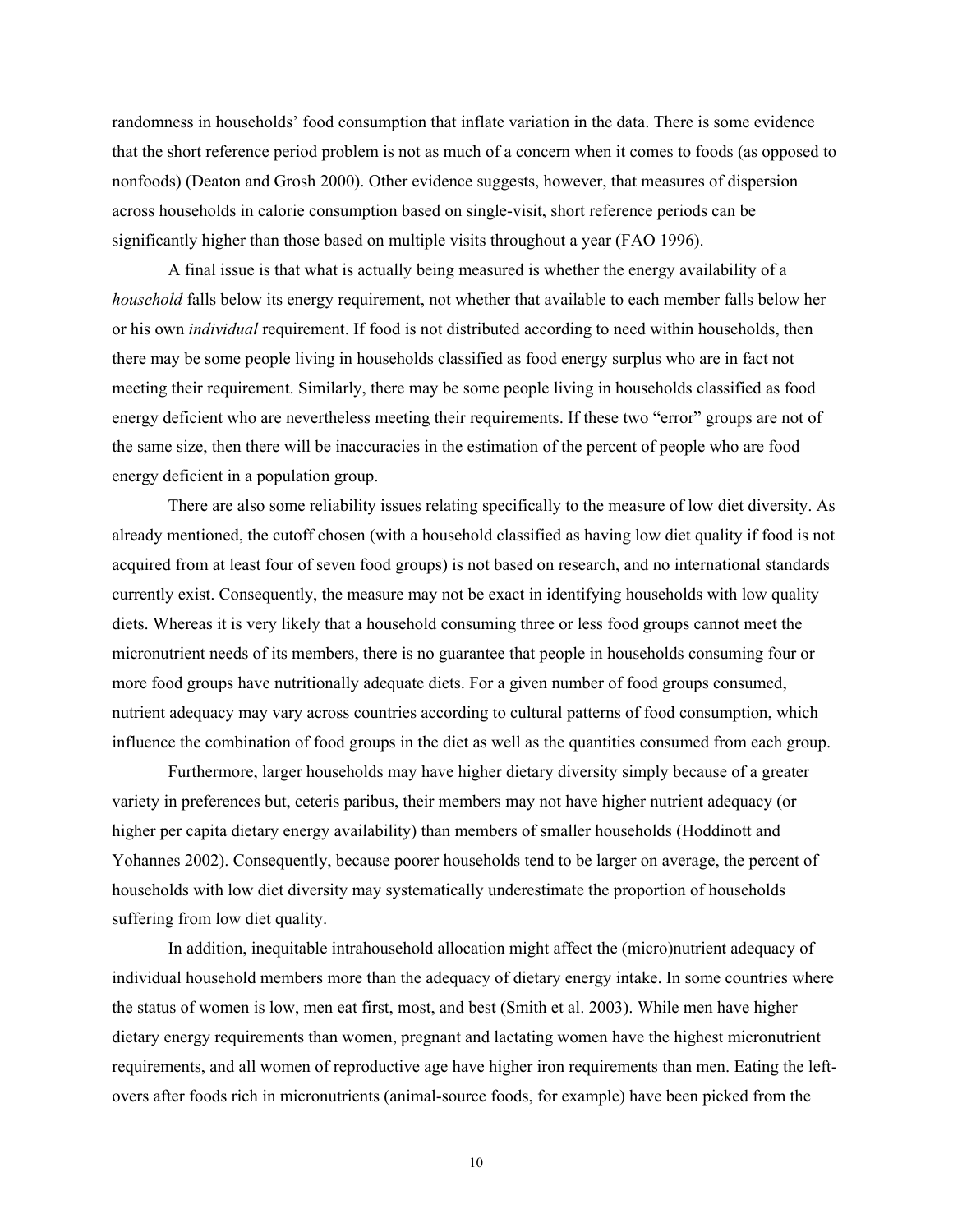family meal may therefore hurt women's micronutrient adequacy disproportionally. This cannot be reflected by a household-level measure of dietary diversity.

Lastly, measurement of diet diversity using household expenditure surveys is based only on the foods acquired for consumption inside the home. This is because, as mentioned above, data are generally only collected on the total expenditure on foods eaten out of the home, not on each individual food. The identity of the foods is thus unknown. The diet diversity measure will be biased downward, and the low diet diversity measure biased upward, the greater is the proportion of food acquired outside of the home.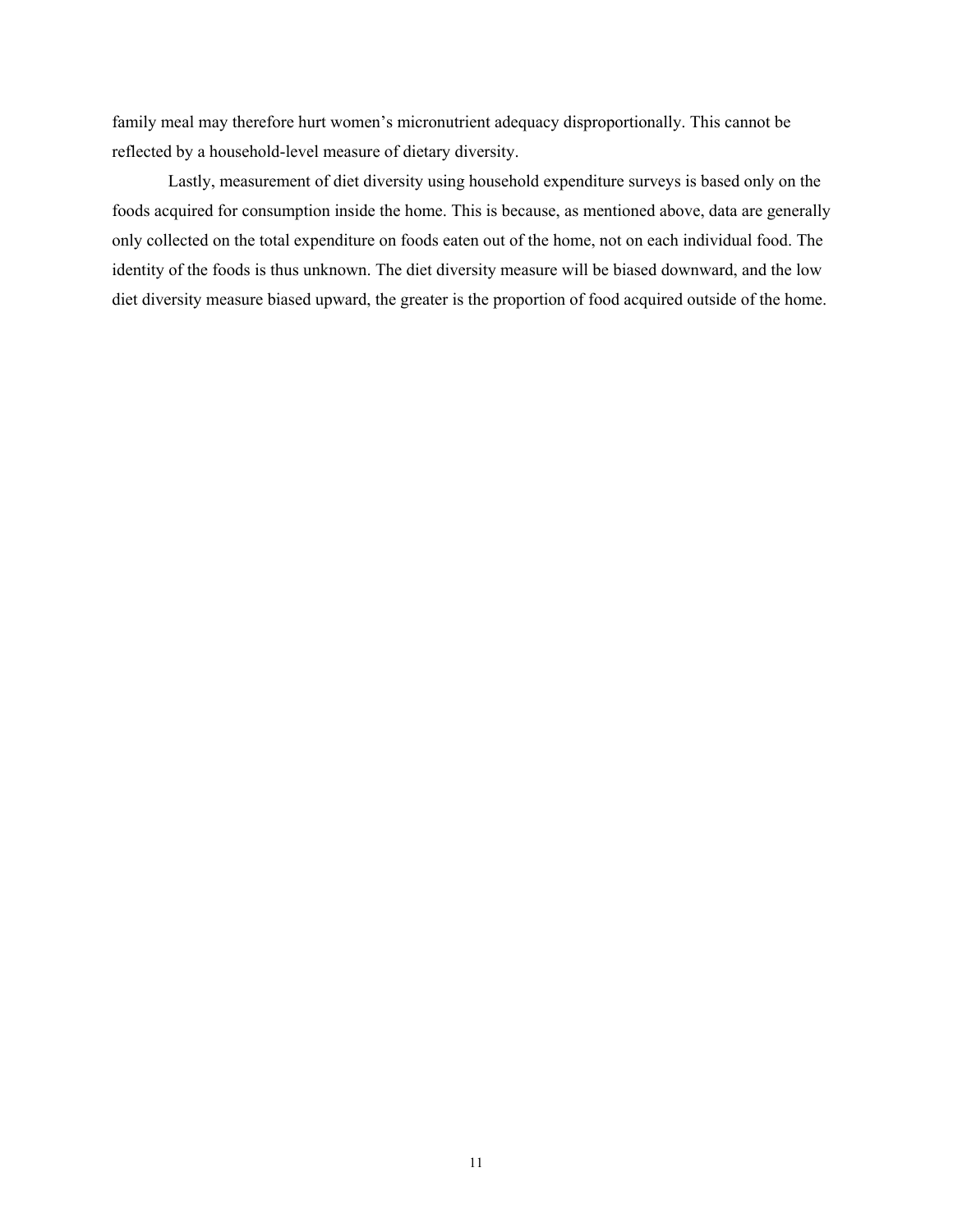## **3. DATA AND MEASUREMENT METHODS**

#### **Selection of Data Sets**

The South Asian data sets, listed in Table 4, were selected from among 10 nationally representative surveys conducted in five countries since 1990 (see Smith and Subandoro 2005). Only Nepal is not included.<sup>6</sup> The data sets from Sub-Saharan Africa were selected from among 76 surveys (Smith, Alderman, and Aduayom 2006). All of the data sets were subjected to a thorough review to ensure that they are of good quality and contain appropriate data for calculation of the measures of food security. The minimum requirements for the selection of data sets are as follows:

- 1. Nationally representative survey of households;
- 2. Data collected for a comprehensive list of at least 30 food items;
- 3. Recall period of one month or less;
- 4. Data collected on both home-produced food acquired and monetary purchases; and
- 5. Complementary data available for converting reported food acquisition data to metric quantities (metric weights or prices).

The importance of national representativeness (criterion 1) is obvious. With respect to criterion (2), the minimum number of food items of 30 was chosen as it was found that the items in surveys with fewer were generally too broad for accurate recall of their acquisition and determination of dietary energy content (for example, "vegetables" or "meats"). A recall period less than one month (criterion 3) was chosen because it was felt that any greater period would lead to unacceptable reporting error. With respect to criterion (4), as is now well known, home-produced food makes up a large portion of the diets of developing country households, particularly rural households, and must be included for an accurate assessment of food insecurity. As for criterion (5), complementary data for converting reported food acquisition data to metric quantities are necessary for calculating the diet quantity measures of food security, as discussed above.

 $\overline{\phantom{0}}$ This country was excluded as it did not meet the recall period criterion for data set selection.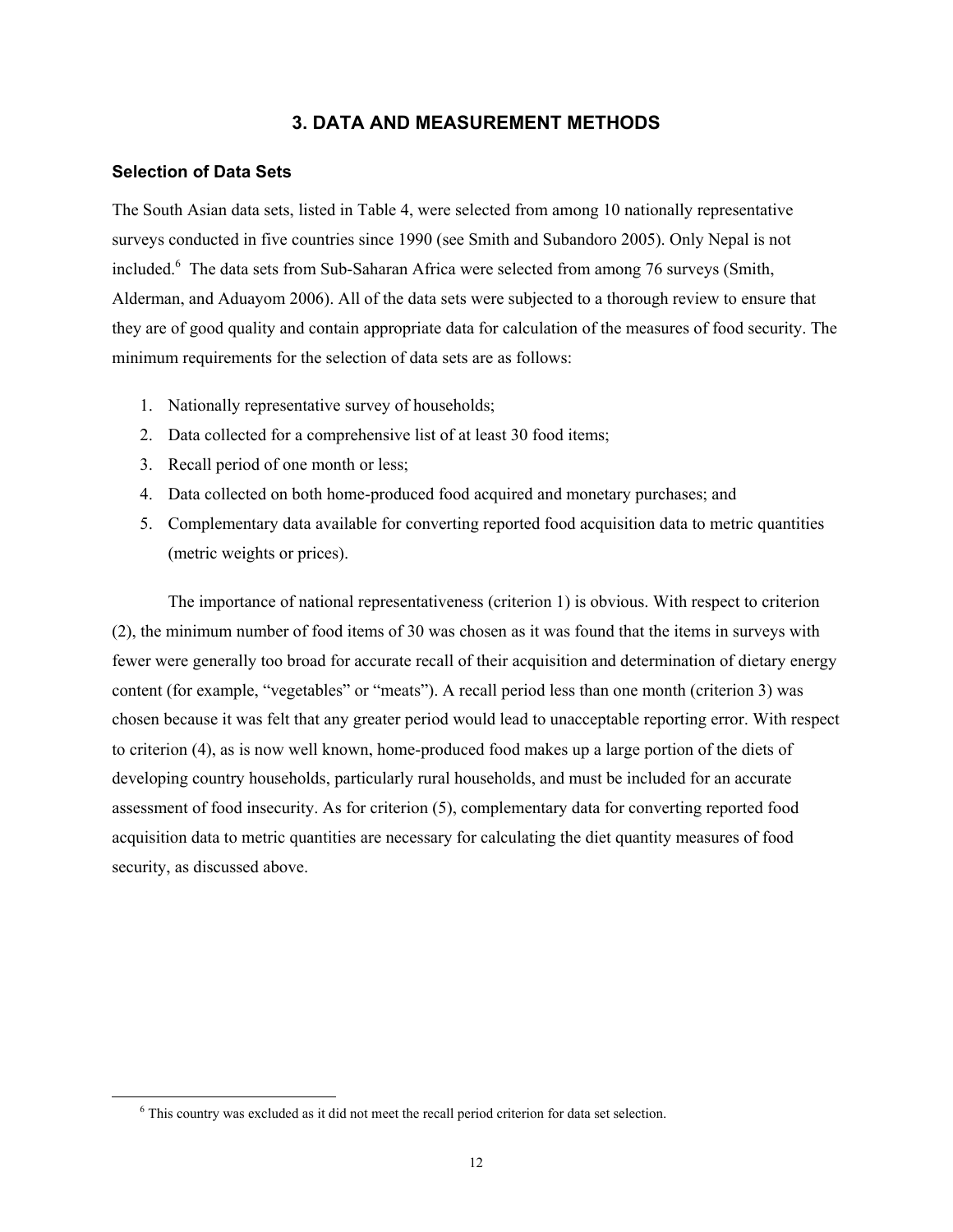| Country                         | Year of<br>data<br>collection | Name of survey                                                                                               | Data collection agency                                                                        | <b>Survey</b><br>duration<br>(months) | Number of<br>households |
|---------------------------------|-------------------------------|--------------------------------------------------------------------------------------------------------------|-----------------------------------------------------------------------------------------------|---------------------------------------|-------------------------|
|                                 |                               |                                                                                                              |                                                                                               |                                       |                         |
| <b>South Asia</b><br>Bangladesh | 2000                          | Household Income and<br><b>Expenditure Survey 2000</b>                                                       | Bangladesh Bureau of Statistics                                                               | 12                                    | 7,440                   |
| India                           | 1999                          | National Sample Survey 55th<br>Round Socio-Economic Survey                                                   | National Sample Survey<br>Organization                                                        | 12                                    | 120,309                 |
| Pakistan                        | 1998                          | Pakistan Integrated Household<br>Survey 1998/1999                                                            | Pakistan Federal Bureau of<br><b>Statistics</b>                                               | 16                                    | 16,305                  |
| Sri Lanka                       | 1999                          | Sri Lanka Integrated Survey<br>1999/2000                                                                     | Department of Census and<br><b>Statistics</b>                                                 | 12                                    | 7,500                   |
| Sub-Saharan Africa              |                               |                                                                                                              |                                                                                               |                                       |                         |
| Burundi                         | 1998                          | Enquête Prioritaire 1998 - Etude<br>nationale sur les conditions de vie<br>des populations                   | Institut de Statistiques et d'Etudes<br>Economiques du Burundi                                | 6                                     | 6,668                   |
| Ethiopia                        | 1999                          | Household Income, Consumption<br>and Expenditure Survey<br>1999/2000                                         | Central Statistical Authority of<br>Ethiopia                                                  | $12^{\rm b}$                          | 17,332                  |
| Ghana                           | 1998                          | Ghana Living Standards Survey 4                                                                              | Ghana Statistical Service                                                                     | 12                                    | 6,000                   |
| Guinea                          | 1994                          | Enquête intégrale sur les<br>conditions de vie des ménages<br>guinéens avec module budget et<br>consommation | Direction Nationale de la<br>Statistique                                                      | 12                                    | 4,416                   |
| Kenya                           | 1997                          | Welfare Monitoring Survey III                                                                                | Central Bureau of Statistics                                                                  | 3                                     | 10,874                  |
| Malawi                          | 1997                          | <b>Integrated Household Survey</b><br>1997/98                                                                | National Statistical Office                                                                   | 12                                    | $10,698^{\circ}$        |
| Mozambique                      | 1996                          | Mozambique inqérito nacional<br>aos agregados familiares sobre as<br>condições de vida                       | Instituto Nacional de Estatística                                                             | 15                                    | 8,273                   |
| Rwanda                          | 2000                          | Enquête intégrale sur les<br>conditions de vie des ménages au<br>Rwanda                                      | Direction de la Statistique du<br>Ministère des Finances et de la<br>Planification Economique | urban: 15<br>rural: 12                | 6,420                   |
| Senegal                         | 2001                          | Enquête Sénégalaise aupres des<br>ménages II                                                                 | Direction de la Prévision et de la<br>Statistique                                             | $\overline{4}$                        | 6,052                   |
| Tanzania                        | 2000                          | Tanzanian Household Budget<br>Survey                                                                         | National Bureau of Statistics of<br>Tanzania                                                  | 12                                    | 22,178                  |
| Uganda                          | 1999                          | Uganda National Household<br>Survey 1999/2000                                                                | <b>Uganda Bureau of Statistics</b>                                                            | 12                                    | 10,696                  |
| Zambia                          | 1996                          | Zambia Living Conditions<br>Monitoring Survey $-1(1996)$                                                     | Central Statistical Office                                                                    | 3                                     | 11,763                  |

#### **Table 4. Basic information on the surveys**

<sup>a</sup> The number of households surveyed was 10,784, but 1,586 were dropped from the data set before its release.

<sup>b</sup> This survey was undertaken in two rounds of 2-3 months each representing key seasons of the annual cycle.

 $c$  The number of households surveyed was 12,960, but 2,262 were dropped from the data set before its release (See Smith, Alderman, and Aduayom 2006, Appendix B).

#### **Data Collection**

Table 4 gives some basic information on the surveys. Most were conducted in the latter half of the 1990s, with Guinea (1994), Senegal (2001), and Bangladesh (2000) being the only exceptions. For the majority, data collection was distributed evenly throughout a full year in order to capture seasonal variability. The Kenya, Senegal, and Zambia surveys took place over three months only, however, and the Burundi survey over six. Sample sizes range from 4,416 households for Guinea to 120,309 for India, the country with the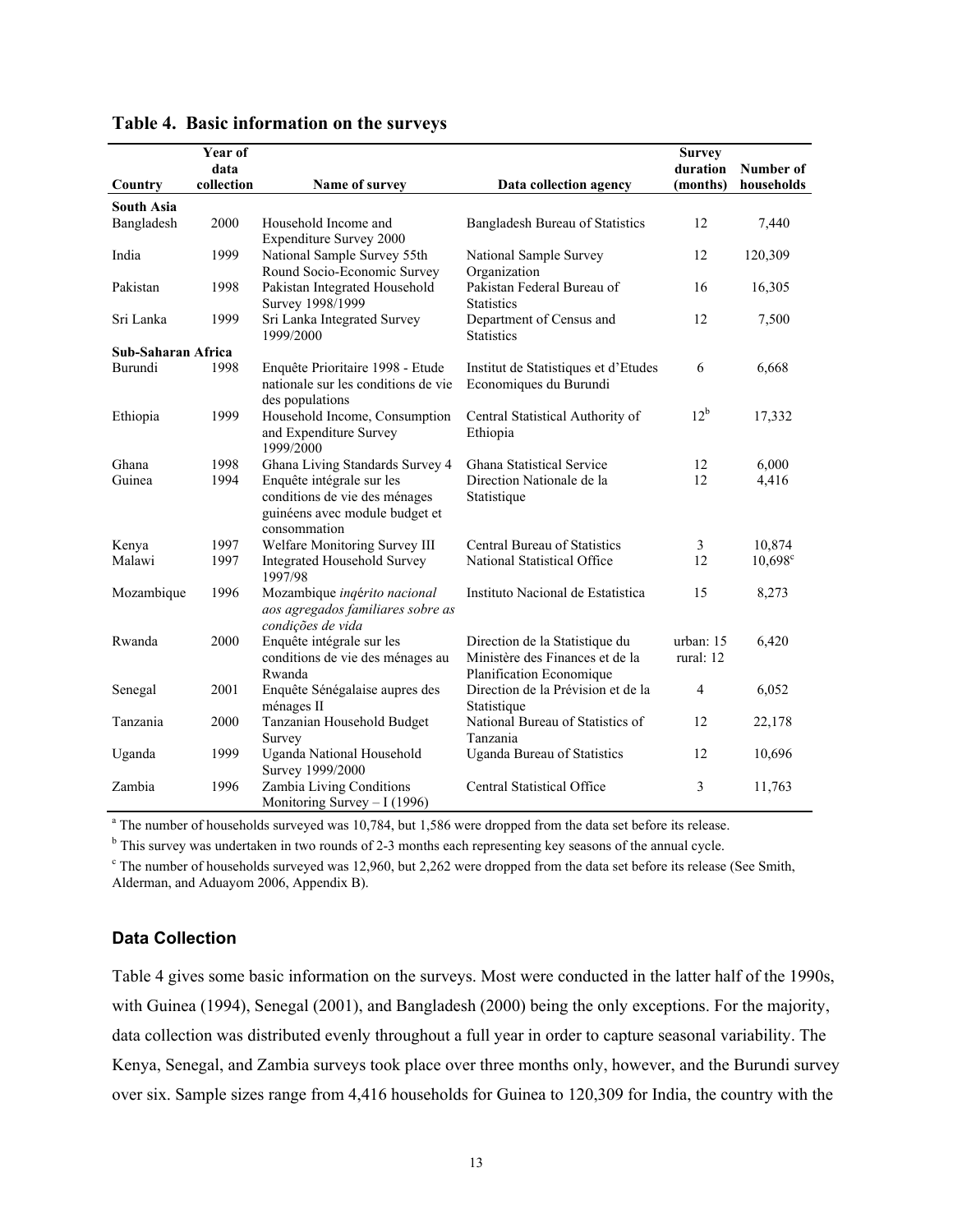largest population. Detailed information on the data collection is given for each country in Smith, Alderman, and Aduayom (2006) and Smith and Subandoro (2005).

The surveys were conducted using two- or three-stage stratified sampling designs, thus ensuring full geographic coverage and representativeness at the national level. Although there is great variation, the most common design was stratification into urban and rural areas within major administrative regions (provinces, states, etc.), followed by random sampling of communities (the primary sampling units, or PSUs) within the strata, and then random sampling of households within communities. When such complex sampling designs, rather than simple random sampling, are used, it is important to correct for the design so that any calculated statistics apply to the population group of interest (Deaton 1997). In this study, sampling weights provided with the surveys and variables delineating the strata and PSU for each household were used to correct for the sampling design in the calculation of all food security measures using the "svy" commands in STATA Special Edition Version 8 (Statacorp 2003).

Table 5 gives more details about the data collection for each country.

The number of food items ranges from a low of 33 (Burundi) to a high of 274 (Malawi). Despite the varying degree of specificity in the delineation of food items, they cover all of the food groups making up the human diet.<sup>7</sup> In most surveys the commonly consumed foods within a food group are listed individually followed by a residual category to capture all other foods in the group. For example, a questionnaire may list "mangoes," "bananas," and "oranges" individually, followed by the item "other fruits."

While data were collected on both food purchases and consumption of food from home production for all of the countries, they differ with respect to the data collected on in-kind foods received. In some of the countries data were collected on in-kind food received from a variety of sources (e.g., gifts, wages, government aid, etc.) while in others data were only collected on gifts. In four countries no data on in-kind food received were collected.

 $\frac{1}{7}$ <sup>7</sup> Note that for the countries included in this study there is no statistically significant correlation between the number of foods included in the survey and the number of foods groups calculated for the diet diversity measure. This suggests that the possibility that foods groups are more easily missed when fewer individual foods are covered during the interview is not a major concern.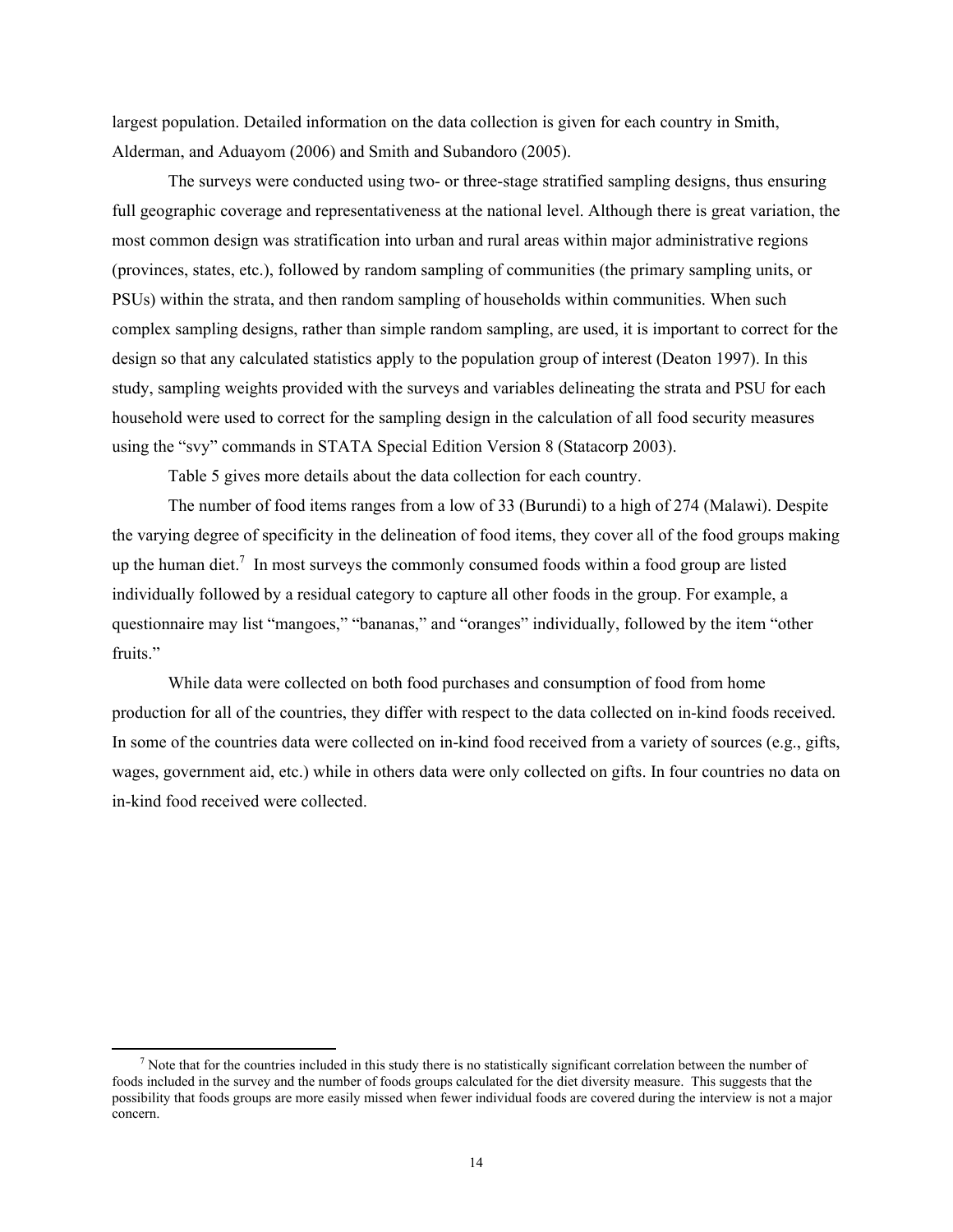| Country            | Number<br>of food<br>items <sup>a</sup> | <b>Means</b> of<br>data<br>collection | Food sources for which data<br>collected        | Number of<br>visits                | Recall<br>period<br>(days)                  | Reference<br>period <sup>b</sup><br>(days)  |
|--------------------|-----------------------------------------|---------------------------------------|-------------------------------------------------|------------------------------------|---------------------------------------------|---------------------------------------------|
|                    |                                         |                                       |                                                 |                                    |                                             |                                             |
| <b>South Asia</b>  |                                         |                                       |                                                 |                                    |                                             |                                             |
| Bangladesh         | 120                                     | Interview                             | Purchase, home production, in-kind              | non-spice<br>foods: 7<br>spices: 2 | non-spice<br>foods: $2$<br>spices: 7        | 14                                          |
| India              | 143                                     | Interview                             | Purchase, home production, in-kind <sup>c</sup> | $\mathbf{1}$                       | 7                                           | 7                                           |
| Pakistan           | 82                                      | Interview                             | Purchase, home production, in-kind              | $\mathbf{1}$                       | 14 (for 60)<br>food items)<br>and 30 (rest) | 14 (for 60)<br>food items)<br>and 30 (rest) |
| Sri Lanka          | 53                                      | Interview                             | Purchase, home production, gifts                | $\mathbf{1}$                       | 7                                           | 7                                           |
| Sub-Saharan Africa |                                         |                                       |                                                 |                                    |                                             |                                             |
| Burundi            | 33                                      | Interview                             | Purchases, home production                      | 1                                  | 15                                          | 15                                          |
| Ethiopia           | 213                                     | Interview                             | Purchases, home production, in-kind             | 8 <sup>d</sup>                     | $3 - 4$                                     | 28                                          |
| Ghana              | 109                                     | diary and<br>interview                | Purchases, home production, gifts               | literate: 6<br>illit.: $30$        | $\mathbf{1}$                                | 30                                          |
| Guinea             | 112                                     | Interview                             | Purchases, home production                      | urban: 10                          | urban: 3                                    | urban: 30                                   |
|                    |                                         |                                       |                                                 | rural: 7                           | rural: 2                                    | rural: 14                                   |
| Kenya              | 70                                      | interview                             | Purchases, home production                      | 1                                  | 7                                           | 7                                           |
| Malawi             | 274                                     | diary and                             | Purchases, home production, in-kind             | purchases:                         | purchases:                                  | purchases:                                  |
|                    |                                         | interview                             |                                                 | literate: 1                        | literate: 1                                 | 14-28                                       |
|                    |                                         |                                       |                                                 | illitt: 9                          | illit: 3                                    | other: 3                                    |
|                    |                                         |                                       |                                                 | other: 1                           | other: 3                                    |                                             |
| Mozambique         | 217                                     | interview                             | Purchases, home production, in-kind             | 3                                  | first visit: 1<br>others: 3                 | $\tau$                                      |
| Rwanda             | 94                                      | interview                             | Purchases, home production                      | urban: 10                          | urban: 3                                    | urban: 30                                   |
|                    |                                         |                                       |                                                 | rural: 7                           | rural: 2                                    | rural: 14                                   |
| Senegal            | 258                                     | diary and                             | Purchases, home production, in-kind             | purchases:                         | purchases:                                  | urban: 30                                   |
|                    |                                         | interview                             |                                                 | literate: 1 <sup>e</sup>           | literate: 1                                 | rural : $21$                                |
|                    |                                         |                                       |                                                 | illit:                             | illit.: $3$                                 |                                             |
|                    |                                         |                                       |                                                 | urban: 10                          | other: 3                                    |                                             |
|                    |                                         |                                       |                                                 | rural: 7                           |                                             |                                             |
|                    |                                         |                                       |                                                 | other:                             |                                             |                                             |
|                    |                                         |                                       |                                                 | urban: 10                          |                                             |                                             |
|                    |                                         |                                       |                                                 | rural: 7                           |                                             |                                             |
| Tanzania           | 129                                     | diary and<br>interview                | Purchases, home production, in-kind             | literate: 2-3<br>illit: $30$       | $\mathbf{1}$                                | 30                                          |
| Uganda             | 47                                      | interview                             | Purchases, home production, gifts               | $\mathbf{1}$                       | 7                                           | 7                                           |
| Zambia             | 40                                      | interview                             | Purchases, home production, in-kind             | $\mathbf{1}$                       | purchases                                   | purchases                                   |
|                    |                                         |                                       |                                                 |                                    | maize: 30                                   | maize: 30                                   |
|                    |                                         |                                       |                                                 |                                    | rest: $14$                                  | rest: $14$                                  |
|                    |                                         |                                       |                                                 |                                    | other: 14                                   | other: 14                                   |

#### **Table 5. Food data collection**

<sup>a</sup> This is the number of food items used for the final analysis, not the original number listed in the questionnaire. In some cases fewer food items are used for the analysis as some had to be combined for conversion to metric quantities.

<sup>b</sup> A survey's reference period for food data collection is the total time period for which food acquisition is recorded. In the cases where there was only one visit to each household, the reference period equals the recall period. However, when there were several visits, the reference period generally equals the number of visits multiplied by the recall period. In the few cases where the diary method was used, the recall period is one day (households are to fill in the diary on a daily basis), and the reference period is the length of time the diary is maintained.

<sup>c</sup> Households were asked to report on all food consumed and to tell the enumerator whether its source was purchase, home grown, free collection, or "other."

<sup>d</sup> This survey was undertaken in two rounds. The information here is for each individual round.

<sup>e</sup> Multiple visits made by the enumerator to households with a literate member were only for recording the diary entries over the last 3 days.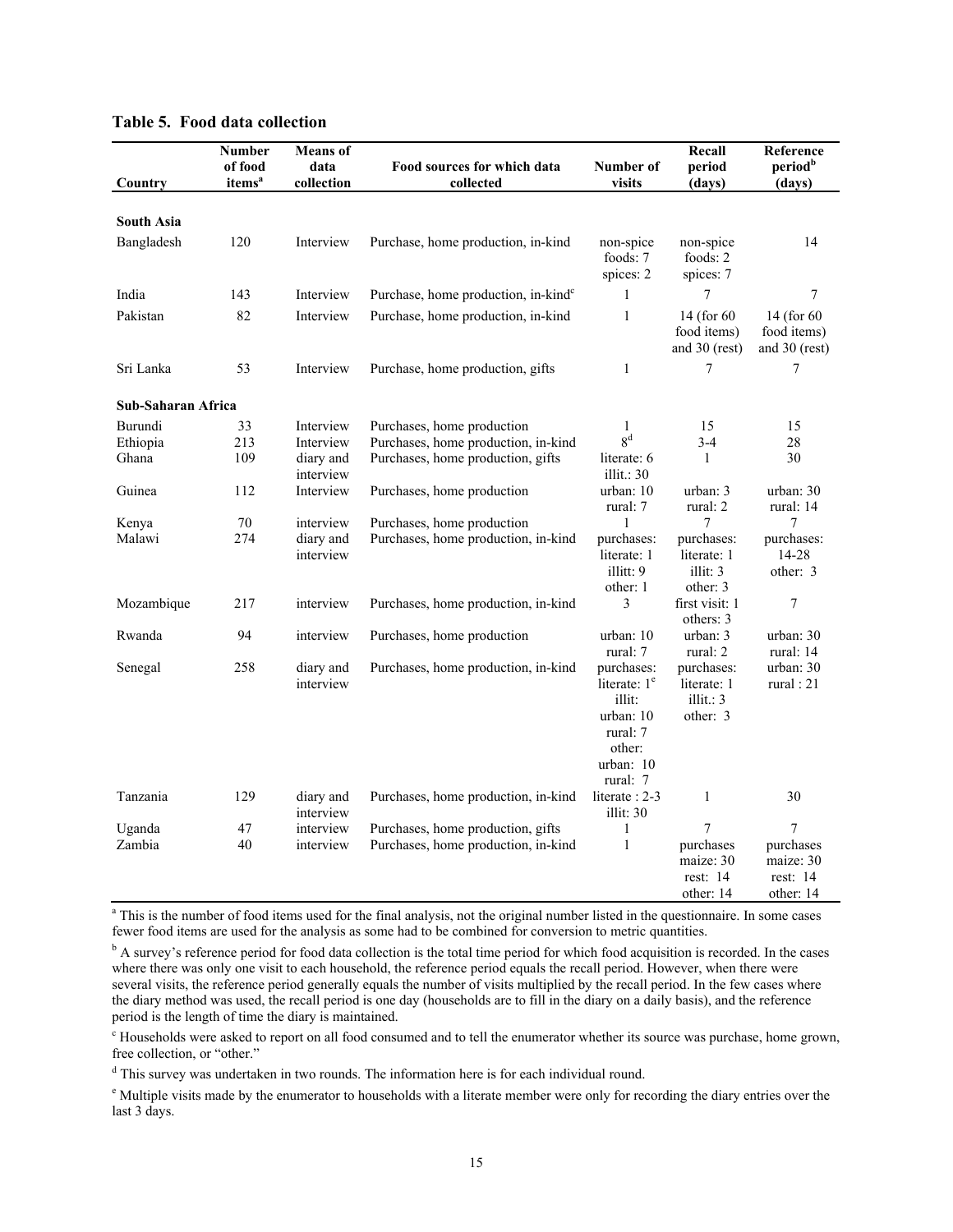The recall periods range from one day to two weeks. The only exceptions are for Pakistan and Zambia, where it is 30 days for a small number of food items. A recall period of one day is assumed whenever the diary method is used. In the cases where there was only one visit to each household, the survey reference period equals the recall period. However, when there were several visits (e.g., Bangladesh, Ghana), the reference period equals the number of visits multiplied by the recall period. In the cases where the diary method was used, the reference period is the length of time the diary is maintained. The most common reference periods for the surveys in this study are one week, two weeks, and one month. The only exception is Malawi, for which data on home-produced and in-kind food acquired were collected using a three-day reference period.

As seen here, the methods of data collection differ across the countries in a number of respects. Smith and Subandoro (2005) show that, despite these differences, the estimates of the food security measures are largely comparable across the countries.

#### **Calculation of Metric Quantities of Food**

To convert the raw data collected to metric quantities, one of two methods were used, depending on the type of data collected. Smith, Alderman, and Aduayom (2006) and Smith and Subandoro (2005) report the type of food data collected in each of the surveys. For all of the surveys from South Asia, the type of data collected from households is the same for food purchases and consumption of food from own production. For many of the Sub-Saharan African surveys, they differ.

#### *Method A: Local Quantity \* (Metric Weight)*

This method was used where households were asked to report food quantities, and either the quantities were reported directly in metric units (in which case the metric weight is implicit) or they were reported in nonstandard or "local" units of measure and complementary metric weights were available. Examples of local units of measure used in the surveys are bowls, bottles, cans, glasses, cups, packets, jar, and bags. Another common unit of measure is "unity" (also referred to as "piece" or "single"), which is most often used when reporting acquisition of fruits, vegetables, and eggs. For these types of measures, the weights were obtained either by collecting them in the country, as estimates from knowledgeable in-country sources, or from preexisting databases, such as the United States Department of Agriculture Nutrient Database for Standard Reference, Release 15 (USDA 2003) (for foods reported in unities) or other surveys. When foods were reported in volumetric measures (liters, milliliters), specific gravities from the Australia-New Zealand Food Composition Table (ANZFCT 2003) were used to convert to metric weights.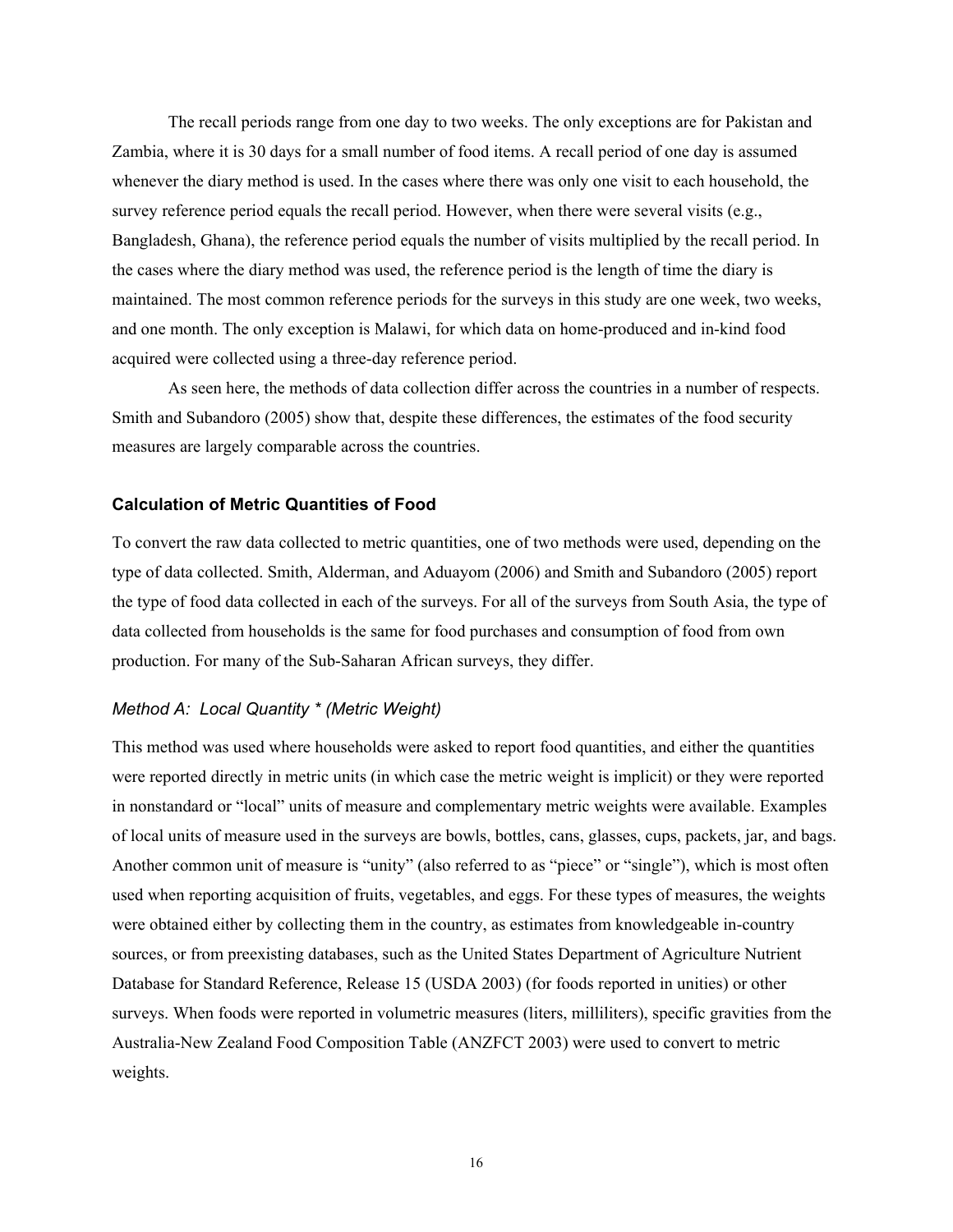#### *Method B: Expenditure/(Metric Price)*

This method was used to "recover" quantities acquired when households reported their food expenditures (but not quantities), and complementary metric prices were available. Sources of metric prices were (1) derived from household-reported metric prices or unit values (the latter calculated as expenditure divided by metric quantity),  $^{8}$  (2) collected in local markets as part of a community price survey, or (3) collected as part of a separate survey, the most common being a Consumer Price Index Survey carried out in all regions of a country.

#### **The Energy Content of Foods**

Once conversion to metric quantities has taken place, determination of the energy content of foods acquired for consumption in the home is straightforward. Where a country has its own food composition table, this is used as the primary source of calorie conversion factors; where not, the table of a nearby country was used. In some cases the American food composition table (USDA 2003) was used for foods known to vary little in calorie composition across countries. The actual energy value of a food acquired was computed as metric quantity multiplied by the food's calorie value, which was then multiplied by the food's edible portion. Edible portions are generally near 100 percent for grains (including flours derived from grains) and beverages but are lower for fruits, vegetables, roots and tubers, and animal products (Smith and Subandoro 2006). As discussed in the last section, the price per calorie of foods acquired for consumption inside the home was applied to expenditures on food consumed outside of the home, because only total expenditures on these foods as a group are reported.

#### **Data Cleaning**

The raw data were subjected to thorough cleaning so as to avoid any influence of major errors on the estimates. Data cleaning took place in three stages.

First, for each food, weights of foods in local units of measure, reported prices and derived unit values were cleaned manually by examination for outliers at both ends of the distribution, often separately for each major region of a country. Outlying prices and weights were set to missing and not used in further calculations. When outlying unit values were detected, both the expenditure and quantity used to calculate them were set to missing.

 <sup>8</sup> <sup>8</sup> In any given survey, depending on the food, at least some households report directly in metric quantities. If expenditures are also available, a metric unit value could be derived as an estimated price. Household-level unit values used to estimate metric prices for other households were only used if at least five households reported a price for the food at a given geographic level. For instance, if a metric unit value was available for a food for at least five households in a community, then a community price was calculated and used for other households in the community if needed.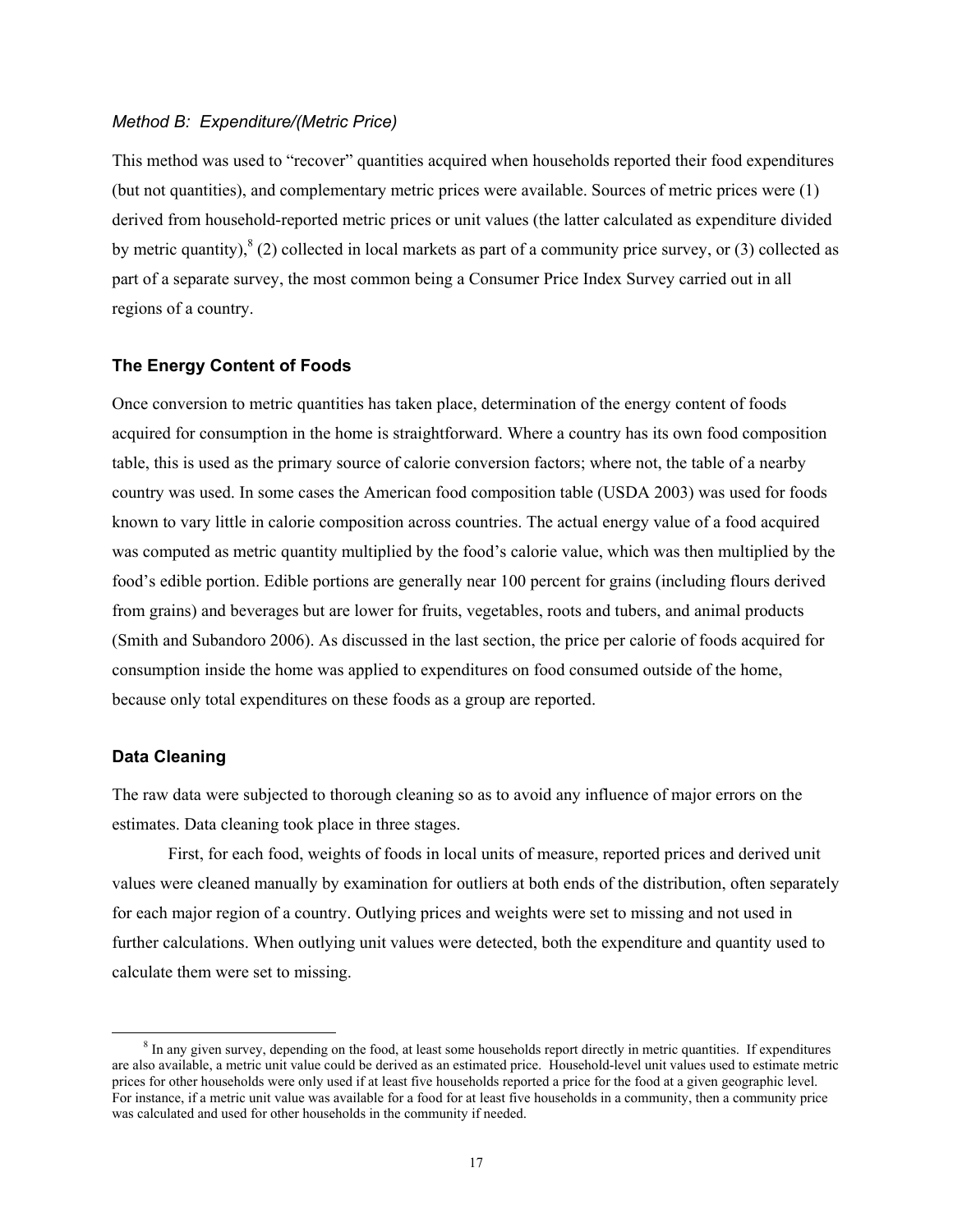In a second stage the computed metric quantities of individual foods were cleaned. Any quantity per household adult equivalent<sup>9</sup> that was more than three standard deviations from the sample median value was replaced with an estimated value using Ordinary Least Squares regression. This technique was also used to replace values set to missing in the first stage of data cleaning. The independent variables in the food-specific regression equations were number of household adult equivalents, variables representing the age-sex composition of the household, whether it is female-headed, age of the household head, whether at least one adult member has a primary/secondary education, the number of assets owned by the household (calculated from survey-specific lists of assets), whether the household is located in an urban area, region of residence, and month of survey, where appropriate. Note that because this technique takes into account household-specific characteristics, it preserves variation in the data better than the more common one of replacement with means or medians of other households.

The third stage of data cleaning took place for household-level energy availability. A household's total calories per adult equivalent was replaced with an estimated value using the same regression prediction method applied in the second stage when (1) a metric quantity that was identified as an outlier or set to missing in the cleaning process could not be estimated<sup>10</sup> or (2) not enough information was available to estimate calories from food consumed outside of the home<sup>11</sup> or  $(3)$  a household had no reported food acquisition data.

Some households were dropped from the analysis altogether. This was the case if (1) more than 50 percent of the quantities of foods reported were set to missing or identified as outliers, or (2) calculated daily energy per adult equivalent was greater than 12,000 kilocalories. Note that no lower bound was used as it is possible, if unlikely, that a household acquires no food at all over a survey's reference period.

### **Calculation of Estimates of Food Energy Deficiency**

Calculation of estimates of the prevalence of food energy deficiency using the *average* energy requirement for light activity are straightforward. These requirements are published by age-sex group and can be applied at the household level.<sup>12</sup> The total energy in the food a household acquires is compared to the sum of the daily energy requirements of each of its members. Following, those households not

 $\frac{1}{9}$  $\mu$ <sup>9</sup> An "adult equivalent" is defined using a male 30-60 years old as the reference category and comparative average energy requirements for moderate activity for the various other age and sex groups.

 $10$  In some cases, not enough non-missing observations were available for running a regression.

 $<sup>11</sup>$  Households with more than 75 percent of total food expenditures on food acquired outside of the home were not</sup> considered eligible for the "price per calorie of food acquired for consumption in the home" method. These households' acquisition of in-home food was deemed to be too small, relatively speaking, to use for estimating acquisition of out-of-home food.

 $12$  An additional 500 calories is added for each child less than one year old to account for the greater needs of breastfeeding mothers. Unfortunately the extra energy needs of pregnancy cannot be taken into account as the pregnancy status of household members was not recorded.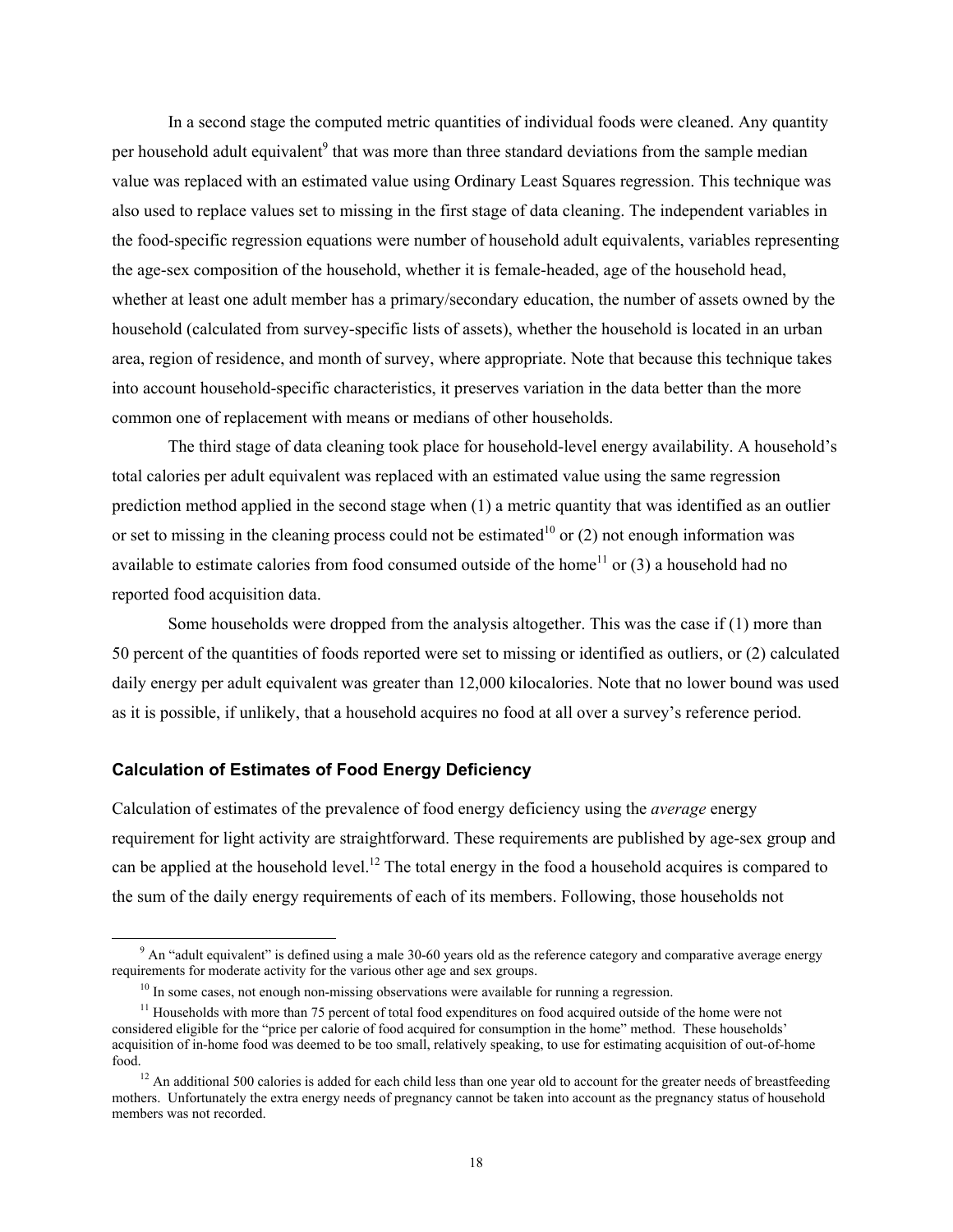meeting the requirement are classified as energy deficient and the others as not. A variable is created that assigns the classification of households to each of its members, from which the percent of people in each country is calculated.

Calculation of estimates of the prevalence of severe food energy deficiency must take place using country-level data because the *minimum* requirements for light activity are only available at the country level and thus cannot be applied to household-level data. The approach taken here is to employ the model developed by FAO (Naiken 2003) for predicting country-level food energy deficiency prevalences using estimates of (1) national energy availability per capita; (2) the coefficient of variation of dietary energy availability per capita, a measure of the variability in energy consumption across a country's population; and (3) a national energy requirement per capita. The two-parameter log-Normal distribution model is applied to these data to predict the prevalences, as follows:

Let  $\mu_i^*$  be country *i*'s energy availability per capita and  $CV_i^*$  be the country's coefficient of variation of dietary energy consumption. Then the standard deviation (σ*i*) and mean (μ*i*) of countries' log-Normal distributions are calculated as

$$
\sigma = \sqrt{\ln(CV_i^{*^2} + 1)},
$$
  

$$
\mu_i = \ln(\mu_i^*) - \frac{\sigma_i^2}{2}.
$$

These values are used to compute a Z-score:

$$
z-score_i = \frac{\ln(z_i) - \mu_i}{\sigma_i} \quad i = 1, ..., N,
$$

which can be looked up in a table of standard normal probabilities to find the estimated proportion of energy deficient people. Note that Smith, Alderman, and Aduayom (2006) show that there is very little difference in national prevalences of food energy deficiency estimated using requirements applied at the household and country levels.<sup>13</sup>

#### **Calculation of Regional Estimates of Food Insecurity**

While the majority of South Asian countries are included in this study, with only Nepal excluded, the majority of Sub-Saharan African countries are not. Further, the data used were collected over a wide time range, from 1994 to 2001. To obtain representative region-level estimates of the indicators of food

 $<sup>13</sup>$  The average energy requirements are used for this analysis as only they can be used to calculate national energy</sup> requirements as well as be applied at the household level.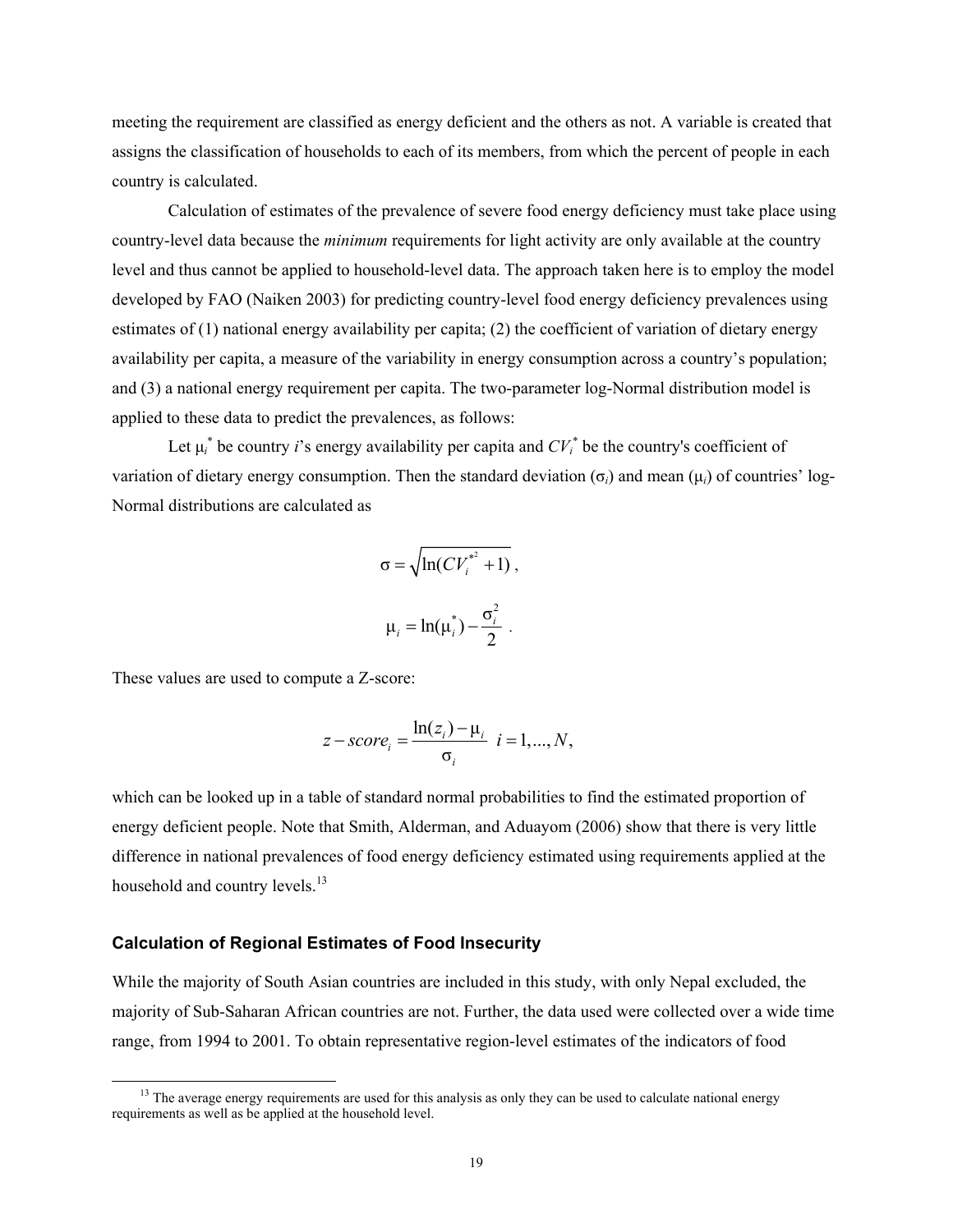insecurity for a common time period, the country-level estimates are combined with those from three East Asian countries—Lao People's Democratic Republic, Malaysia, and Papua New Guinea<sup>14</sup>—to predict year 2000 values for all South Asian and Sub-Saharan African countries using Ordinary Least Squares (OLS) regression. The number of countries for which values are predicted is 5 for South Asia (Nepal is added to the study countries) and 42 for Sub-Saharan Africa. Following, regional means are calculated using the actual estimates calculated from the data for the few countries for which they are available for the year 2000 and predicted values for the rest. The means are weighted using the population proportion of the countries in each region.

 <sup>14</sup> Appendix B contains information about these surveys.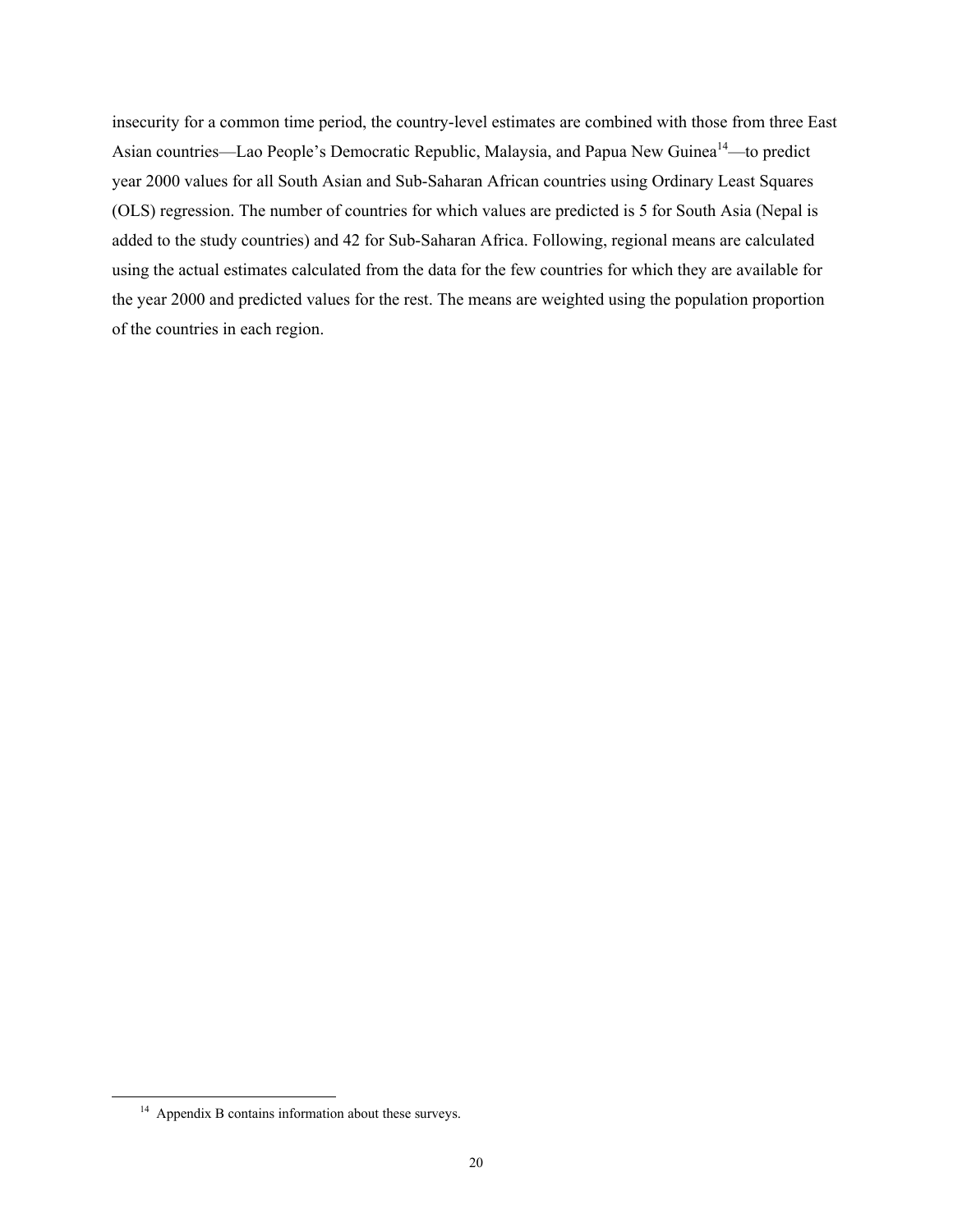## **4. NATIONAL ESTIMATES OF FOOD SECURITY MEASURES FOR STUDY COUNTRIES**

This section presents the estimates of the diet quantity and diet quality indicators of food security for the 4 South Asian and 12 Sub-Saharan African countries. The estimates are discussed in the context of the food security situations in the countries at the times of their surveys. They are given in Table 6.

## **South Asian Countries**

Clearly, food insecurity is a significant problem in all four South Asian countries. Although energy availability per capita is above the national per-capita average requirement for light activity (roughly 2,050 kilocalories) in the countries, signaling that enough food is available for meeting the needs of all people, the percent of people food energy deficient is nearing or above 50 percent. Further, near or above 30 percent of people are severely food energy deficient, meaning that they are at a high risk of food energy deficiency. Thus diet quantity is a serious development problem in the region. In terms of diet quality, the average household consumes foods from near six out of seven of the food groups that are key to human nutritional well-being, indicating a diverse diet. Nevertheless, the percent of food energy from staples is quite high in all four countries.<sup>15</sup>

|                    |      | Food energy availability             |                           | Diet quality                            |                          |                            |                           |
|--------------------|------|--------------------------------------|---------------------------|-----------------------------------------|--------------------------|----------------------------|---------------------------|
|                    |      |                                      | Food energy<br>deficiency | <b>Severe food</b><br>energy deficiency |                          | Low diet<br>diversity      | Percent<br>of food        |
| Country            | Year | Energy<br>availability<br>per capita | (percent of<br>people)    | (percent of<br>people)                  | <b>Diet</b><br>diversity | (percent of<br>households) | energy<br>from<br>staples |
| <b>South Asia</b>  |      |                                      |                           |                                         |                          |                            |                           |
| Bangladesh         | 2000 | 2,100                                | 53.7                      | 29.4                                    | 6.1                      | 3.7                        | 82.4                      |
| India              | 1999 | 2,172                                | 52.4                      | 34.2                                    | 5.7                      | 10.9                       | 66.5                      |
| Pakistan           | 1998 | 2,422                                | 44.1                      | 31.2                                    | 6.5                      | 1.9                        | 56.2                      |
| Sri Lanka          | 1999 | 2,108                                | 56.7                      | 42.1                                    | 5.8                      | 11.5                       | 59.9                      |
| Sub-Saharan Africa |      |                                      |                           |                                         |                          |                            |                           |
| Burundi            | 1998 | 1,592                                | 74.8                      | 69.5                                    | 4.5                      | 44.0                       | 62.3                      |
| Ethiopia           | 1999 | 1,648                                | 76.4                      | 61.9                                    | 4.8                      | 36.4                       | 83.2                      |
| Ghana              | 1998 | 2,328                                | 51.4                      | 45.3                                    | 5.8                      | 8.0                        | 66.9                      |
| Guinea             | 1994 | 2,510                                | 45.1                      | 37.5                                    | 6.0                      | 7.7                        | 66.3                      |
| Kenya              | 1997 | 2,579                                | 43.9                      | 37.2                                    | 5.4                      | 25.0                       | 61.8                      |
| Malawi             | 1997 | 1,614                                | 73.3                      | 69.3                                    | 4.4                      | 49.8                       | 69.3                      |
| Mozambique         | 1996 | 2,059                                | 60.3                      | 57.1                                    | 4.2                      | 62.6                       | 77.3                      |
| Rwanda             | 2000 | 1,860                                | 65.3                      | 57.9                                    | 4.5                      | 49.2                       | 62.6                      |
| Senegal            | 2001 | 1,967                                | 60.2                      | 55.7                                    | 5.9                      | 8.1                        | 55.5                      |
| Tanzania           | 2000 | 2,454                                | 43.9                      | 37.9                                    | 5.9                      | 9.7                        | 70.6                      |
| Uganda             | 1999 | 2,636                                | 36.8                      | 28.5                                    | 4.4                      | 50.9                       | 69.4                      |
| Zambia             | 1996 | 1,764                                | 71.1                      | 64.6                                    | 4.6                      | 43.7                       | 77.8                      |

#### **Table 6. National estimates of food security measures**

<sup>&</sup>lt;sup>15</sup> Smith and Subandoro (2006) provide the following guideline for interpreting this indicator: very high: 75 percent+, high: 65-75, medium: 50-65, low: < 50.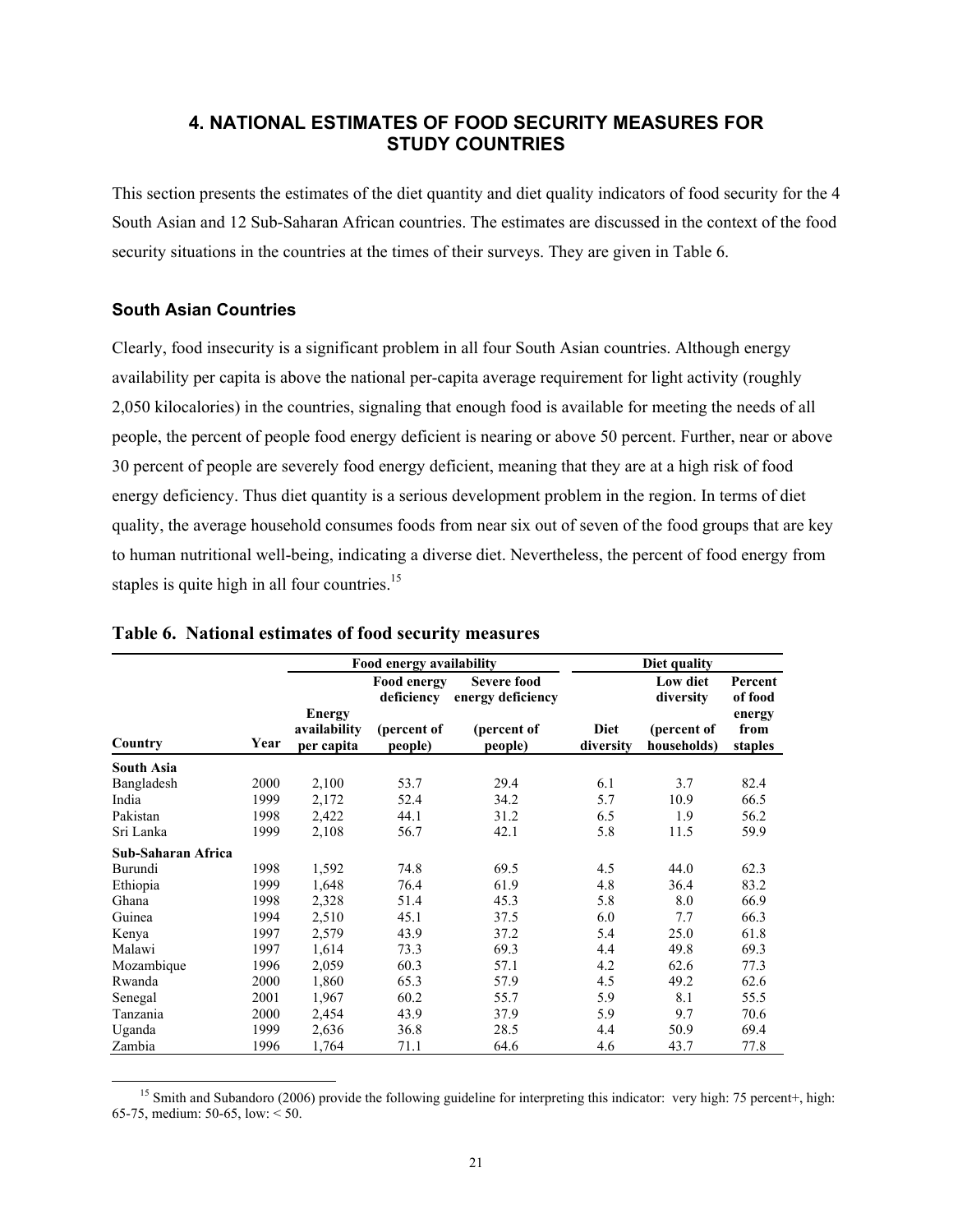The finding that over half of the populations of Bangladesh and India are food energy deficient is not surprising. These countries have the highest poverty rates in the region: 36 and 25 percent of their populations, respectively, are classified as extremely poor (living on less than \$1 per day) (World Bank 2005), indicating deep problems of chronic poverty and thus access to food. They also have among the highest malnutrition rates in the world. Over 45 percent of children under five years old are underweight (WHO 2005).

Bangladesh is one of the most densely populated countries in the world. Its agricultural sector absorbs 63 percent of the labor force. Thus food security is integrally linked with agricultural production. The doubling of foodgrain production since independence in 1971 with the aid of improved varieties and technology has served to support the large population base rather than enhance living standards (FAO 2005b). A major threat to food security is recurrent natural disasters, especially flooding. Two years before its survey, flood waters covered two-thirds of the land area of Bangladesh, leading to major crop losses. Despite the massive social and economic impact, the government was successful in avoiding a major food crisis through a mix of public interventions, private market trade flows, and an extensive system of private borrowing (del Ninno et al. 2001). Due mainly to an overdependence on rice in the diet (Rashid 2004), food insecurity in the country is marked by an extremely high percent of energy derived from staples of 82 percent. This indicates a diet that is seriously nutritionally imbalanced.

Turning to India, from a macroeconomic standpoint, this large country has been a great success since the 1980s, with annual economic growth averaging 5.7 percent, the highest rate among large countries outside of East Asia (World Bank 2002a). Its economic liberalization in the early 1990s was followed by historically high rates of growth and, while there is considerable debate due to measurement issues, reductions in poverty as well (Deaton 2003). Given such success, we would expect it to have a lower food energy deficiency rate than Bangladesh. However, like Bangladesh, the country is highly agricultural, and agricultural growth declined sharply, from 8 to 1 percent over 1998 to 1999 (the year of the survey), due to below-normal monsoon rains and serious damage from a cyclone that hit the Orissa coast. Further, two major tropical cyclones left approximately 10 million people homeless, with millions losing their crops. At the same time, there was deficit rainfall in 8 of the country's 29 states (Bandyophadhyay 1999). These conditions undoubtedly worsened food security in the country at the time its survey was taking place.

Despite a 20-year-long ethnic conflict, Sri Lanka has maintained healthy economic growth throughout the 1990s. The percent of its population estimated to be living below \$1 per day was only 6.6 percent in 1995 (World Bank 2005). We would thus not expect it to have a food energy deficiency prevalence of 57 percent, on par with India and Bangladesh, and a much higher severe food energy deficiency prevalence than the other three countries. However, the proportion of people living on less than \$2 per day is quite high, at 45 percent (World Bank 2005), indicating that while poverty is not severe

22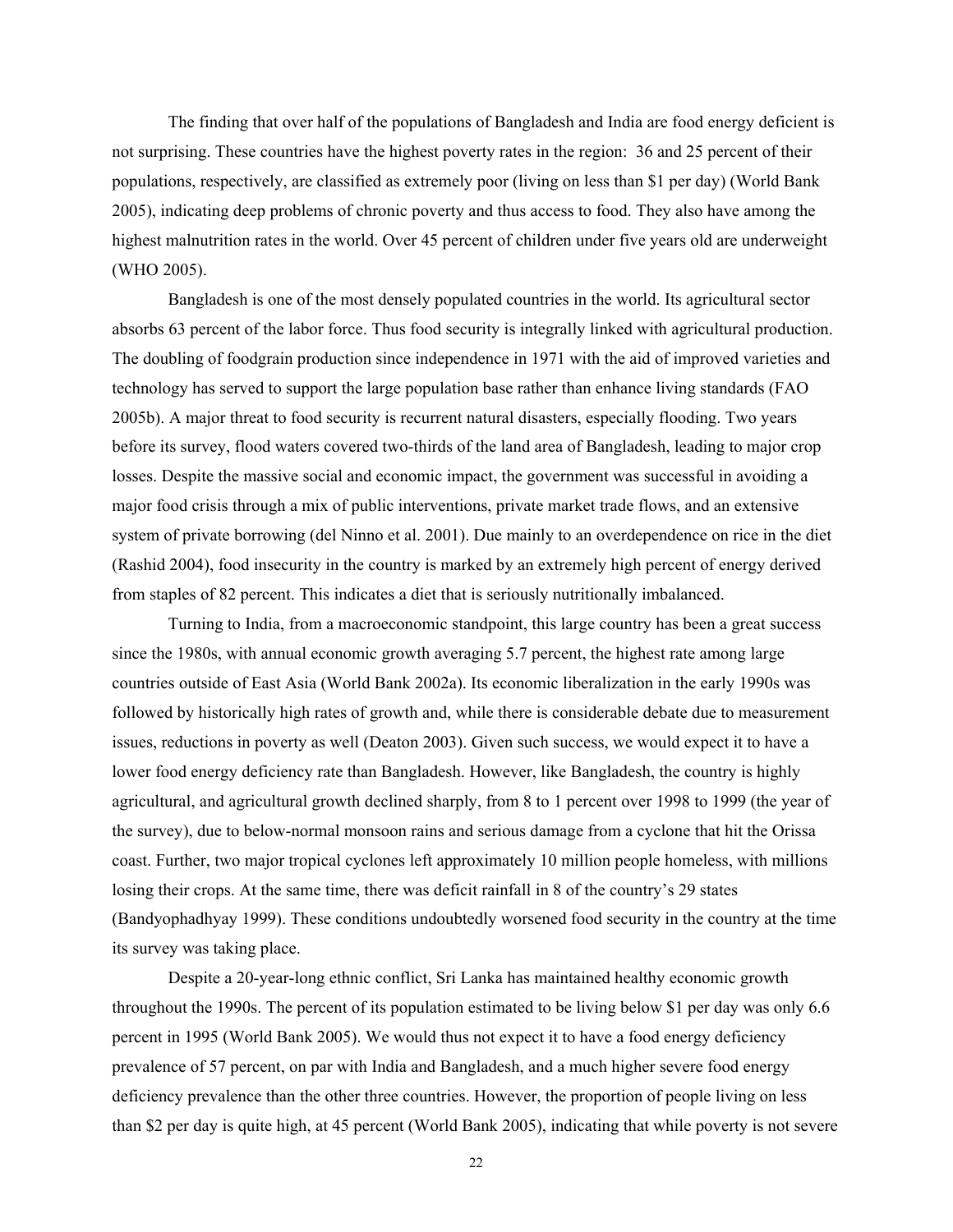on a widespread basis, it remains an issue in the country. Further, the majority of poor households, mostly small-scale farmers and landless laborers, experiences seasonal food shortages despite the country's achievement of near self-sufficiency in rice. Their food security is highly dependent on rainfall patterns and, due to irregular rainfall, recurrent drought, and neglect of irrigation infrastructure, agricultural productivity in small-scale farming has been declining since the mid-1990s (FAO 2005c). Finally, throughout 1999 (the year of the survey), Sri Lanka suffered from considerable political uncertainty and a volatile security situation due to elections, with its president surviving an assassination attempt and intensified civil conflict (FAO/WFP 1999). These factors may help explain the country's relatively high rate of food energy deficiency at the time of its survey.

Pakistan's lower rate of food energy deficiency than Bangladesh and India is to be expected, given a poverty rate of only 13.4 percent (World Bank 2005) and lower child malnutrition rate as well, of 35 percent (WHO 2005). Nevertheless, we estimate that 44 percent of people are not consuming sufficient dietary energy for maintaining light activity levels. This may be partially attributable to a considerable slowdown in economic growth in the latter part of the 1990s, when the survey took place, due to poor performance of the manufacturing, service, and agricultural sectors. The decade of the 1990s is characterized by a "deteriorating socioeconomic situation," increases in poverty and inequality, stagnating food production, and the "re-emergence of food poverty and insecurity as an issue" (World Bank 2002b; United Nations System in Pakistan 2000).

In sum, food insecurity in the South Asia region is manifested as a problem of both diet quantity and diet quality, and is largely driven by chronic poverty. While economic and, in particular, agricultural growth has fueled an increasing potential to meet the food needs of populations, there have been some setbacks, especially with respect to agricultural productivity growth. Natural disasters and, in the case of Sri Lanka, conflict, have also hampered food security. Note that South Asia was not directly hit by the Asian Financial Crisis that began in 1997. Although the region's economic growth rate dropped slightly, there was apparently a quick recovery (ADB 1998).

#### **Sub-Saharan African Countries**

Energy availability per capita among the Sub-Saharan African study countries ranges from 1,592 kilocalories per person in Burundi (1998) to 2,636 in Uganda (1999) (see Table 6). It falls quite near or below the average energy requirement for light activity for seven of the countries—Burundi, Ethiopia, Malawi, Mozambique, Rwanda, Senegal, and Zambia—signaling deep food insecurity problems. In these countries there is not enough food for all people to meet their requirements even if the food were to be distributed according to need.

The percent of people who are food energy deficient ranges from 37 percent in Uganda to 76 percent in Ethiopia. Such great variability across countries can also be found in the percent of households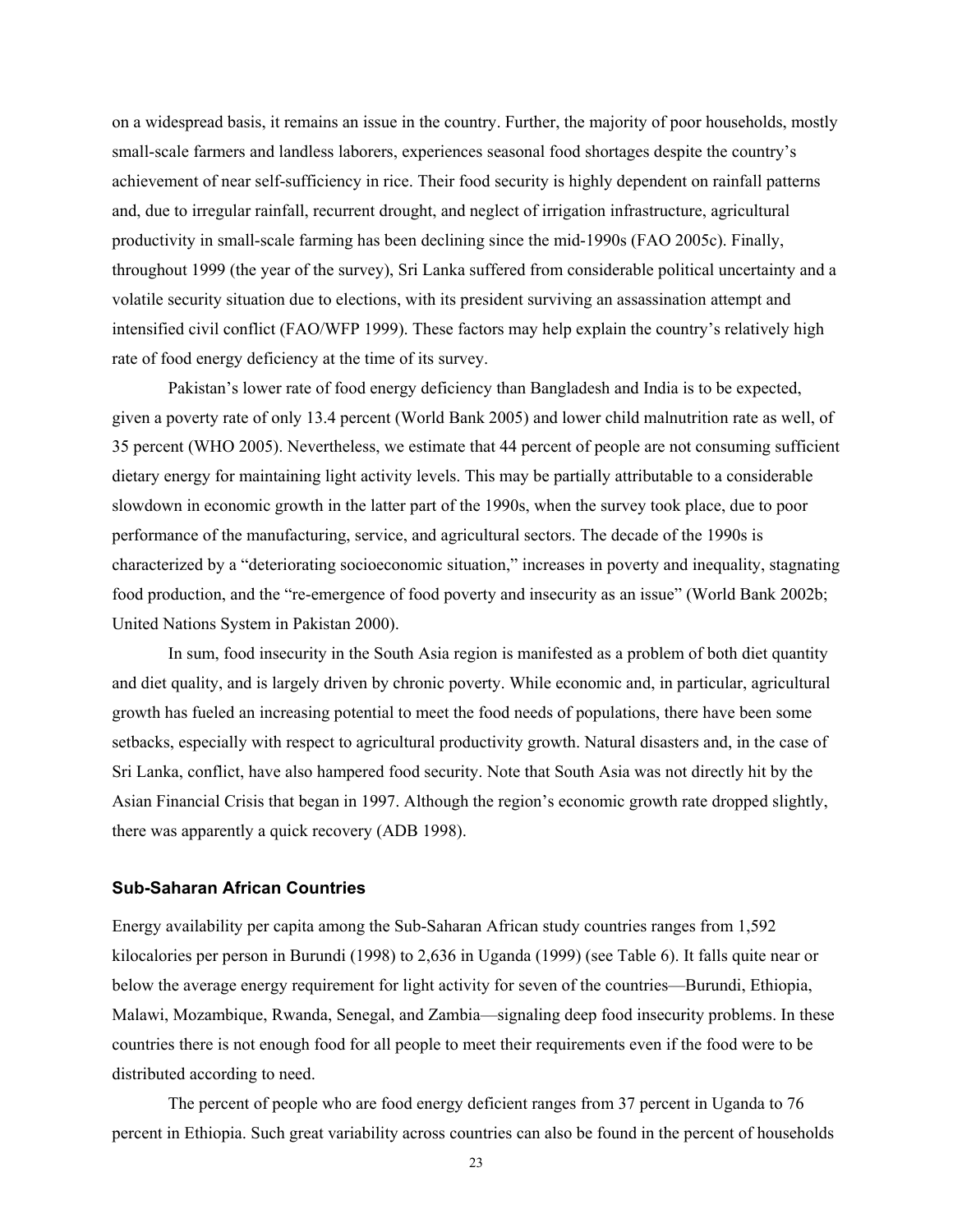with low diet quality, which ranges from 8 percent in Guinea to 63 percent in Mozambique. Food insecurity is obviously a major problem in all 12 countries. Almost one-third, and in most countries a much higher percentage, of the population is not consuming enough food to meet both the average and minimum requirements for basal metabolic function and light activity. Additionally, in 8 out of 12 of the countries, a quarter or more of households suffer from low diet diversity and in almost all of the countries there is a high reliance on staples in the diet.

Uganda, Kenya, Tanzania, Guinea, and Ghana form a cluster of countries with relatively low rates of food energy deficiency, in the 35-50 percent range. With the exception of Uganda, the prevalences of low diet quality are also low. At the time of their surveys, these countries were in a situation of economic and political stability for the most part, with no recent adverse climatic shocks. Nevertheless, they were experiencing ongoing problems of chronic poverty endemic in most Sub-Saharan African countries due to, among other factors, poor agricultural productivity and infrastructure, poor health outcomes, including HIV/AIDS, low levels of education, poor governance, low prices for primary products, and, in some areas, high population densities.

Uganda, the country with the lowest food energy deficiency prevalence (37 percent), has been referred to as one of Africa's six "bright stars" (Sachs 2004). In addition to having particularly fertile soils, and thus great agricultural potential, at the time of its survey it had a stable, democratically elected government and a relatively fast-growing economy due to the economic reform efforts of the Museveni government (FEWS NET 1997; Resnick 2004). Given these circumstances, its high prevalence of low diet quality, at 51 percent of households, suggests a need for more policy focus on this aspect of food security.

At the time of their surveys, Kenya, Tanzania, and Guinea had relatively strong economies after years of economic reforms. Kenya's survey, in 1997, followed on a year of poor weather conditions in several districts and low prices of maize, its staple crop. Maize imports were able to make up for the deficit (UNDHA 1996).<sup>16</sup> Tanzania also experienced poor weather conditions in the years leading up to its survey, including a drought in 1996/97 and El Nino flooding in 1997/98 (Wobst 2001). Guinea was experiencing the destabilizing effects of the in-flux of refugees fleeing from civil wars in Liberia and Sierra Leone (U.S. Department of State 2004). Despite 15 years of economic reform and democratization in Ghana, the collapse of cocoa prices in the 1960s and 1970s and the subsequent economic collapse in the early 1980s have left it with a weak economy and slow growth in its agricultural sector. While falling real food prices over the 1980s and 1990s may have improved the food security situation (Nyanteng and

 $16$  Note that the survey took place April through June of the year, during the country's long rains. The harvesting of crops from the short rains takes place in February and March, which may have offset the dip in food availability typically found during the rainy seasons of countries with uni-modal rainfall patterns. Analysis of the seasonal patterns of energy availability in neighboring Uganda, which lies at the same latitude, shows that this time of year confirms with annual averages.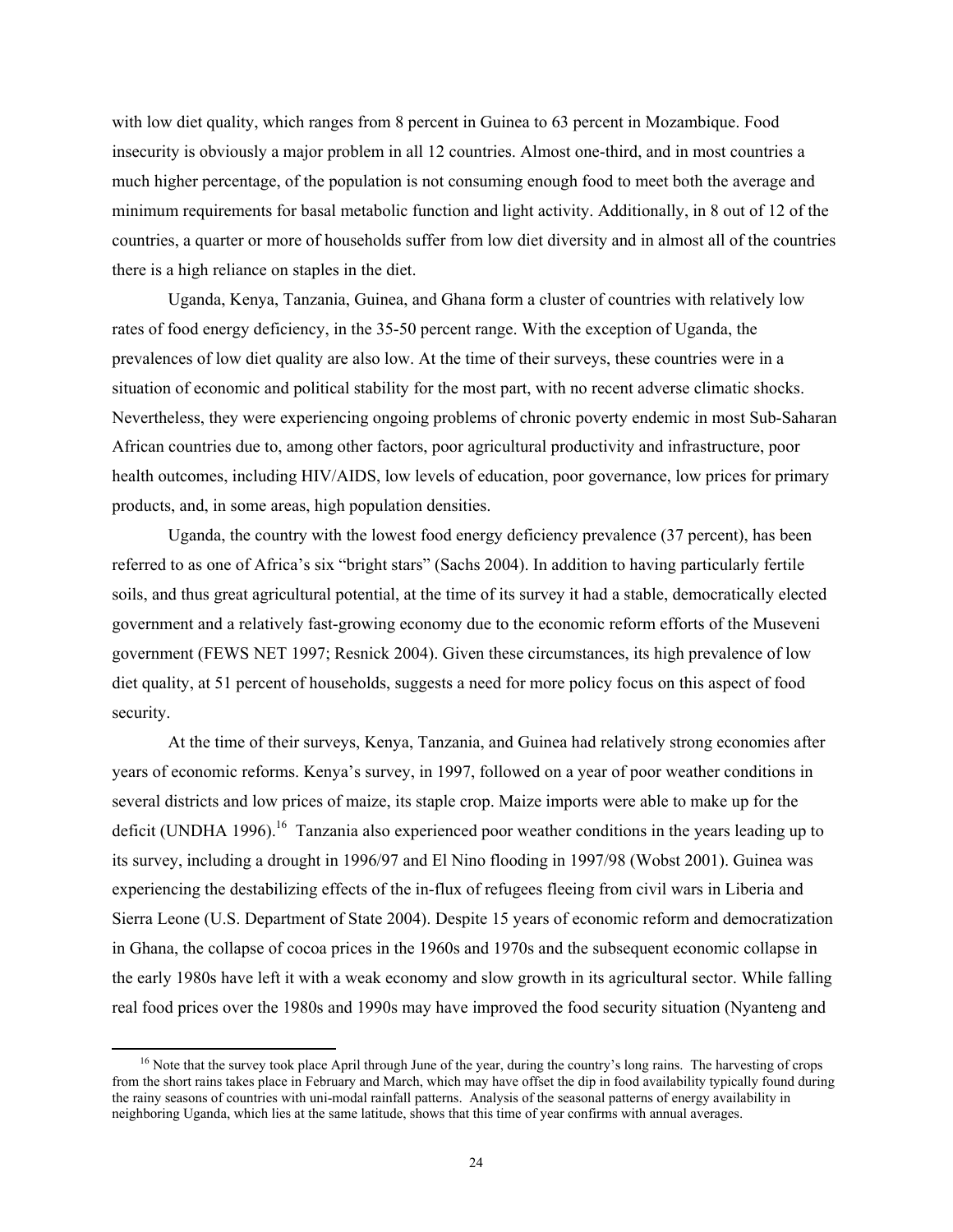Asuming-Brempong 2003), the present analysis nonetheless finds over half of its population to be food energy deficient.

With the exception of Senegal, all of the countries with aggregate food deficits had experienced adverse climatic shocks or severe conflict-induced instability in the years leading up to their surveys, with long-term consequences for both food supplies and the ability of households to gain access to them.

Ethiopia had been experiencing recurrent droughts for decades, including that of 1984, which was followed by a devastating famine in which over one million people perished. It had also been experiencing chronic political instability, including border wars, leading to internal and external refugee crises. The survey year itself was marked by the war with Eritrea, which exacerbated the country's weak economy. At the time of its survey, its poverty rate was among the highest in the world, at 82 percent (World Bank 2003). Ethiopia shares with Bangladesh in South Asia the problem of an extremely high reliance on staples in the diet: 83 percent of the average household's food energy is derived from staples.

At the time of their surveys, Rwanda and Burundi were recovering from ethnically-motivated civil wars accompanied by violence and displacements that severely disrupted food production and completely devastated people's livelihoods (UNDHA 1996). Economic embargoes against Burundi by neighboring countries exacerbated the situation there (World Bank 2004).

Malawi, Zambia, and Mozambique were all recovering from the effects of severe drought. The food security situation in these countries is also compounded by high prevalences of HIV/AIDS (Zhang et al. 2004). Malawi and Zambia, with food energy deficiency prevalences of 73 and 71 percent, respectively, share a similar story of endemic poverty exacerbated by economic crisis associated with agricultural liberalization in the 1980s that hurt small farmers and a major drought in 1992-93. The drought led to food shortages, credit defaulting, and household asset depletion that further deepened poverty (Frankenberger et al. 2003).<sup>17</sup> In addition to experiencing the effects of the drought, Mozambique was recovering from the aftereffects of continuous civil war over 1979-92 that severely disrupted transport, communications, and markets and led to internal and external population displacements (Arndt, Jensen, and Tarp 2000).

Senegal's ranking among countries like Mozambique and Rwanda is unexpected.<sup>18</sup> However, while it experienced no major political or climatic shocks in the years leading up to its survey, its semiarid climate leaves it with endemic drought. Water is a basic constraint to agricultural production. Additionally, the 1990s witnessed a severe economic recession linked to long-term trends in population

 $17$  Note that the Zambia survey took place only over three months during the countries' dry season, which is usually associated with higher-than-average food availability. The food energy deficiency rate may thus be understated, which is confirmed by analysis of the seasonal energy availability pattern in neighboring Malawi.

<sup>&</sup>lt;sup>18</sup> This is especially so, given that its survey took place from February through May of the year, during the countries' dry season, when household food availability should be at its highest.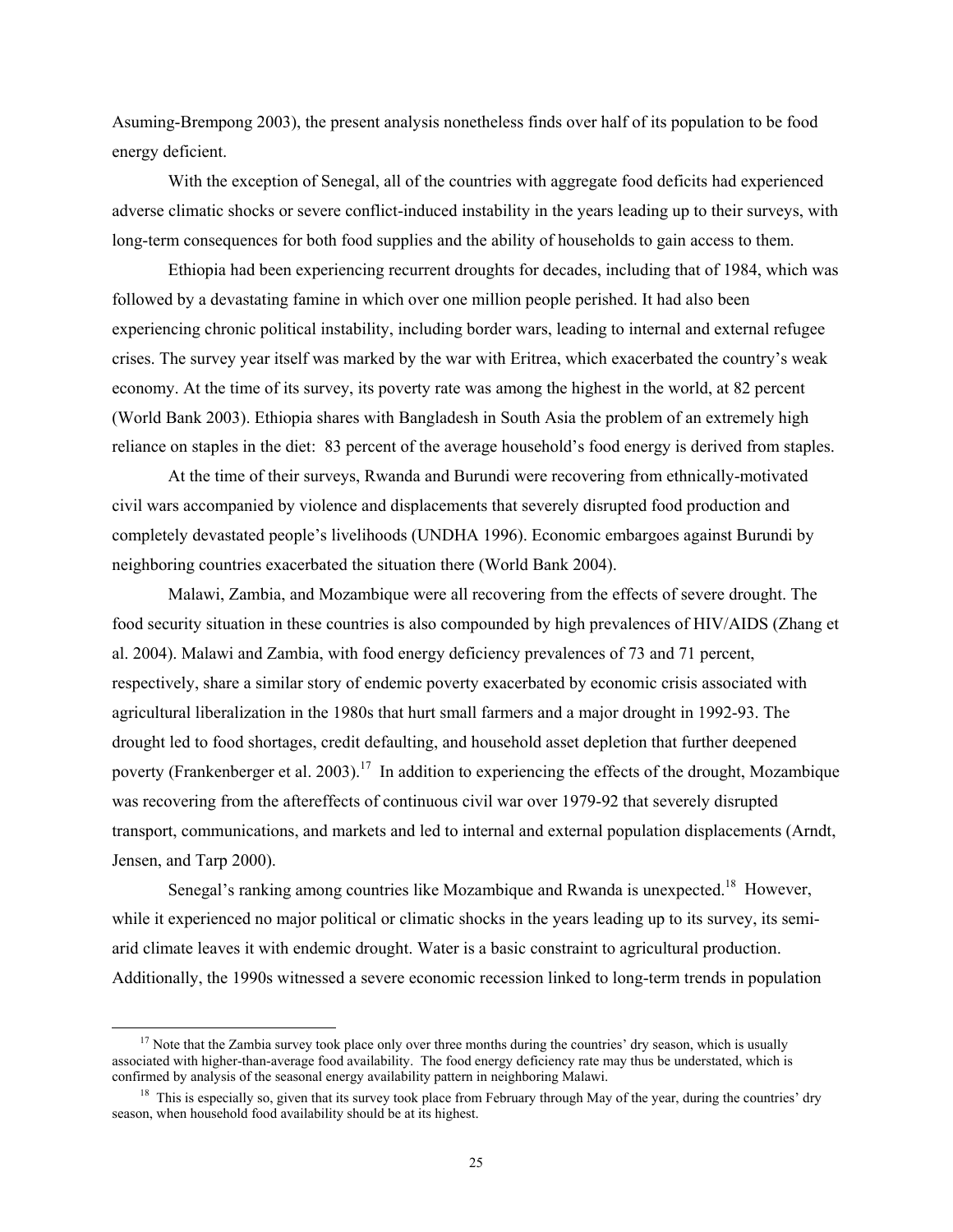growth, land degradation, and declining prices of major exports and worsened by the 1994 CFA devaluation. The growth of its agricultural sector on which most people rely for their livelihoods was slow and variable throughout the 1990s (IFPRI 1998), and poverty increased over the decade (Ndiaye 2003).

To summarize, Sub-Saharan Africa shares with South Asia endemic poverty as a major factor underlying food insecurity. It differs from South Asia in two main respects. First, in many countries insufficient food availabilities to feed populations, fueled by adverse climatic shocks or conflict-induced instability, are still a major problem. This leads to extremely high rates of food energy deficiency for these countries and more variability across countries in how widespread food insecurity is. Second, the problem of diet quality is marked not only by a strong reliance on staples in the diet but also by less diverse diets, particularly in East and Southern Africa.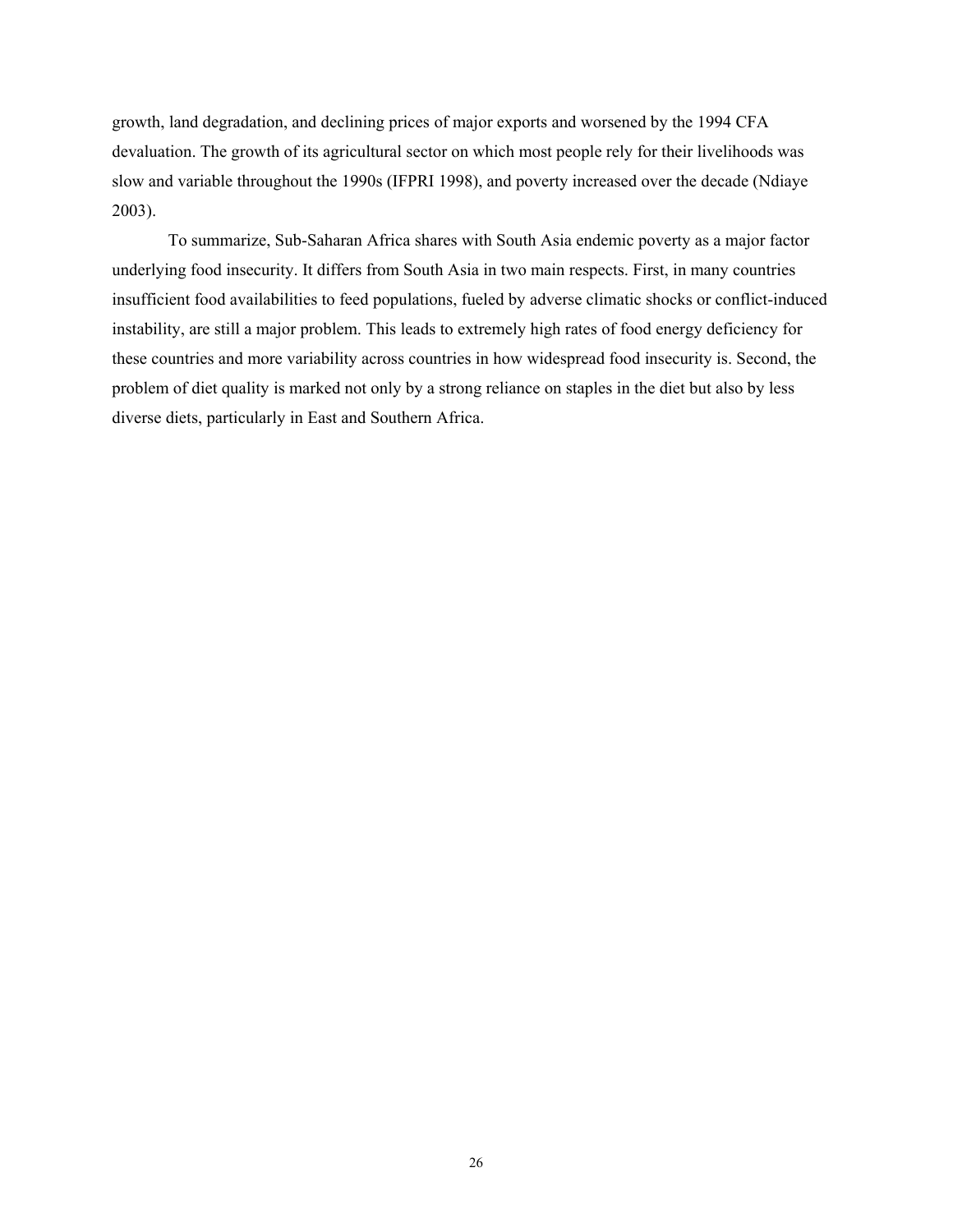## **5. FOOD INSECURITY IN SOUTH ASIA AND SUB-SAHARAN AFRICA: COMPARISON AT THE REGIONAL LEVEL**

This section presents and compares regional estimates of four of the food security indicators discussed in this paper: food energy deficiency, severe food energy deficiency, low diet diversity, and the percent of energy from staples. Table 7 presents the estimates of these indicators for each study country along with means across the study countries in each region. They are illustrated in Figures 1, 2, and 3.

|                         |      |                                  | <b>Severe food</b>   |                       | Percent of             |
|-------------------------|------|----------------------------------|----------------------|-----------------------|------------------------|
| Country                 | Year | <b>Food energy</b><br>deficiency | energy<br>deficiency | Low diet<br>diversity | energy from<br>staples |
|                         |      | (percent)                        | (percent)            | (percent)             |                        |
| <b>South Asia</b>       |      |                                  |                      |                       |                        |
| Bangladesh              | 2000 | 53.7                             | 29.4                 | 3.7                   | 82.4                   |
| India                   | 1999 | 52.4                             | 34.2                 | 10.9                  | 66.5                   |
| Pakistan                | 1998 | 44.1                             | 31.2                 | 1.9                   | 56.2                   |
| Sri Lanka               | 1999 | 56.7                             | 42.1                 | 11.5                  | 59.9                   |
| South Asia mean         |      | 51.7                             | 34.2                 | 7.0                   | 66.3                   |
| Sub-Saharan Africa      |      |                                  |                      |                       |                        |
| Burundi                 | 1998 | 74.8                             | 69.5                 | 44.0                  | 62.3                   |
| Ethiopia                | 1999 | 76.4                             | 61.9                 | 36.4                  | 83.2                   |
| Ghana                   | 1998 | 51.4                             | 45.3                 | 8.0                   | 66.9                   |
| Guinea                  | 1994 | 45.1                             | 37.5                 | 7.7                   | 66.3                   |
| Kenya                   | 1997 | 43.9                             | 37.2                 | 25.0                  | 61.8                   |
| Malawi                  | 1997 | 73.3                             | 69.3                 | 49.8                  | 69.3                   |
| Mozambique              | 1996 | 60.3                             | 57.1                 | 62.6                  | 77.3                   |
| Rwanda                  | 2000 | 65.3                             | 57.9                 | 49.2                  | 62.6                   |
| Senegal                 | 2001 | 60.2                             | 55.7                 | 8.1                   | 55.5                   |
| Tanzania                | 2000 | 43.9                             | 37.9                 | 9.7                   | 70.6                   |
| Uganda                  | 1999 | 36.8                             | 28.5                 | 50.9                  | 69.4                   |
| Zambia                  | 1996 | 71.1                             | 64.6                 | 43.7                  | 77.8                   |
| Sub-Saharan Africa mean |      | 58.5                             | 51.9                 | 32.9                  | 68.6                   |

#### **Table 7. HES estimates of key indicators of food insecurity, South Asian and Sub-Saharan African countries**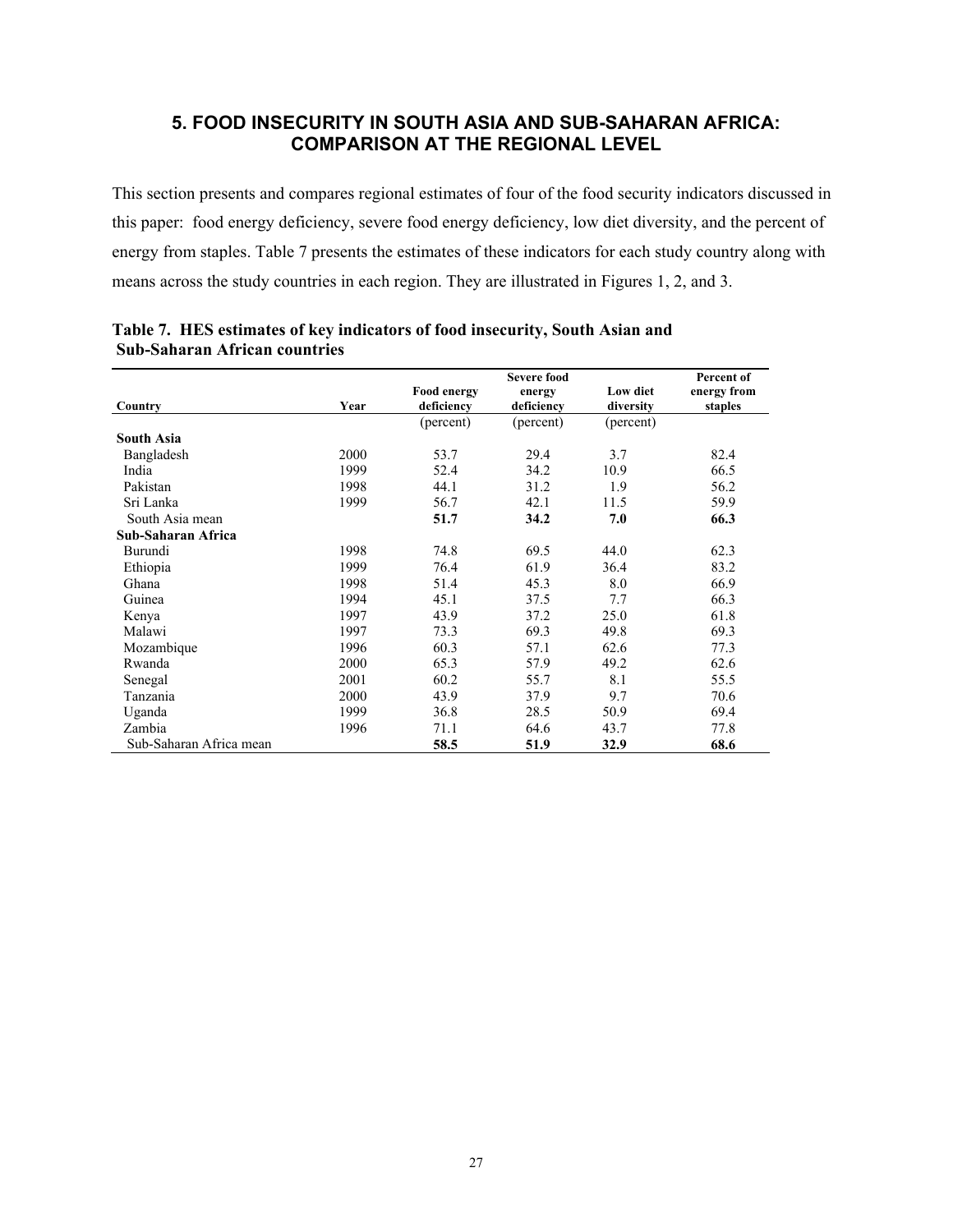

**Figure 1: National estimates of food energy deficiency prevalences for South Asian and Sub-Saharan African countries** 

**Figure 2: National estimates of low diet quality prevalences for South Asian and Sub-Saharan African countries** 

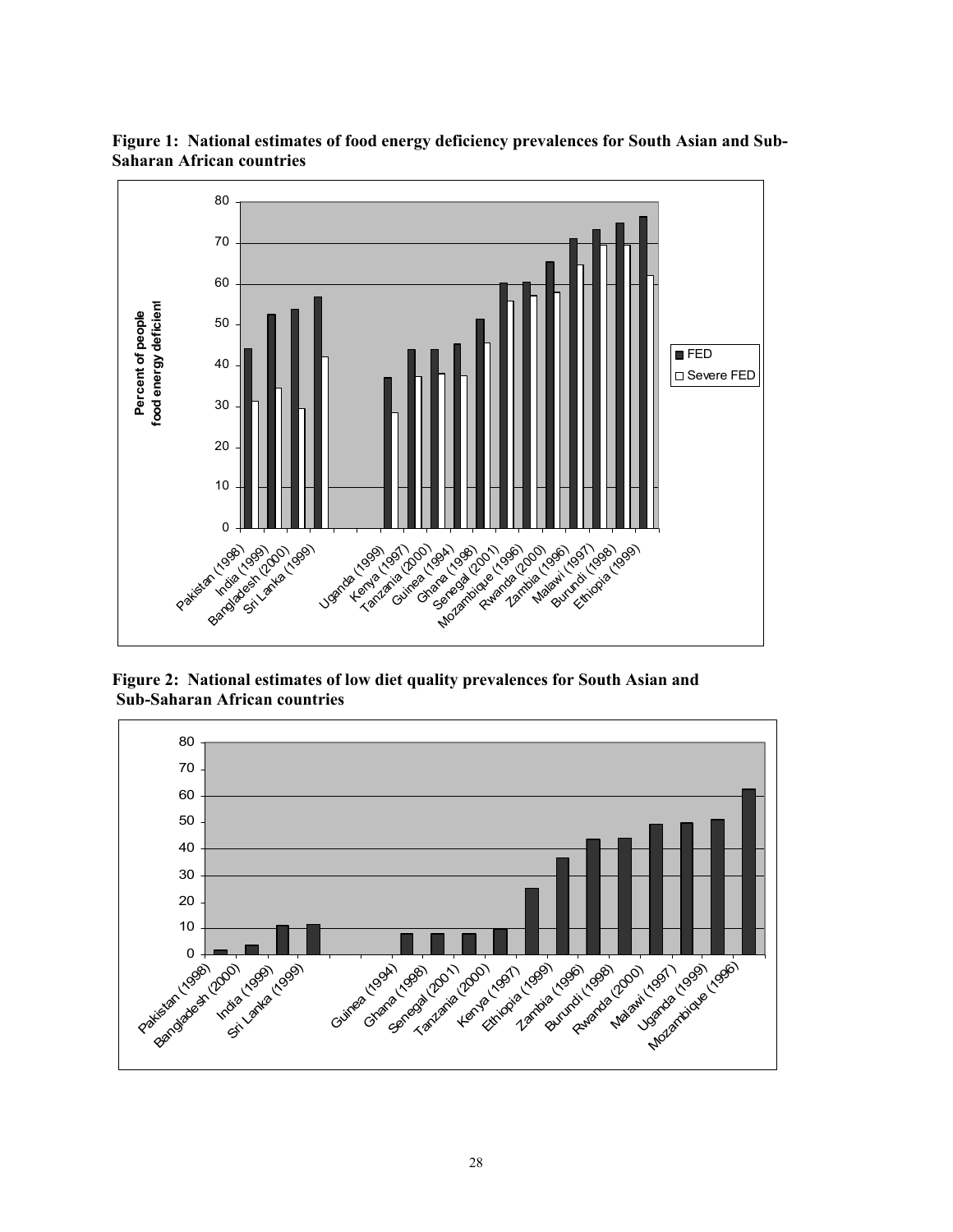

**Figure 3: National estimates of the percent of energy from staples for South Asian and Sub-Saharan African countries** 

 The mean food energy deficiency prevalence for the South Asian countries is 52 percent; that for the Sub-Saharan African countries is somewhat higher, at 59 percent. In the case of severe food energy deficiency, the difference between the two regions is more pronounced. The mean prevalence of low diet diversity is far higher for the Sub-Saharan African countries than the South Asian countries, but the percent of energy from staples is roughly equal.

As discussed in Section 3, regional estimates of the indicators that are representative of all countries in the regions, and for a common time period—the year 2000—are generated for this paper's analysis using Ordinary Least Squares regression. The independent variables in the regressions are chosen based on several considerations, including relevance to the determination of food security, data availability, statistical significance and predictive power, and whether their coefficients have the expected sign. For food energy deficiency and severe food energy deficiency, the following were chosen:

- 1. Gross Domestic Product per capita (GDP) (in purchasing power parity constant 2000 international dollars);
- 2. dummy variable indicating whether the country was in a crisis in or around the year of the estimate (political, environmental, or economic);
- 3. age dependency ratio (dependents to working-age population);
- 4. primary school enrollment (percent gross);
- 5. Sub-Saharan Africa dummy variable.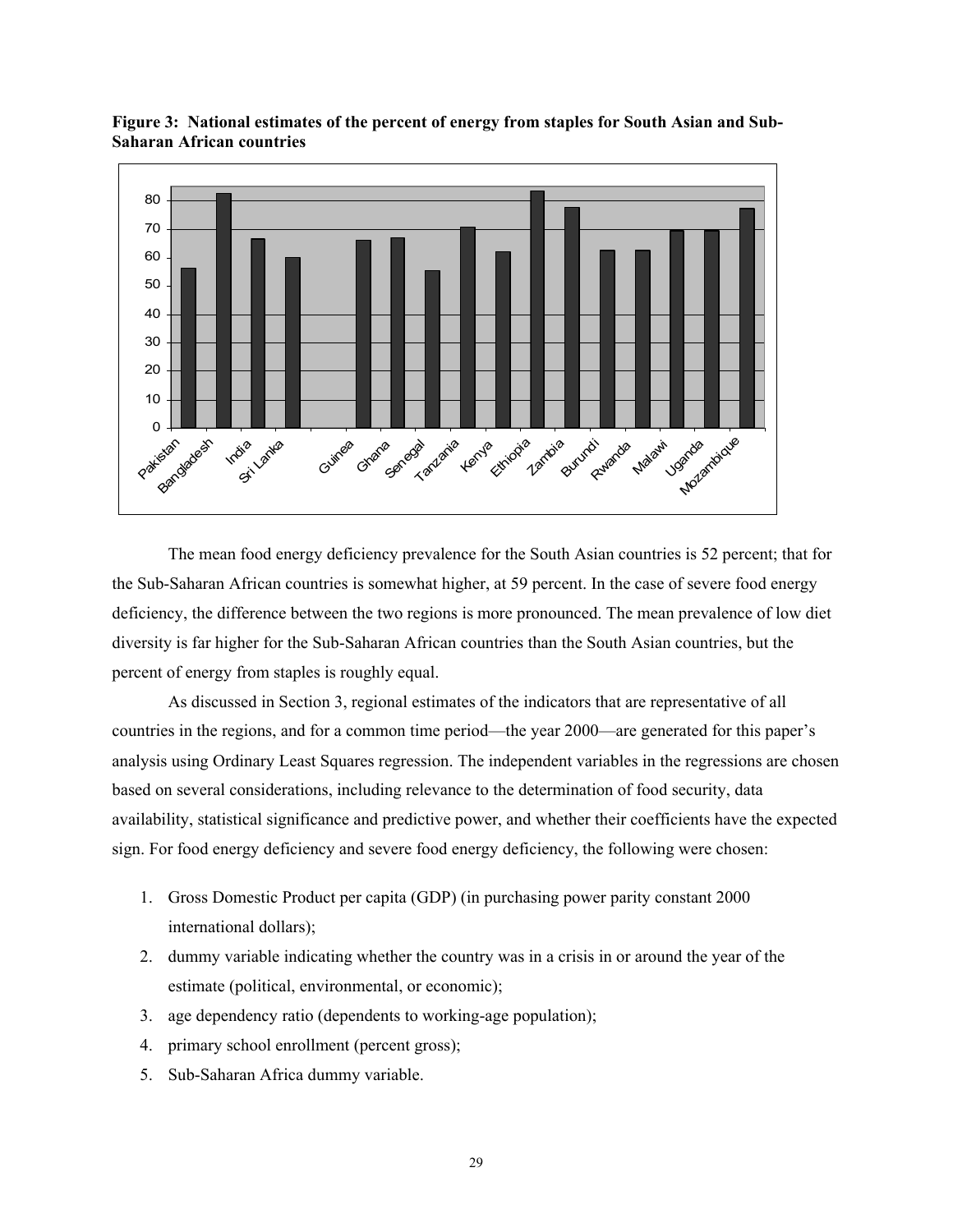For low diet diversity, gross secondary school enrollments is added and the Sub-Saharan Africa dummy variable is replaced with a South Asia dummy variable. For the percent of energy from staples the independent variables are the first two in the above list, gross secondary school enrollments, a South Asia dummy variable, and cereal yields in kilograms per hectare. It is important to keep in mind that the independent variables chosen are not meant to be a comprehensive list of the determinants of food insecurity but instead relevant variables chosen to yield an OLS regression equation with the highest possible R-squared.

The data are from *World Development Indicators 2005* (World Bank 2005) with the exception of the crisis variable, a dummy variable created using information from the Center for International Disaster Information (CIDI 2006) and the United States Department of State (U.S. Department of State 2006). Other variables considered were degree of democracy (using an index of political rights and civil liberties from Smith and Haddad 2000), population densities, life expectancies, and foreign aid receipts.

The regression output can be found in Appendix A. The relevance of the income and crisis variables is obvious, and their signs are in the expected directions. The sign of the dependency ratio (first three indicators) is negative, signaling that even though households in populations with a greater proportion of dependents may find it more difficult to meet food needs, they need less food. The coefficients of the education variables are statistically insignificant in the energy deficiency regressions. While they are significant as a set in the low dietary diversity regression, they are very small. The coefficient of cereal yields in the percent of food energy from staples regression is positive, as would be expected. The Sub-Saharan Africa dummy variables in the food energy deficiency equations have a positive sign. The South Asia dummy variable in the low diet diversity equation is large and has a negative sign, as would be expected from the data in Table 7. In the food energy from staples regression it is also negative, but statistically insignificant and small.

Table 8 shows the mean values of the indicators by region for the year 2000. South Asia's food energy deficiency prevalence is estimated to be 51 percent; Sub-Saharan Africa's is 57 percent. Sub-Saharan Africa's is higher, but the difference is small (only 11 percent higher). When it comes to severe food energy deficiency, however, we find that Sub-Saharan Africa's rate is far higher than South Asia's, near 50 percent higher.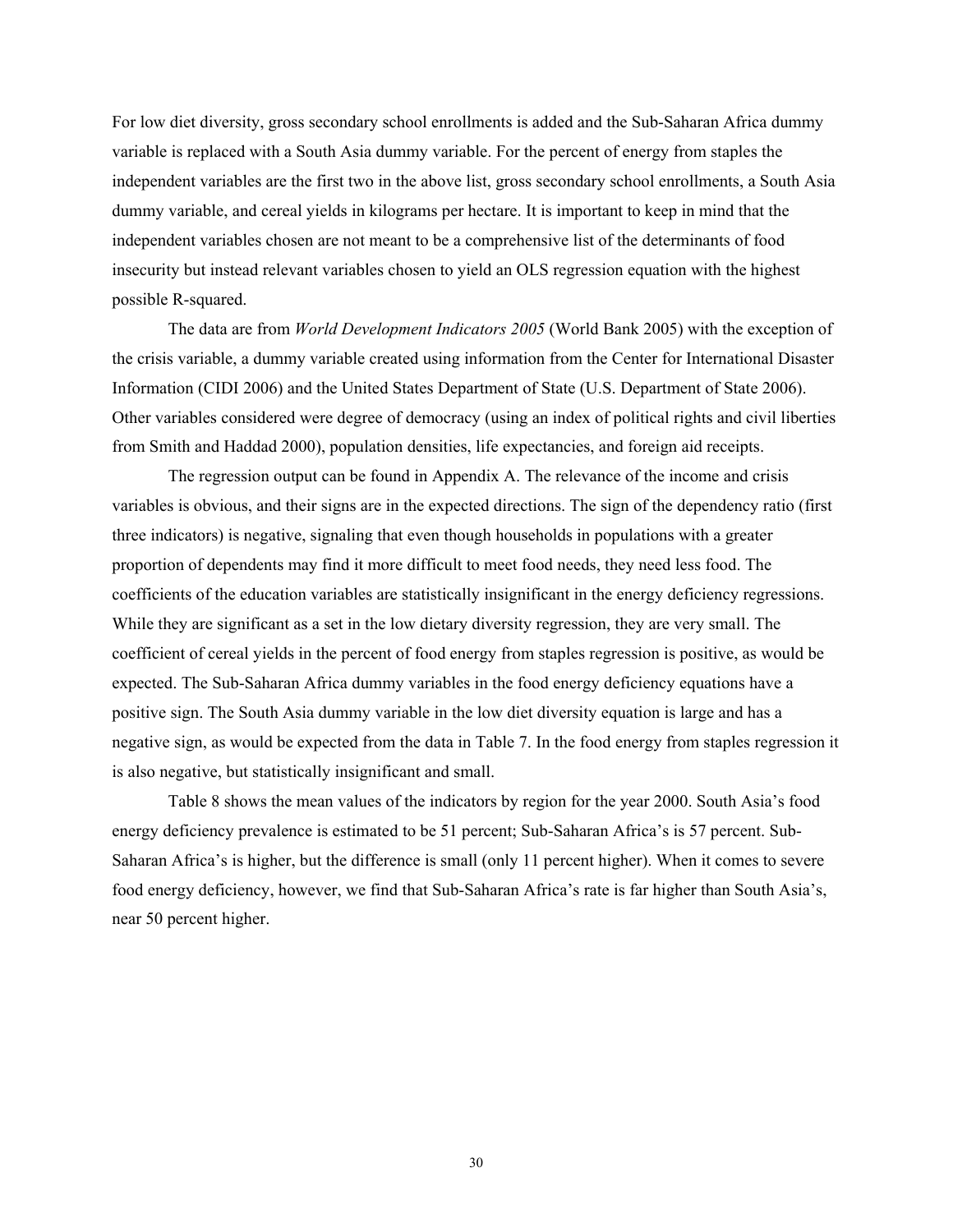While roughly one-third of the population of South Asia is estimated to be at high risk of food insecurity, over half is estimated to be at high risk in Sub-Saharan Africa.<sup>19</sup> Note that the proportions of severely food energy deficient are much higher than those reported by FAO (see Table 2), despite use of the same energy requirement.

|                                          | <b>South Asia</b> | Sub-Saharan Africa | <b>Difference</b> |
|------------------------------------------|-------------------|--------------------|-------------------|
|                                          |                   |                    | (percent)         |
| Diet quantity                            |                   |                    |                   |
| Food energy deficiency (percent)         | 51.2              | 56.9               | 11.1              |
| Severe food energy deficiency (percent)  | 34.5              | 50.8               | 47.2              |
| Diet quality                             |                   |                    |                   |
| Low diet diversity (percent)             | 10.6              | 28.3               | 167.0             |
| Percent of energy from staples (percent) | 63.2              | 64.9               | 2.7               |

**Table 8. Predicted year 2000 indicators of food insecurity for South Asia and Sub-Saharan Africa** 

Turning to diet quality, Sub-Saharan Africa is doing far worse than South Asia when it comes to diet diversity. The rate of low diet diversity for South Asia is 11 percent, while it is 28 percent for Sub-Saharan Africa, almost triple. Taking a look at the source of the differences, Table 9 reports on the incidence of consumption of the food groups making up the diet diversity index. It is roughly the same for the starchy staples (cereals, roots and tubers), animal products, and vegetable food groups. However, for the rest of the groups the incidence is much higher in South Asia. The largest difference is for dairy products (68 percent for South Asia versus 48 percent for Sub-Saharan Africa), a source of foods that are rich in protein and micronutrients, particularly calcium.

<sup>&</sup>lt;sup>19</sup> The coefficients of variation (CVs) of per capita dietary energy availability, representing the distribution of total food available across a country's population, are substantially higher for the Sub-Saharan African countries than the South Asian countries (Smith, Alderman, and Aduayom 2006; Smith and Subandoro 2005). Some of this higher variability is artificial, being due to the fact that the "expenditure divided by price" method of converting the food data collected to metric food quantities (see Section 3) is employed for many of the Sub-Saharan African surveys but not at all for the South Asian surveys. Because higher CVs induce greater estimates of food energy deficiency, one may wonder whether the higher rates for Sub-Saharan Africa are simply due to this difference in data collection methods. Such a possibility was investigated by recalculating the regional food energy deficiency estimates after applying a correction factor to each country's food energy deficiency prevalence for the method of data collection. Specifically, the correction factor is calculated as the coefficient from a regression of the CV of dietary energy availability on the percent of cases in each country for which the expenditure divided by price method is used. This resulted in little change in the regional estimates of food energy deficiency. For example, that for severe-to-moderate deficiency only declines from 56.9 to 50.8 percent. We thus conclude that the difference in the food energy deficiency estimates between the regions is not due to differences in methodology employed for conversion to metric food quantities.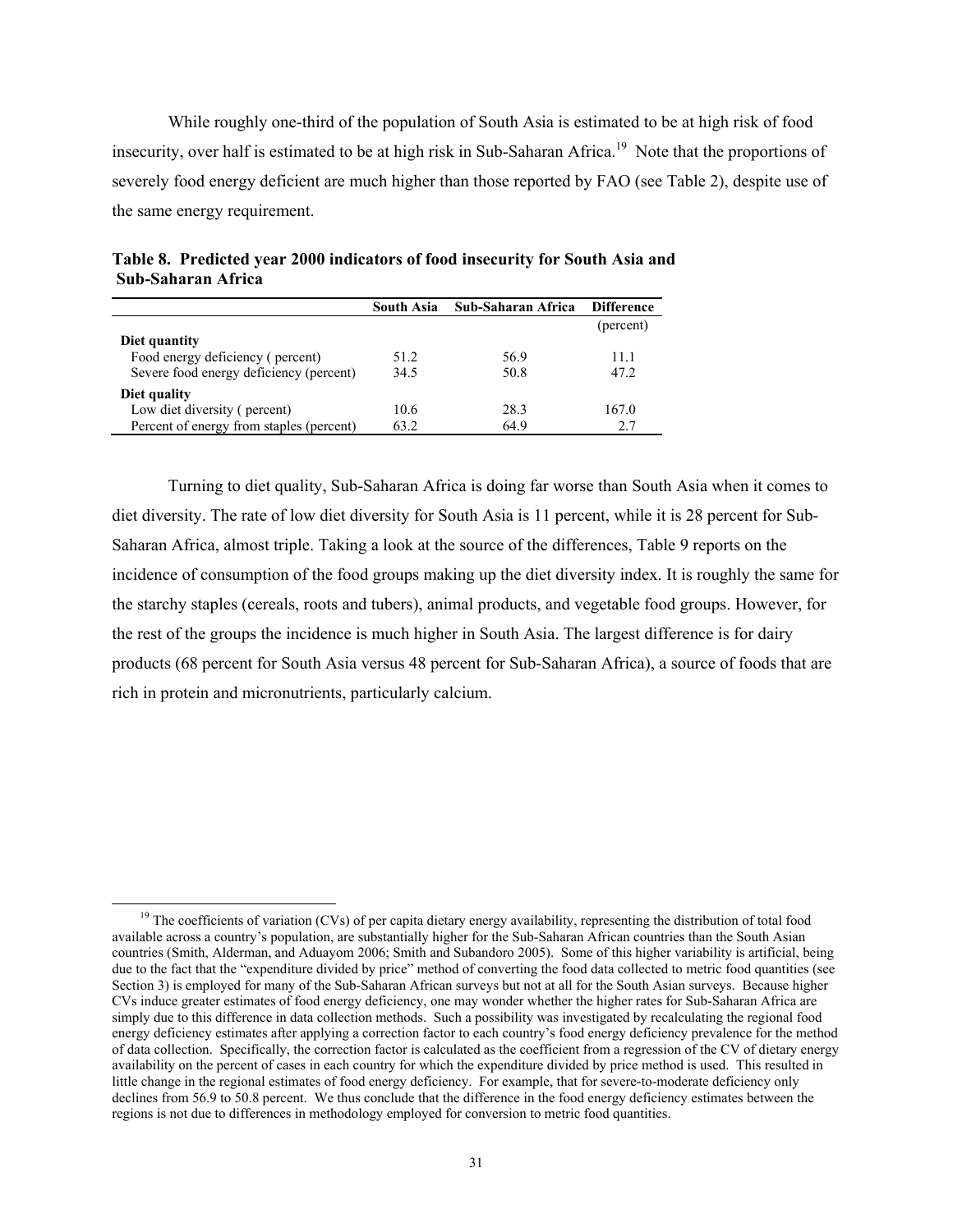|                              | South Asia | Sub-Saharan Africa | <b>Difference</b> |
|------------------------------|------------|--------------------|-------------------|
|                              |            |                    | (percent)         |
| Cereals, roots and tubers    | 99.8       | 99.1               | 0.7               |
| Pulses and legumes           | 95.7       | 77.7               | 23.2              |
| Dairy products               | 67.5       | 47.6               | 41.8              |
| Meats, fish and seafood, and |            |                    |                   |
| eggs                         | 79.9       | 85.3               | $-6.3$            |
| Oils and fats                | 86.8       | 72.1               | 20.4              |
| Fruits                       | 69.9       | 56.6               | 23.5              |
| Vegetables                   | 99.3       | 93.2               | 6.5               |

**Table 9. Predicted year 2000 percent of households consuming foods from food groups making up diet diversity index, South Asia and Sub-Saharan Africa** 

Note: Regional values are predicted using the same regression model used for the low diet diversity indicator.

The second indicator of diet quality, the percent of energy from staples, tells a different story than the diet diversity indicator. The percents are roughly equal for the regions, at 63 percent for South Asia and 65 percent for Sub-Saharan Africa, indicating a high and comparable degree of reliance on staples for meeting energy needs in both regions.<sup>20</sup>

<sup>&</sup>lt;sup>20</sup> The correlation between the two diet quality indicators for the study countries is 0.317 ( $p = 0.232$ ) with Bangladesh included and  $0.523$  ( $p = 0.046$ ) when Bangladesh is excluded.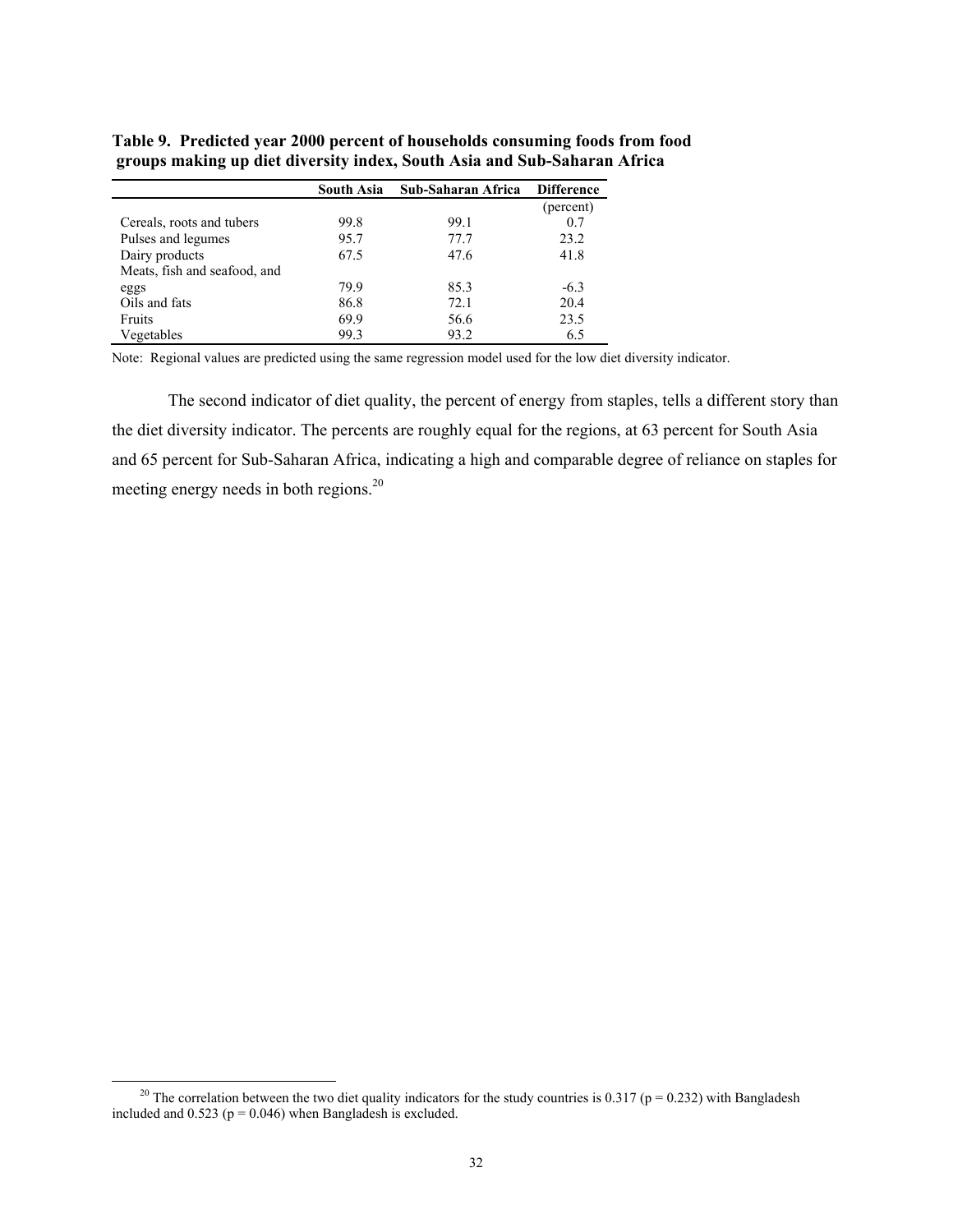## **6. CONCLUSIONS AND DISCUSSION**

In its exploration of whether food insecurity is more severe in South Asia or Sub-Saharan Africa, this paper finds the prevalence of food energy deficiency, a measure of the sufficiency of access to food, to be 51 percent in South Asia. It is 57 percent in Sub-Saharan Africa. The difference is insignificant from the standpoint of food security policy. However, the prevalence of severe food energy deficiency, which is more life threatening, is estimated to be 51 percent in Sub-Saharan Africa—i.e., almost all of the energy deficient are severely energy deficient—but a lower 35 percent in South Asia. These results indicate that from a diet quantity point of view, Sub-Saharan Africa is the region with the most severe food insecurity problem.

Turning to diet quality, the percent of food energy derived from staples is roughly equal in South Asia and Sub-Saharan Africa (63 percent and 65 percent, respectively), indicating that they suffer from a comparable and high reliance on staple foods in the diet to the neglect of foods that are rich in protein and micronutrients. The prevalence of low diet diversity in Sub-Saharan Africa is nevertheless almost triple that of South Asia, 28 percent versus 11 percent, indicating that Sub-Saharan Africa is doing worse than South Asia. Even though South Asian households tend to have a more diverse diet (particularly, a substantially greater incidence of consumption of pulses and legumes, diary products, oils and fats, and fruits), the *quantities* of the non-staple foods eaten may be quite low. With the evidence presented in this paper we can only conclude that Sub-Saharan Africa's diet quality problem is comparable to that of South Asia or possibly worse.

From a policy standpoint, these results confirm that South Asia and Sub-Saharan Africa as global regions both have deep food insecurity problems but point to Sub-Saharan Africa as the region with the most severe problem. When considering which region should be given more emphasis in the international allocation of scarce development resources, however, the severity of the problem should not be the only factor considered but also its magnitude in terms of numbers of people. Because South Asia's population is far larger than Sub-Saharan Africa's, the numbers of people experiencing food insecurity are undoubtedly larger there. The number of severely food energy deficient people is in fact greater in South Asia than in Sub-Saharan Africa (approximately 459 million versus 325 million in 2000).

The paper's analysis helps to deepen our understanding of the Asian Enigma. Does food insecurity play a role in making child malnutrition so much higher in South Asia than Sub-Saharan Africa, even though the former is doing much better in terms of other major socioeconomic determinants of malnutrition? If so, this provides support for enhanced emphasis on food security as a focus of development efforts in South Asia. The analysis does not find that food insecurity is higher in South Asia than in Sub-Saharan Africa. We can thus conclude that it is not the most limiting factor driving South Asia's extraordinarily high child malnutrition rates. However, the region does in fact have a major food

33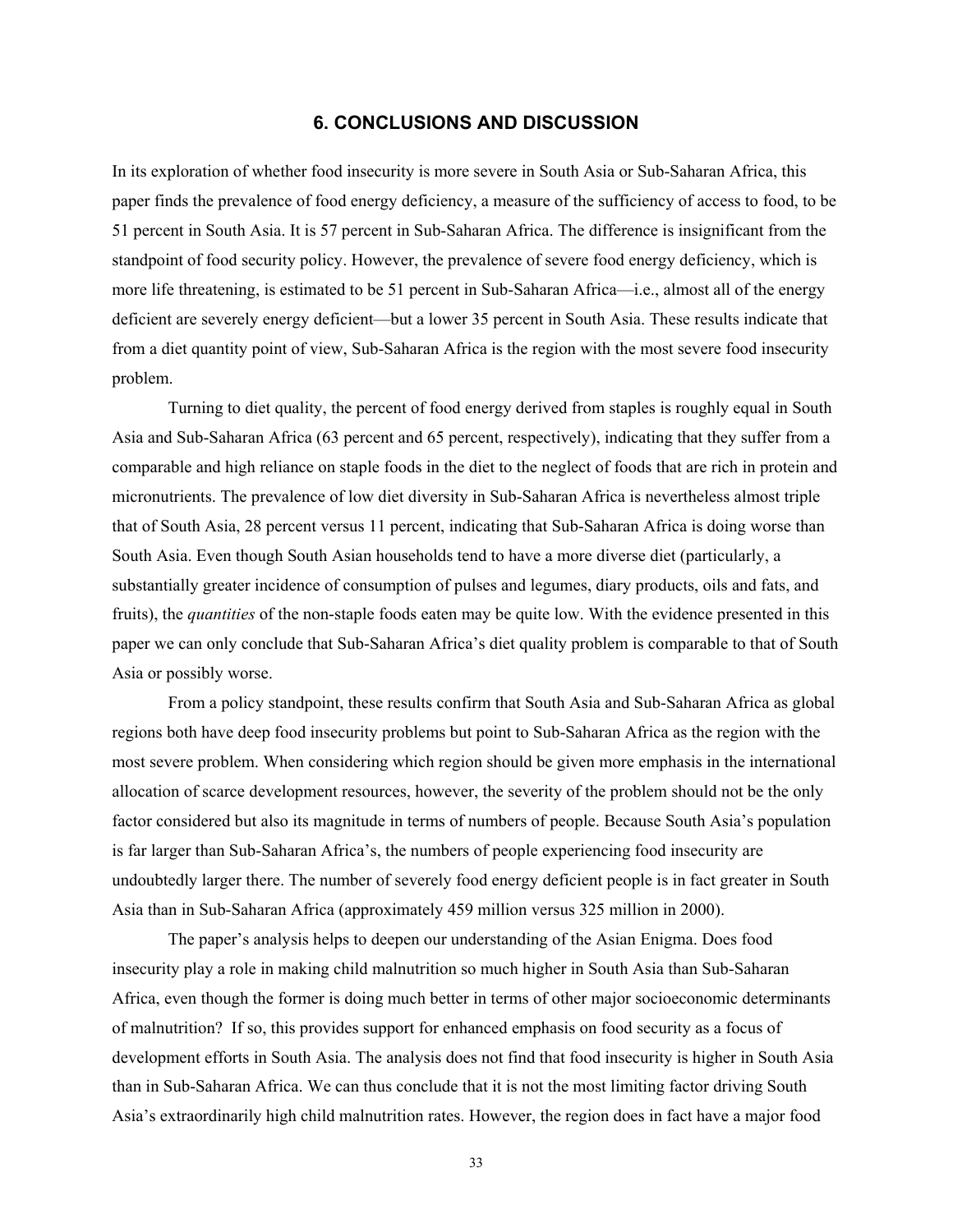energy deficiency problem that, when *combined* with other factors found to explain the enigma, such as women's low status and associated poor child-caring practices, may exacerbate malnutrition (i.e., an "interaction effect" may be at play). For instance, women with low status may have a harder time providing enough food for themselves and their children in an environment of food scarcity. In this case, the large gap in child malnutrition rates between South Asia and Sub-Saharan Africa could be widened as a consequence of food insecurity, even if it is equally or more severe in Sub-Saharan Africa.

It is important to note some limitations of this study. First, while data constraints are partially overcome by predicting the values of the food security indicators for all of the Sub-Saharan African countries, the analysis of this paper is based on direct data from only 12 of them. Second, as noted in section 2, there are still some outstanding reliability issues in the use of household expenditure survey data for the measurement of food energy deficiency. Third, as the analysis has brought to light, more research needs to be conducted on the use and interpretation of indicators of diet quality for international comparisons.

On a final note, this paper has looked at food security from the broad perspective of the global regions. It provides needed information about the relative severity of food insecurity across the two regions having undoubtedly the most severe problems. It thus aids in a more efficient allocation of resources by institutions and individuals with an international outlook on the effort to overcome food insecurity. However, as we have seen, variation in food insecurity across countries within the regions is high, particularly within Sub-Saharan Africa. Further, previous studies have shown that geographic variation within the study countries of both regions can be strong (Smith and Subandoro 2005; Smith, Alderman, and Aduayom 2006). For the practical purposes of policy and program implementation it is, of course, important to target the population groups within the regions for whom food insecurity is most severe.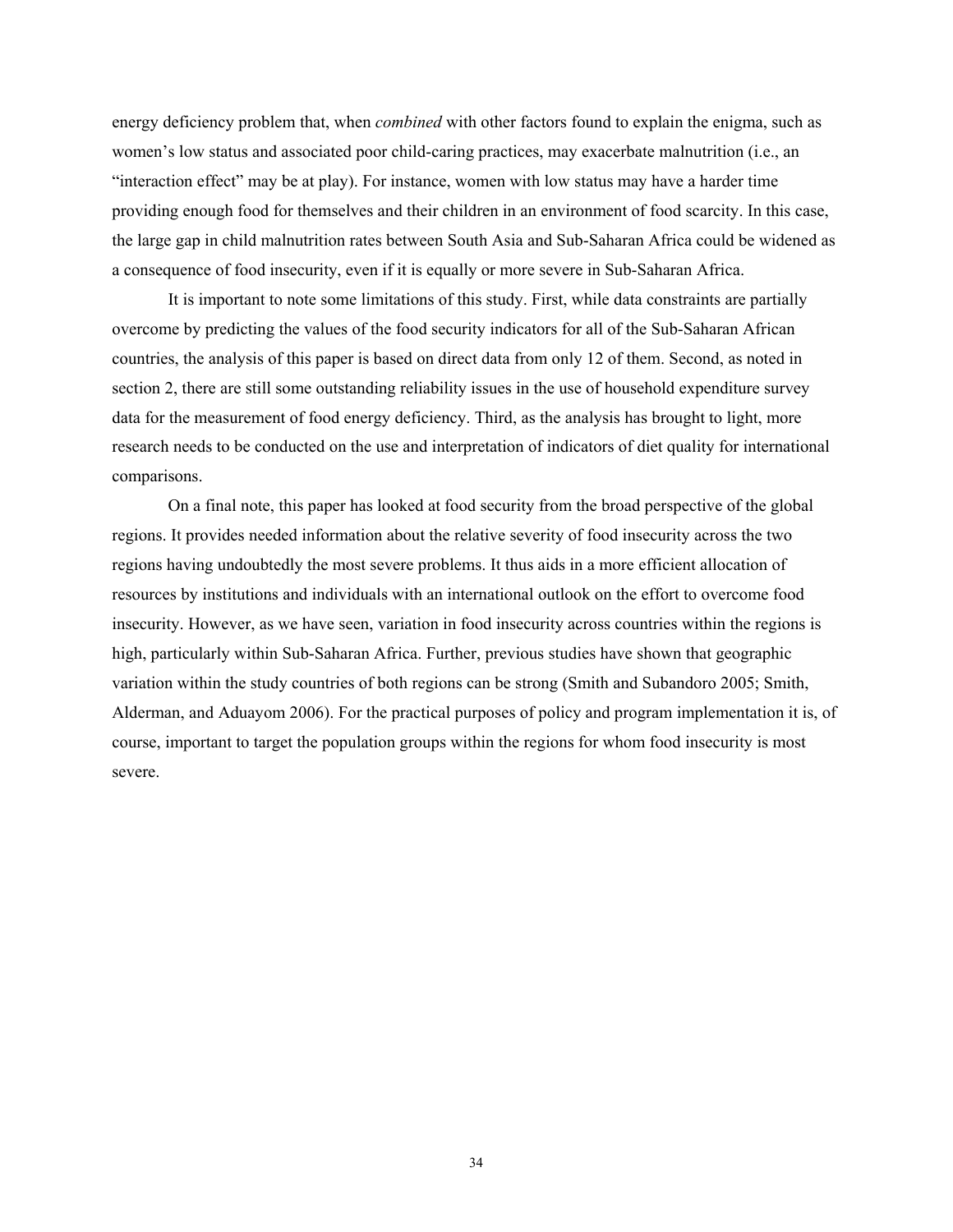## **APPENDIX A. ORDINARY LEAST SQUARES REGRESSION MODELS FOR PREDICTING REGIONAL ESTIMATES OF FOOD INSECURITY FOR SOUTH ASIA AND SUB-SAHARAN AFRICA**

| Source   | SS          | df        | МS            |       | Number of $obs =$    |         | 18          |
|----------|-------------|-----------|---------------|-------|----------------------|---------|-------------|
|          |             |           |               |       | F(5,                 | $12) =$ | 8.22        |
| Model    | 2166.22311  | .5        | 433.244622    |       | Prob > F             | $=$     | 0.0014      |
| Residual | 632.553233  | 12.       | 52.7127694    |       | R-squared            | $=$     | 0.7740      |
|          |             |           |               |       | Adj $R$ -squared =   |         | 0.6798      |
| Total    | 2798.77634  |           | 17 164.633903 |       | Root MSE             | $=$     | 7.2604      |
|          |             |           |               |       |                      |         |             |
|          |             |           |               |       |                      |         |             |
| fed      | Coef.       | Std. Err. | t             | P>iti | [95% Conf. Interval] |         |             |
|          |             |           |               |       |                      |         |             |
| gdp pc   | $-.0036239$ | .0014815  | $-2.45$       | 0.031 | $-.0068517$          |         | $-.0003961$ |
| crisis   | 21.14777    | 4.084482  | 5.18          | 0.000 | 12.24845             |         | 30.04709    |
| age dep  | $-53.87479$ | 22.67327  | $-2.38$       | 0.035 | $-103.2756$          |         | $-4.473977$ |
| prim enr | $-.0649056$ | .0719246  | $-0.90$       | 0.385 | $-.2216158$          |         | .0918047    |
| ssa      | 7.944767    | 6.658321  | 1.19          | 0.256 | $-6.562468$          |         | 22.452      |
| cons     | 100.6504    | 18.94594  | 5.31          | 0.000 | 59.37071             |         | 141.93      |
|          |             |           |               |       |                      |         |             |
|          |             |           |               |       |                      |         |             |

## **Table A.1. Food energy deficiency regression model, STATA output**

| Table A.2. Severe food energy deficiency regression model, STATA output |
|-------------------------------------------------------------------------|
|                                                                         |

| Source                                                 | SS                                                                            | df                                                                 | МS                                                    |                                                    | Number of obs =<br>F(5,                                                       | 18<br>$12) =$<br>10.38                                               |
|--------------------------------------------------------|-------------------------------------------------------------------------------|--------------------------------------------------------------------|-------------------------------------------------------|----------------------------------------------------|-------------------------------------------------------------------------------|----------------------------------------------------------------------|
| Model<br>Residual                                      | 3061.06202<br>707.867496                                                      | 5.<br>12 <sup>°</sup>                                              | 612.212405<br>58.988958                               |                                                    | Prob > F<br>R-squared<br>$Ad1$ R-squared =                                    | 0.0005<br>$=$<br>0.8122<br>$\qquad \qquad =$<br>0.7339               |
| Total                                                  | 3768.92952                                                                    | 17                                                                 | 221.701736                                            |                                                    | Root MSE                                                                      | 7.6804<br>$=$                                                        |
| fed sev                                                |                                                                               | Coef. Std. Err.                                                    | t                                                     | $P>$  t                                            | [95% Conf. Interval]                                                          |                                                                      |
| gdp pc<br>crisis<br>age dep<br>prim enr<br>ssa<br>cons | $-.0023188$<br>20.76139<br>$-42.21848$<br>$-.0676804$<br>15.76269<br>74.40205 | .0015672<br>4.320802<br>23.9851<br>.076086<br>7.043559<br>20.04212 | $-1.48$<br>4.80<br>$-1.76$<br>$-0.89$<br>2.24<br>3.71 | 0.165<br>0.000<br>0.104<br>0.391<br>0.045<br>0.003 | $-.0057333$<br>11.34717<br>$-94.47754$<br>$-.2334576$<br>.4160942<br>30.73403 | .0010958<br>30.17561<br>10.04057<br>.0980968<br>31.10929<br>118.0701 |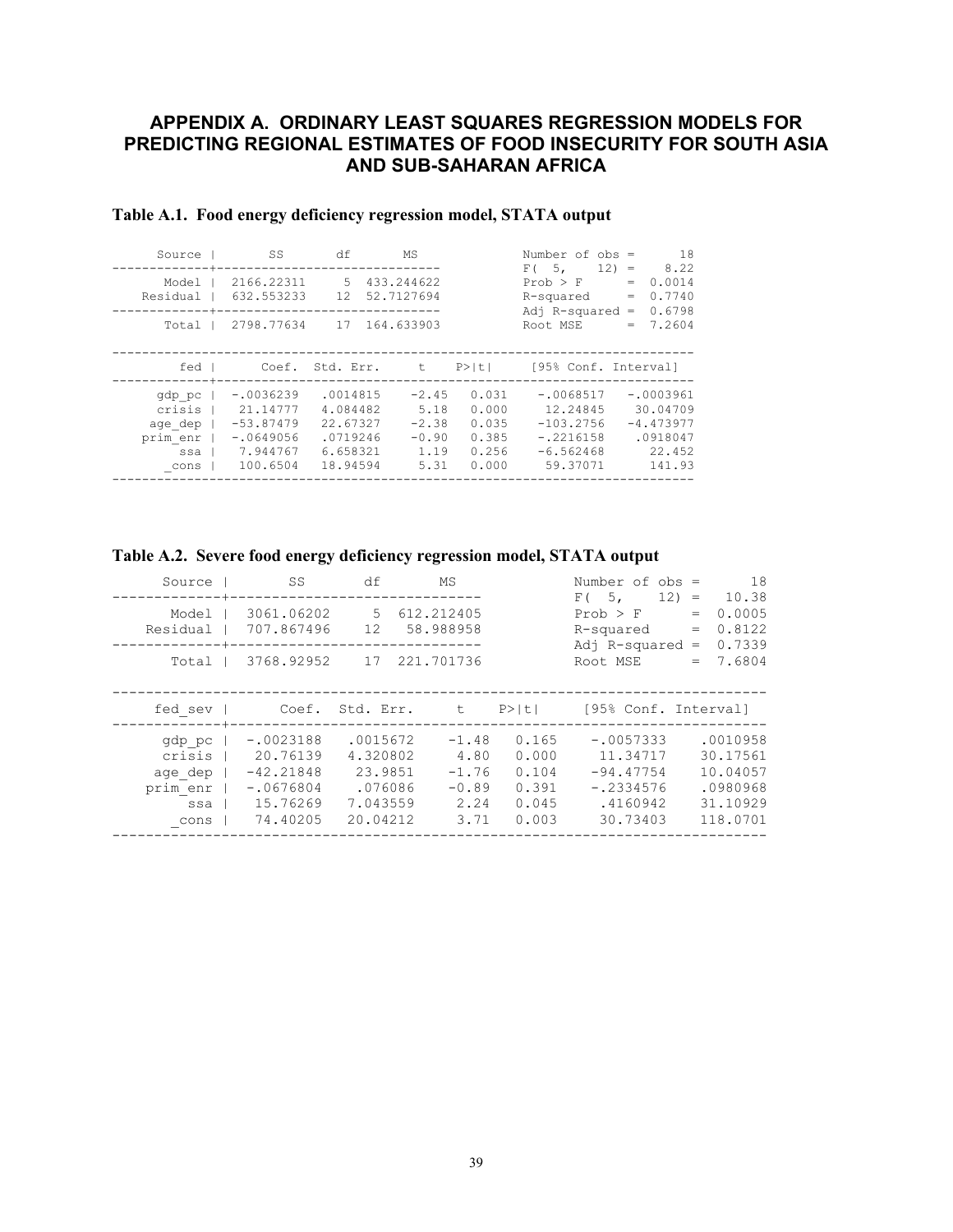| Source   | SS          | df              | МS         |       | Number of $obs =$    | 18              |
|----------|-------------|-----------------|------------|-------|----------------------|-----------------|
|          |             |                 |            |       | $F$ (6,              | 5.76<br>$11) =$ |
| Model    | 5748.65644  | 6               | 958.109407 |       | Prob > F             | 0.0063<br>$=$   |
| Residual | 1831.30799  | 11              | 166.482544 |       | R-squared            | 0.7584<br>$=$   |
|          |             |                 |            |       | $Ad1$ R-squared =    | 0.6266          |
| Total    | 7579.96443  | 17              | 445.88026  |       | Root MSE             | 12.903<br>$=$   |
|          |             |                 |            |       |                      |                 |
|          |             |                 |            |       |                      |                 |
| ldd      |             | Coef. Std. Err. | t          | P>iti | [95% Conf. Interval] |                 |
| gdp pc   | $-.0063754$ | .0030921        | $-2.06$    | 0.064 | $-.0131811$          | .0004303        |
|          |             |                 |            |       |                      |                 |
| crisis   | 16.20704    | 6.979668        | 2.32       | 0.040 | .8448929             | 31.56918        |
| age dep  | $-96.98337$ | 65.30559        | $-1.49$    | 0.166 | $-240.72$            | 46.75327        |
| prim enr | .4701667    | .1589915        | 2.96       | 0.013 | .1202289             | .8201046        |
| sec enr  | $-.4234027$ | .3622539        | $-1.17$    | 0.267 | $-1.220718$          | .3739128        |
| sasia    | $-29.07246$ | 12.73118        | $-2.28$    | 0.043 | $-57.0936$           | $-1.051321$     |
| cons     | 92.04418    | 61.60527        | 1.49       | 0.163 | $-43.54811$          | 227.6365        |
|          |             |                 |            |       |                      |                 |

# **Table A.3. Low dietary diversity regression model, STATA output**

**Table A.4. Percent of food energy from staples regression model, STATA output** 

| Source       | SS          | df        | МS         |        | Number of $obs =$    | 18                          |
|--------------|-------------|-----------|------------|--------|----------------------|-----------------------------|
|              |             |           |            |        | $F$ (5,              | 3.24<br>$12) =$             |
| Model        | 1041.61928  | 5.        | 208.323857 |        | $Prob$ > $F$         | 0.0444<br>$=$               |
| Residual     | 772.651966  | 12.       | 64.3876639 |        | R-squared            | 0.5741<br>$\qquad \qquad =$ |
|              |             |           |            |        | Adj $R$ -squared =   | 0.3967                      |
| Total        | 1814.27125  | 17        | 106.721838 |        | Root MSE             | 8.0242<br>$=$               |
|              |             |           |            |        |                      |                             |
|              |             |           |            |        |                      |                             |
| pstaple      | Coef.       | Std. Err. | t          | P >  t | [95% Conf. Interval] |                             |
|              |             |           |            |        |                      |                             |
| gdp pc       | $-.0065001$ | .0017741  | $-3.66$    | 0.003  | $-.0103656$          | $-.0026347$                 |
| cereal yield | .0084178    | .0033194  | 2.54       | 0.026  | .0011853             | .0156502                    |
| crisis       | 6.553941    | 4.586974  | 1.43       | 0.179  | $-3.440216$          | 16.5481                     |
| sec enr      | .1547798    | .1511266  | 1.02       | 0.326  | $-.1744968$          | .4840565                    |
| sasia        | $-8.64794$  | 6.251808  | $-1.38$    | 0.192  | $-22.26946$          | 4.97358                     |
| cons         | 58.37784    | 5.877089  | 9.93       | 0.000  | 45.57277             | 71.18292                    |
|              |             |           |            |        |                      |                             |

#### **Definitions of variables:**

| Fed          | prevalence of food energy deficiency                                                                |
|--------------|-----------------------------------------------------------------------------------------------------|
| Ldd          | prevalence of low diet diversity                                                                    |
| gdp pc       | Gross Domestic Product per capita (in purchasing power parity constant 2000 international dollars); |
| crisis       | dummy variable indicating whether country was in a crisis in or around the year of the estimate     |
|              | (political, environmental, or economic);                                                            |
| age dep      | age dependency ratio (dependents to working-age population);                                        |
| prim enr     | primary school enrollment (percent gross);                                                          |
| sec enr      | secondary school enrollment (percent gross);                                                        |
| cereal yield | cereal yields (kilograms per hectare);                                                              |
| ssa          | Sub-Saharan Africa dummy variable;                                                                  |
| sasia        | South Asia dummy variable.                                                                          |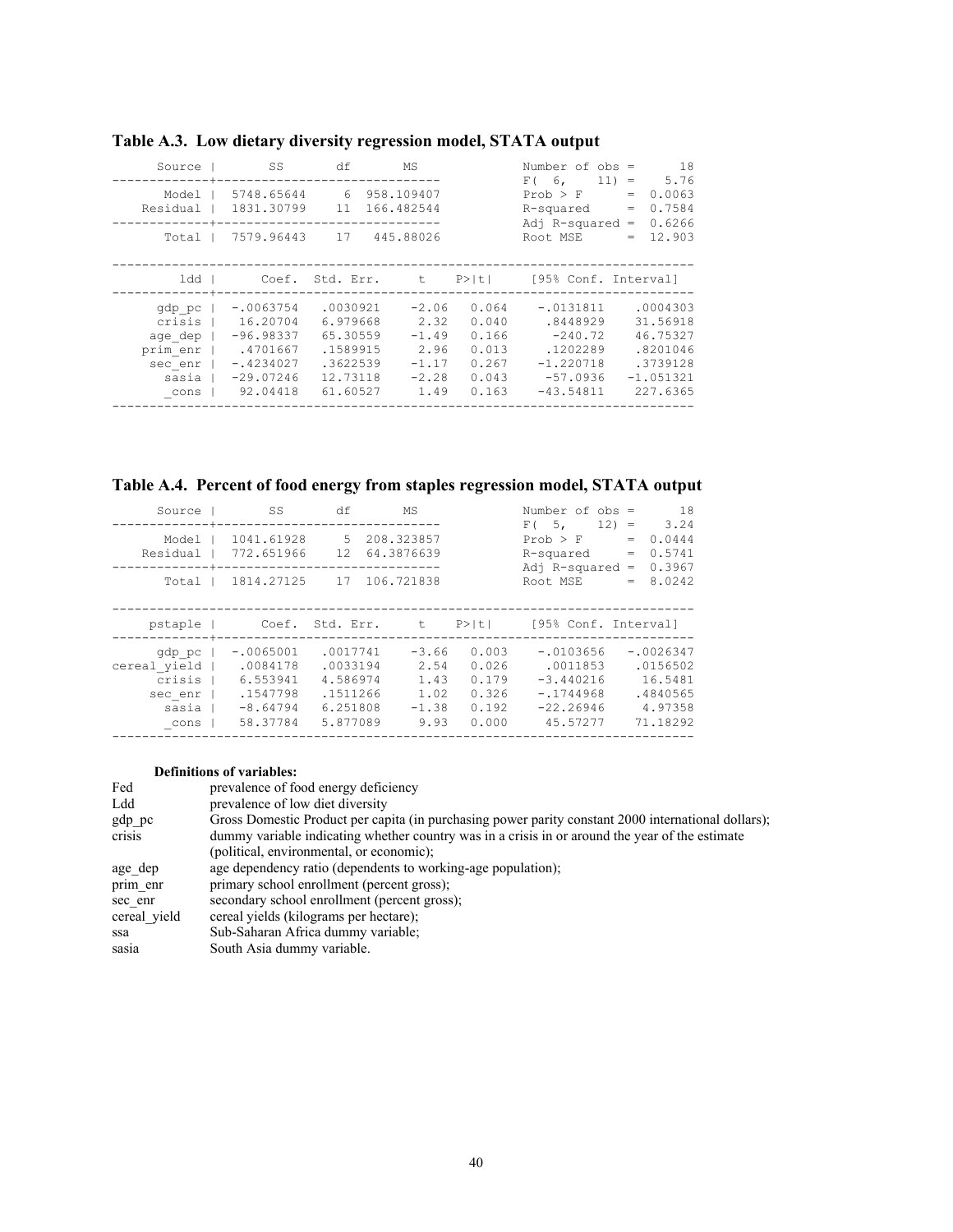# **APPENDIX B. ADDITIONAL INFORMATION ON SURVEYS FROM THREE EAST ASIAN COUNTRIES**

| Country             | Year of<br>data | collection Name of survey                                   | Data collection agency         | <b>Survey</b><br>duration<br>(months) | Number of<br>households |
|---------------------|-----------------|-------------------------------------------------------------|--------------------------------|---------------------------------------|-------------------------|
| Lao PDR             | 2002            | Lao PDR Expenditure and<br>Consumption Survey III 2002/2003 | National Statistical<br>Center | 12                                    | 8,092                   |
| Malaysia            | 1998            | Malaysia Household Expenditure<br>Survey 1998/1999          | Department of Statistics       | 12                                    | 9,198                   |
| Papua New<br>Guinea | 1996            | Papua New Guinea Household<br>Survey 1996                   | World Bank                     | 12                                    | 1,207                   |

## **Table B.1. Basic information on the surveys**

**Table B.2. Food data collection** 

| Country          | <b>Number</b><br>of food<br>items <sup>a</sup> | Means of<br>data<br>collection | Food sources for which data<br>collected | <b>Number</b><br>of visits | Recall<br>period<br>(days) | Reference<br>period <sup>b</sup><br>(days) |
|------------------|------------------------------------------------|--------------------------------|------------------------------------------|----------------------------|----------------------------|--------------------------------------------|
| Lao PDR          | 130                                            | diary and<br>interview         | Purchase, home production                | a                          |                            | 30                                         |
| Malaysia         | 346                                            | diary and<br>interview         | Purchase, home production,<br>inkind     |                            |                            | 30                                         |
| Papua New Guinea | 34                                             | Interview                      | Purchase, home production, gifts         |                            | 14                         | 14                                         |

<sup>a</sup> Multiple visits were made by enumerators to households but only for the purposes of checking on the completeness of diary record keeping.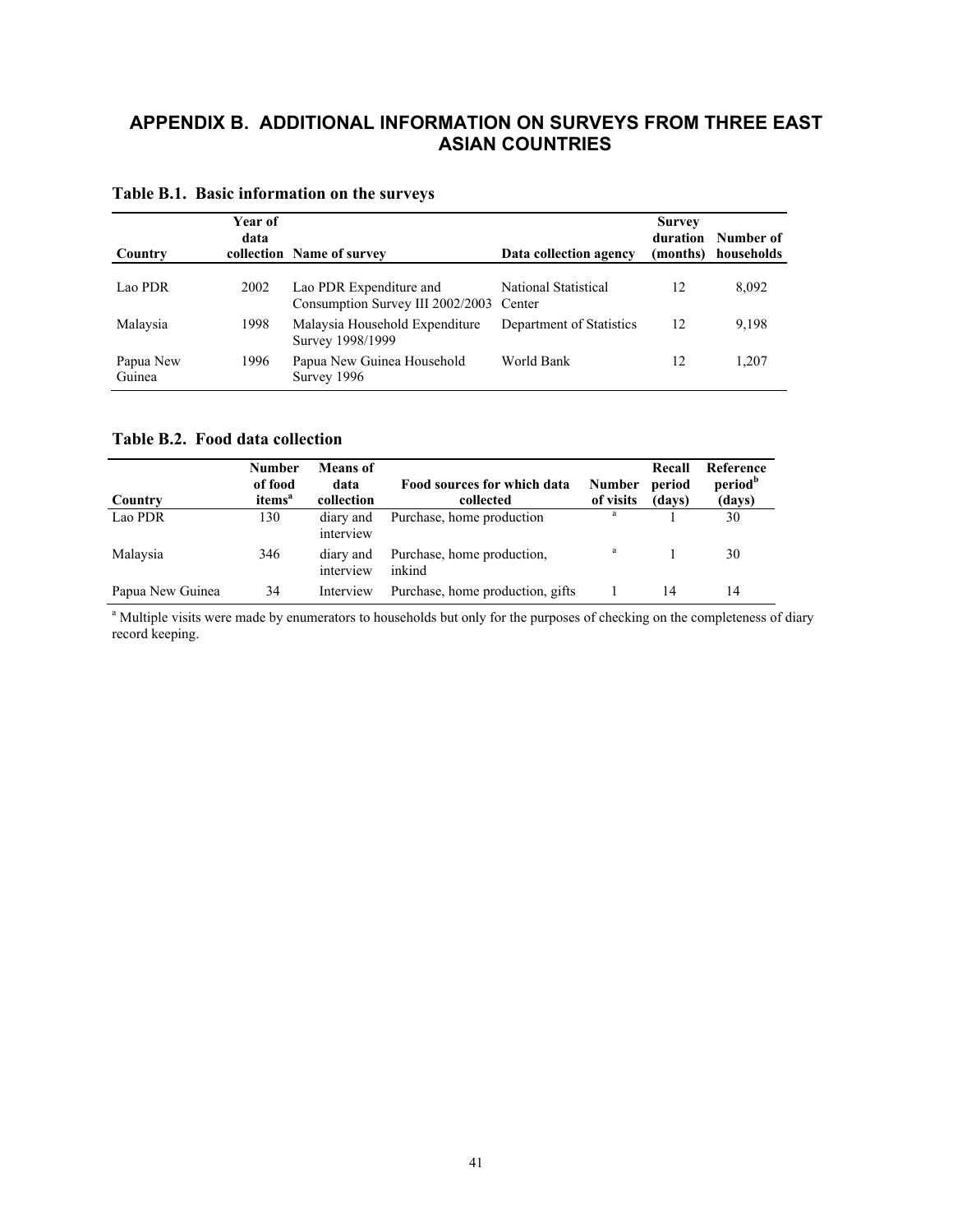#### **REFERENCES**

- ACC/SCN (Administrative Committee on Coordination/Sub-committee on Nutrition of the United Nations). 2004. *Fifth report on the world nutrition situation*: *Nutrition for improved development outcomes.* Geneva.
- ADB (Asian Development Bank). 1998. Asian financial crisis clouds global growth prospects. News Release No. 026/98. <http://www.adb.org/Documents/News/1998/nr1998026.asp>.
- Aduayom, D., and L. C. Smith. 2003. Estimating undernourishment with household expenditure surveys: A comparison of methods using data from three Sub-Saharan African countries. In *Measurement and assessment of food deprivation and undernutrition*, 241-244. Rome: Food and Agriculture Organization of the United Nations.
- ANZFCT. 2003. Australia-New Zealand Food Composition Table.
- Arimond, M., and M. T. Ruel. 2004. Dietary diversity, dietary quality, and child nutritional status: Evidence from eleven demographic and health surveys. Report submitted to the Food and Nutrition Technical Assistance Project, Academy for Educational Development. International Food Policy Research Institute, Washington, D.C.
- Arndt, C., H. T. Jensen, and F. Tarp. 2000. Stabilization and structural adjustment in Mozambique: An appraisal. *Journal of International Development* 12 (3): 299-323.
- Bandyophadhyay, S. K. 1999. Agricultural rehabilitation for cyclone affected areas of Orissa. FAO Mission Report, Food and Agriculture Organization of the United Nations, Rome.
- Broca, S. 2003. Discussion group report—FAO method. In *Measurement and assessment of food deprivation and undernutrition*, 53-55. Rome: Food and Agriculture Organization of the United Nations.
- CIDI (Center for International Disaster Information). 2006. International natural disaster situation reports (various). <http://iys.cidi.org/disaster>.
- David, I. P. 2003. Discussion opener—FAO method. In *Measurement and assessment of food deprivation and undernutrition*, 43-47. Rome: Food and Agriculture Organization of the United Nations.
- Deaton, A. 1997. *The analysis of household surveys: A microeconometric approach to development policy.*  Baltimore, Md., U.S.A.: Johns Hopkins University Press for the World Bank.

\_\_\_\_\_\_\_\_. 2003. Adjusted Indian poverty estimates for 1999-2000. *Economic and Political Weekly*, January 25.

- Deaton, A., and M. Grosh. 2000. Consumption. In *Designing household survey questionnaires for developing countries: Lessons from 15 years of the Living Standards Measurement Surveys*, ed. M. Grosh and P. Glewwe, 91-133. Washington, D.C.: World Bank.
- del Ninno, C., P. Dorosh, L. C. Smith, and D. K. Roy. 2001. *The 1998 floods in Bangladesh: Disaster impacts, household coping strategies, and response*. Research Report 122. Washington, D.C.: International Food Policy Research Institute.

FAO (Food and Agriculture Organization of the United Nations). 1996. *Sixth world food survey*. Rome.

- \_\_\_\_\_\_\_\_. 2002. *The state of food insecurity in the world 2002*. Rome.
- \_\_\_\_\_\_\_\_. 2005a. *The state of food insecurity in the world 2005*. Rome.
	- \_\_\_\_\_\_\_\_. 2005b. *Bangladesh. Special programme for Food Security: Asia*. Rome. <http://www.fao.org/SPFS/bangladesh/index\_en.asp>.
		- \_\_\_\_\_\_\_\_. 2005c. *Sri Lanka. Special programme for Food Security: Asia*. Rome.
- FAO/WFP (Food and Agriculture Organization of the United Nations/World Food Programme). 1999. *Crop and food supply assessment mission to Sri Lanka*. Rome.
- FAO/WHO/UNU (Food and Agriculture Organization of the United Nations/World Health Organization/United Nations University). 1985. *Protein and energy requirements*. Rome.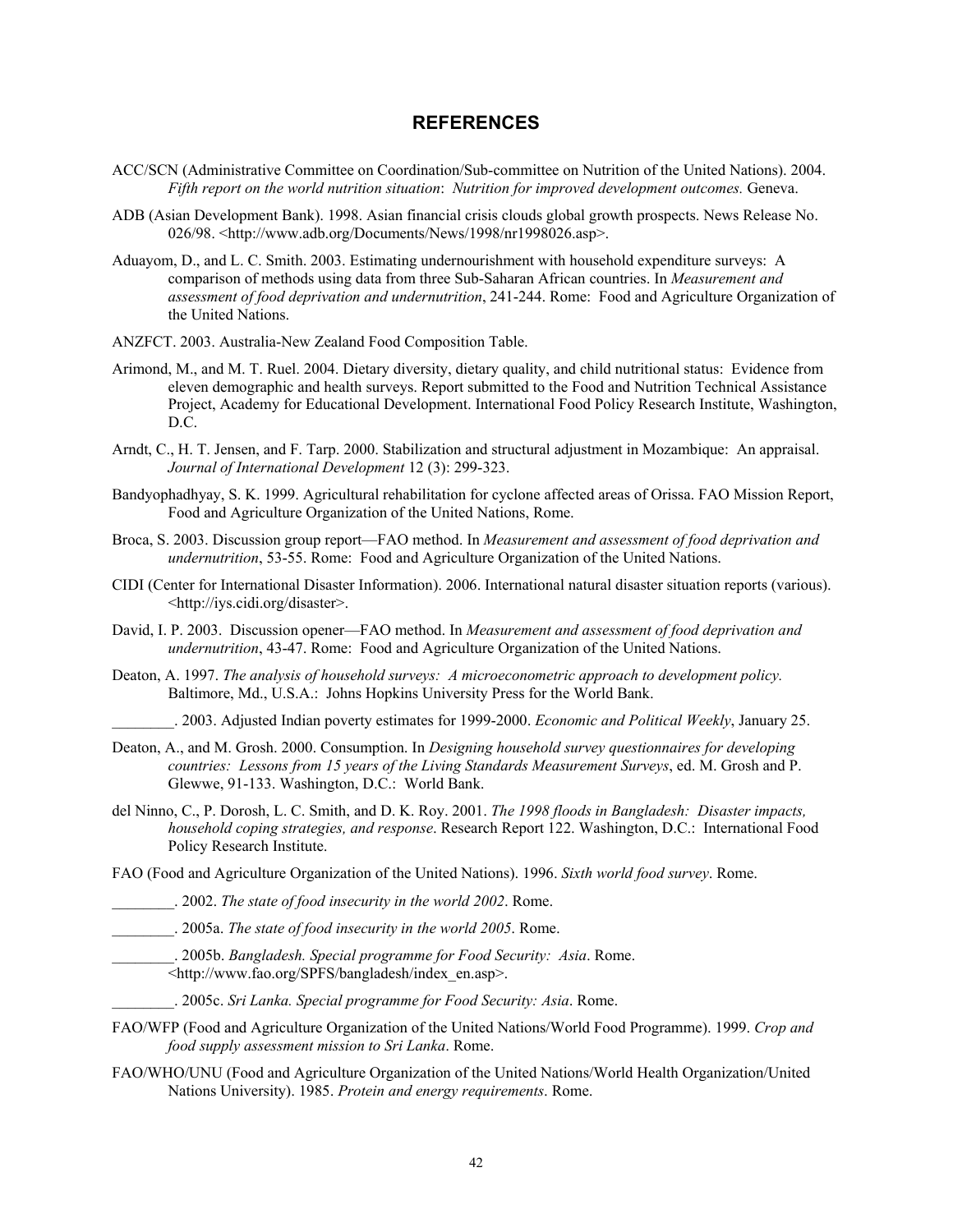FEWS NET (Famine Early Warning System Network). 1997. The uneven Ugandan recovery. December 27. 1997.

- Frankenberger, T., K. Luther, K. Fox, and J. Mazzeo. 2003. *Livelihood erosion through time: Macro and micro factors that influenced livelihood trends in Malawi over the last 30 years*. Johannesburg, South Africa: CARE Southern and Western Africa Regional Management Unit (SWARMU).
- Frankenberger, T. R., L. Frankel, S. Ross, M. Burke, C. Cardenas, D. Clark, A. Goddard, K. Henry, M. Middleberg, D. O'Brien, C. Perez, R. Robinson, and J. Zielinski. 1997. Household livelihood security: A unifying conceptual framework for CARE programs. In *Proceedings* of the USAID workshop on performance measurement for food security, Arlington, Va., U.S.A., December 11-12, 1995. Washington, D.C.: U.S. Agency for International Development.
- Gabbert, S., and H. P. Weikard. 2001. How widespread is undernourishment? A critique of measurement methods and new empirical results. *Food Policy* 26 (3): 209-228.
- Graham, R., R. M. Welch, and H. E. Bouis. 2004. Addressing micronutrient malnutrition through enhancing the nutritional quality of staple foods: Principles, perspectives and knowledge gaps. Department of Plant Science, University of Adelaide; U.S. Plant, Soil and Nutrition Laboratory, USDA-ARS, Ithaca, N.Y.; International food Policy Research Institute, Washington, D.C. <http://www.css.cornell.edu/FoodSystems/AdvAgron4.html>.
- Grosh, M., and P. Glewwe, eds. 2000. *Designing household survey questionnaires for developing countries: Lessons from 15 years of the Living Standards Measurement Surveys*. Washington, D.C.: World Bank.
- Haddad, L. 2001. DfID-funded technical support facility to FAO's FIVIMS. Technical Paper 1. Deepening the analysis of the factors behind progress towards WFS targets. Report submitted to Overseas Development Institute. Washington, D.C.: International Food Policy Research Institute.
- Hoddinott, J., and Y. Yohannes. 2002. *Dietary diversity as a food security indicator*. Food Consumption and Nutrition Division Discussion Paper 136. Washington, D.C.: International Food Policy Research Institute.
- IFPRI (International Food Policy Research Institute). 1998. *2020 Vision Network for West Africa: Country note for Senegal*. Accra, Ghana.
- Latham, M. C. 1997. *Human nutrition in the developing world*. Food and Nutrition Series No. 29. Rome: Food and Agriculture Organization of the United Nations. <http://www.fao.org/DOCREP/W0073e/w0073e00.htm>.
- Mason, J. 2003. Measuring hunger and malnutrition. In *Measurement and assessment of food deprivation and undernutrition*, 197-228. Rome: Food and Agriculture Organization of the United Nations.
- Naiken, L. 2003. FAO methodology for estimating the prevalence of undernourishment. In *Measurement and assessment of food deprivation and undernutrition*, 7-42. Rome: Food and Agriculture Organization of the United Nations.
- Ndaiye, A. 2003. Child malnutrition in Niger: An investigation of patterns of change. M.A. thesis, Department of Agricultural and Resource Economics, University of Arizona, Tucson, Ariz., U.S.A.
- Nyanteng, V. K., and S. Asuming-Brempong. 2003. The role of agriculture in food security in Ghana. Paper prepared for the Role of Agriculture International Conference, Rome, October 20-22. Food and Agriculture Organization of the United Nations, Rome.
- Ramalingaswami, V., U. Jonsson, and J. Rohde. 1996. Commentary: The Asian enigma. In *The progress of nations 1996.* New York: United Nations Children's Fund.
- Rashid, A. 2004. Determinants of dietary quality: An empirical study using data from Bangladesh. M.A. Thesis, Department of Agricultural and Resource Economics, University of Arizona, Tucson, Ariz., U.S.A.
- Resnick, D. 2004. *Smallholder African agriculture progress and problems in confronting hunger and poverty*. Development Strategy and Governance Division Discussion Paper 9. Washington, D.C.: International Food Policy and Research Institute.
- Ruel, M. T. 2002. *Is dietary diversity an indicator of food security or dietary quality? A review of measurement issues and research needs*. Food Consumption and Nutrition Division Discussion Paper 140. Washington, D.C.: International Food Policy Research Institute.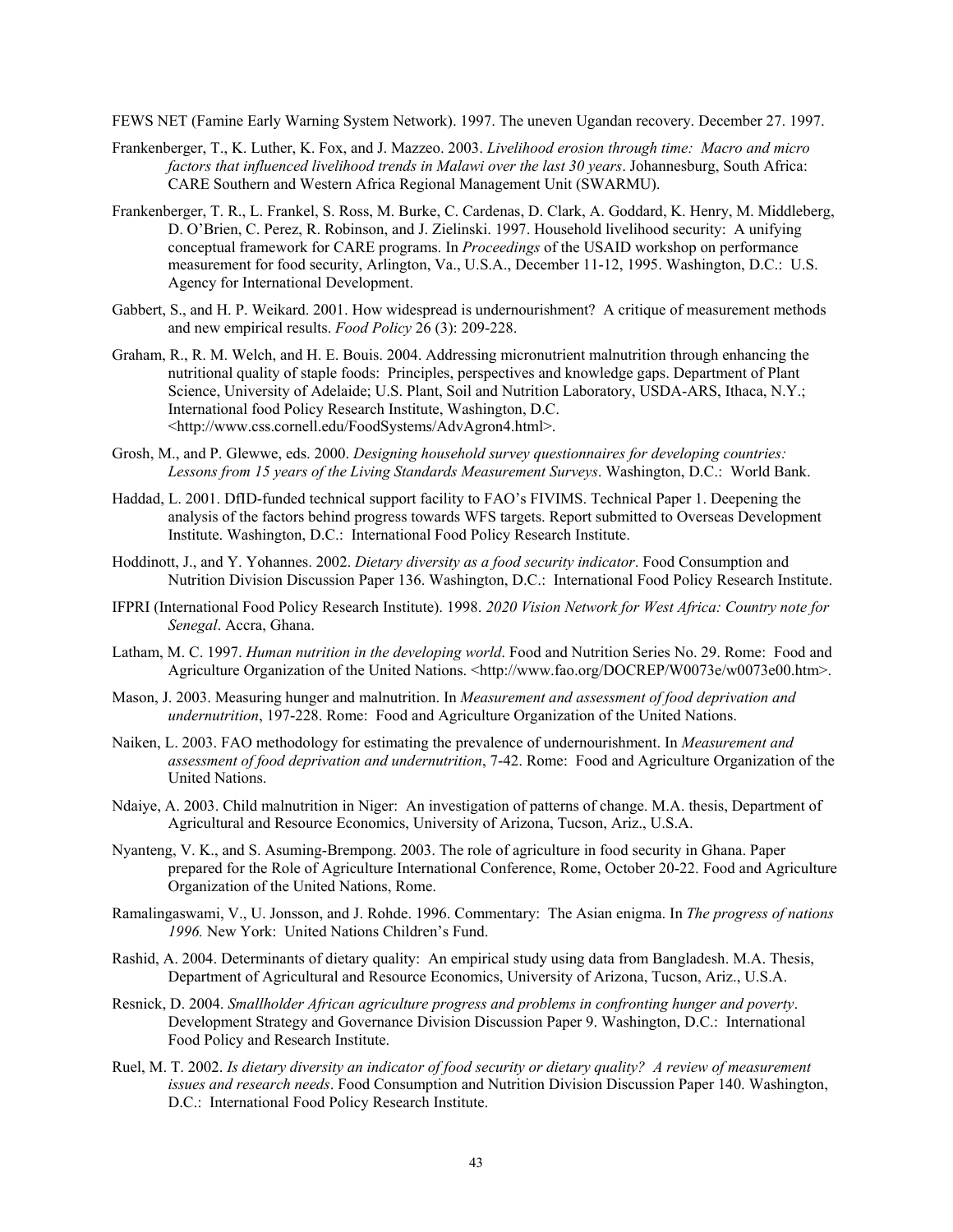\_\_\_\_\_\_\_\_. 2003. Operationalizing diet diversity: A review of measurement issues and research priorities. *Journal of Nutrition* 133 (11): 3911S-3926S.

- Ruel, M. T., J. M. Graham, S. Murphy, and L. H. Allen. 2004. Simple dietary diversity indicators predict nutrient adequacy in school-age Kenyan children. Report submitted to the Global Livestock-Collaborative Research Support Program (GL-CRSP), University of California, Davis.
- Ruel, M. T., L. Haddad, M. Arimond, D. Gilligan, N. Minot, K. Simler, and X. Zhang. 2003. Diet quality and diet changes of the poor: A global research program to improve dietary quality, health, and nutrition. A proposal for a global research program (GRP24). International Food Policy Research Institute, Washington, D.C.
- Sachs, J. 2004. Doing the sums on Africa. *Economist*, May 20, 2004, 19-21.
- Senauer, B. 2003. FAO methodology for estimating the prevalence of undernourishment. Discussion opener. In *Measurement and assessment of food deprivation and undernutrition*, 49-52. Rome: Food and Agriculture Organization of the United Nations.
- Smith, L. C. 1998. *Can FAO's measure of undernourishment be strengthened?* With a response by Logan Naiken. Food Consumption and Nutrition Division Discussion Paper 44. Washington, D.C.: International Food Policy Research Institute.
- Smith, L. C., and L. Haddad. 2000. *Explaining child malnutrition in developing countries*. Research Report 111. Washington, D.C.: International Food Policy Research Institute.
- Smith, L. C., and A. Subandoro. 2005. Improving the empirical basis for assessing food insecurity in developing countries: Asia. Project final report submitted to the Department for International Development of the United Kingdom and to the Australian Agency for International Development. International Food Policy Research Institute, Washington, D.C.

\_\_\_\_\_\_\_\_. 2006. Measuring food security using household expenditure surveys. International Food Policy Research Institute, Washington, D.C. Photocopy.

- Smith, L. C., H. Alderman, and D. Aduayom. 2006. *Food insecurity in Sub-Saharan Africa: New estimates from household expenditure surveys.* Research Report 146. Washington, D.C.: International Food Policy Research Institute.
- Smith, L. C., U. Ramakrishnan, A. Ndiaye, L. Haddad, and R. Martorell. *The importance of women's status for child nutrition in developing countries.* Research Report 131. Washington, D.C.: International Food Policy Research Institute.
- StataCorp. 2003. *Stata 8 Reference Manual*. College Station, Tex., U.S.A.: Stata Corporation.
- Svedberg, P. 1999. 841 million undernourished? *World Development* 27 (12): 2081-2098.

\_\_\_\_\_\_\_\_. 2000. *Poverty and undernutrition: Ttheory, measurement, and policy*. Oxford: Oxford University Press.

\_\_\_\_\_\_\_\_. 2003. Fallacies in—and ways of improving—the FAO methodology for estimating prevalence of undernutrition. In *Measurement and assessment of food deprivation and undernutrition*, 235-236. Proceedings of an International Scientific Symposium. Rome: Food and Agriculture Organization of the United Nations.

- UNDHA (United Nations Department of Humanitarian Affairs). 1996. Great Lakes: IRIN Food Security Overview Paper. 12/23/96. New York: Integrated Regional Information Network (IRIN), UNDHA.
- UNICEF (United Nations Children's Fund). 1998. *The state of the world's children 1998.* New York: Oxford University Press.
- United Nations. 2005. *The millennium development goals report 2005*. New York.
- United Nations System in Pakistan. 2000. United Nations statement on Food Security in Pakistan. Thematic Group on Rural Development and Food Security, Islamabad, Pakistan.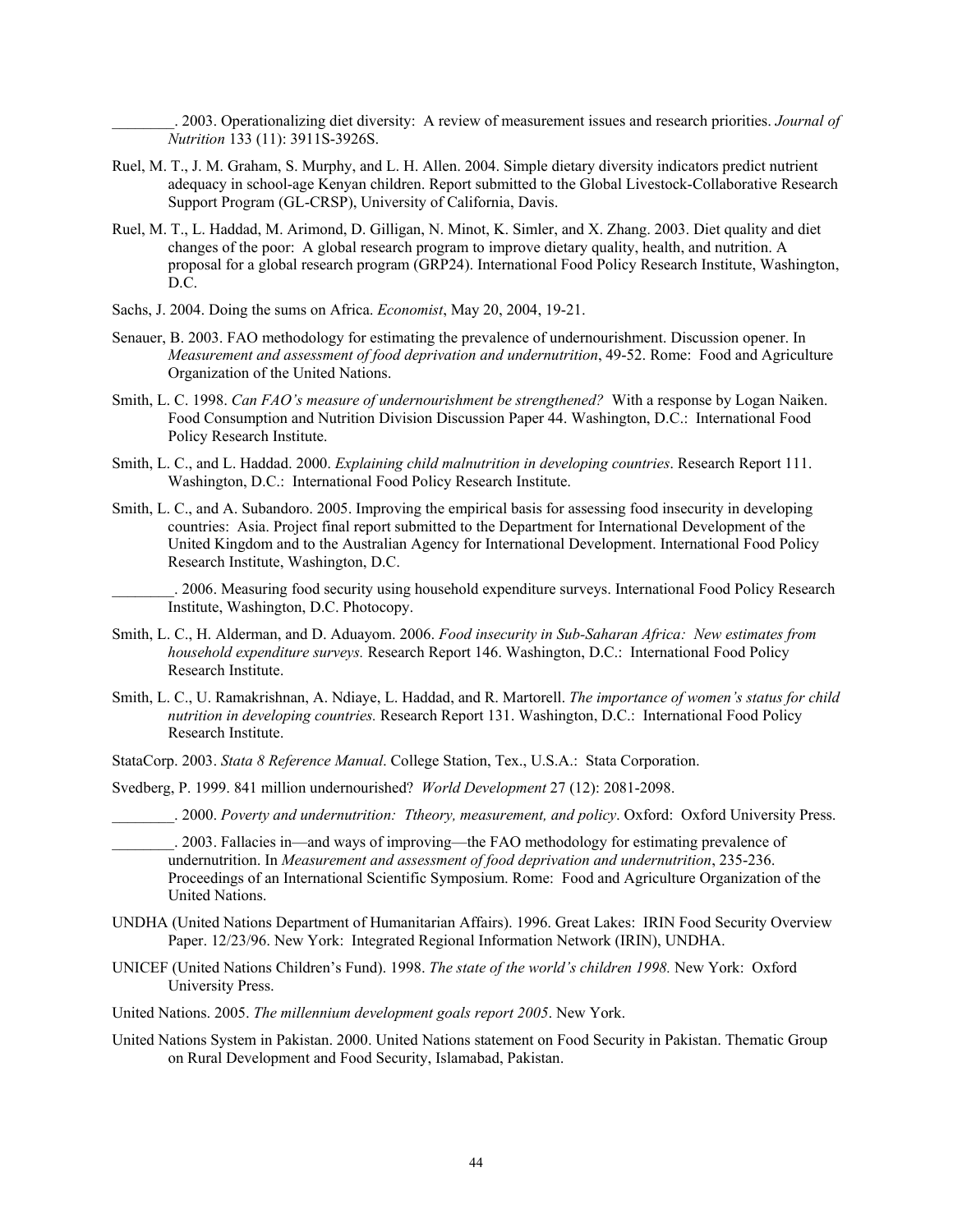- USDA (United States Department of Agriculture). 2003. Composition of foods, raw, processed, prepared. USDA Nutrient Database for Standard Reference Release 15. United States Department of Agriculture, Agricultural Research Service, Beltsville, Md., U.S.A.
- USDS (United States Department of State). 2004. Background Note Guinea. April. Bureau of African Affairs, Washington, D.C.

\_\_\_\_\_\_\_\_. 2006. <http://www.state.gov/p/af/ci> and <http://iys.cidi.org/disaster>.

- Welch, R. 2004. Micronutrients, agriculture, and nutrition: Linkages for improved health and well being. USDA-ARS, U. S. Plant, Soil and Nutrition Laboratory, Ithaca, N.Y. http://www.css.cornell.edu/FoodSystems/Micros%26AgriMan1ref.html.
- WHO (World Health Organization). 2005. WHO Global database on child growth and malnutrition. Geneva.

\_\_\_\_\_\_\_\_. 2006. World Health Organization releases new child growth standards. Standards confirm that all children worldwide have the potential to grow the same. Geneva.

Wobst, P. 2001. *Structural adjustment and intersectoral shifts in Tanzania*. Research Report 117. Washington, D.C.: International Food Policy Research Institute.

World Bank. 2002a. *India: Policies to reduce poverty and accelerate sustainable growth*. Washington, D.C.

\_\_\_\_\_\_\_\_. 2002b. *Poverty in Pakistan: Vulnerabilities, social gaps and rural dynamics*. Washington, D.C.

- \_\_\_\_\_\_\_\_. 2003. *2003 World development indicators*. Washington, D.C.
	- \_\_\_\_\_\_\_\_. 2004. Country brief, Burundi, history.

<http://web.worldbank.org/WBSITE/EXTERNAL/COUNTRIES/AFRICAEXT/ BURUNDIEXTN>.

\_\_\_\_\_\_\_\_. 2005. *World development indicators 2005* (on CD-Rom). Washington, D.C.

Zhang, X., M. Johnson, D. Resnick, and S. Robinson. 2004. *Cross-country typologies and development strategies to end hunger in Africa*. Development Strategy and Governance Division Discussion Paper 8. Washington, D.C.: International Food Policy Research Institute.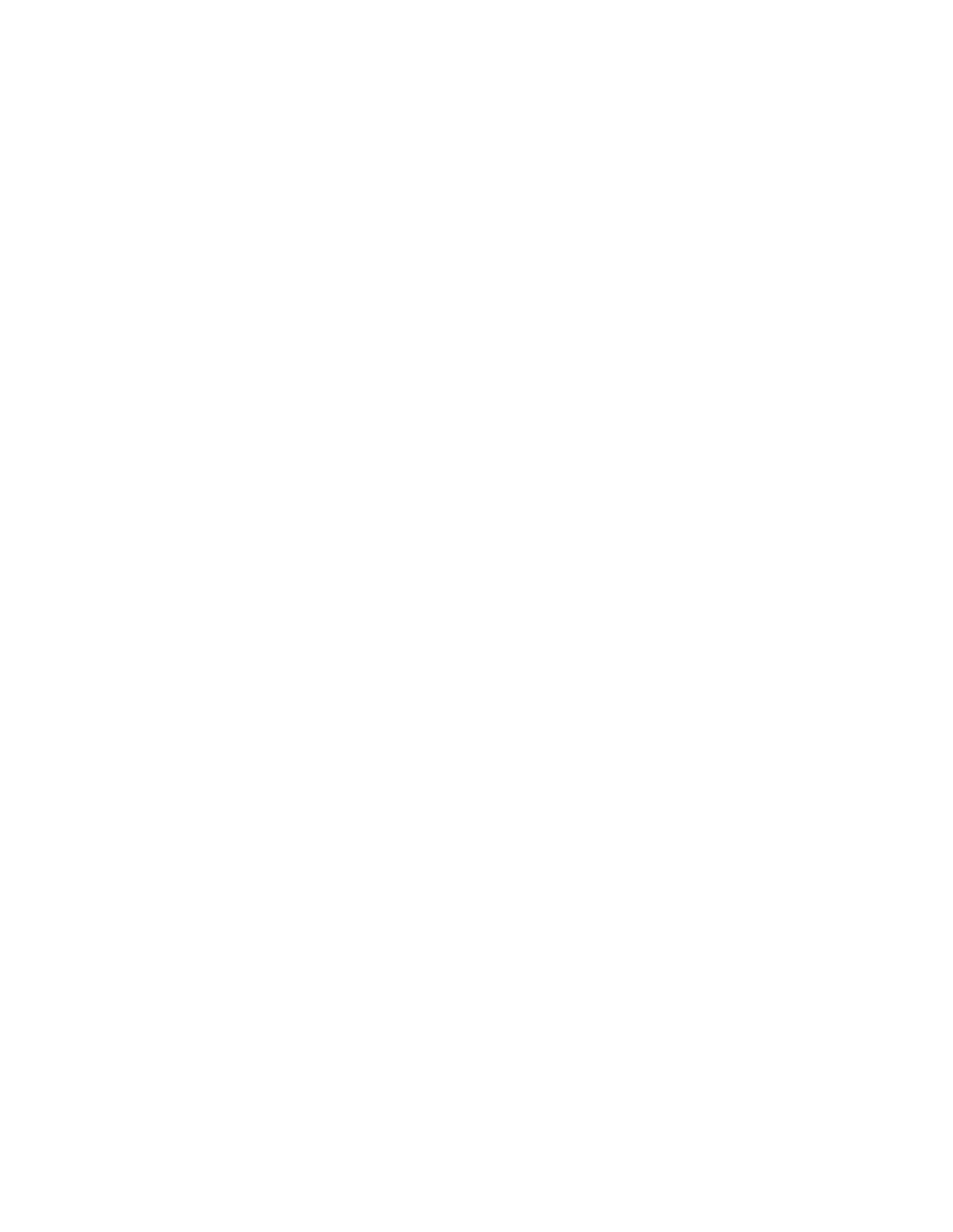#### **RECENT IFPRI DISCUSSION PAPERS**

#### **For earlier discussion papers, please go to www.ifpri.org/pubs/pubs.htm#dp . All discussion papers can be downloaded for free.**

- 711. *Managing Conflict Over Natural Resources in Greater Kordofan, Sudan: Some Recurrent Patterns and Governance Implications.* El Fatih Ali Siddig, Khalid El-Harizi, and Betinna Prato, 2007.
- 710. *Mortality, Mobility, and Schooling Outcomes Among Orphans: Evidence from Malawi.* Mika Ueyama, 2007.
- 709. *Agricultural Technology Choices for Poor Farmers in Less-Favored Areas of South and East Asia*. John Pender, 2007.
- 708. *Sharing Science, Building Bridges, and Enhancing Impact: Public Private Partnerships in the CGIAR*. David J. Spielman, Frank Hartwich, and Klaus von Grebmer, 2007.
- 707. *Policies to Promote Cereal Intensification in Ethiopia: A Review of Evidence and Experience*. Derek Byerlee, David J. Spielman, Dawit Alemu, and Madhur Gautam, 2007.
- 706. *Sistemas de Innovación Piscícola en la Amazonia Boliviana: Efectos de la Interacción Social y de las Capacidades de Absorción de los Pequeños Agricultores.* Frank Hartwich, Vicente Eguez Camacho, Mario Monge, and Luis Ampuero Ramos, 2007.
- 705. *The Role of Clustering in Rural Industrialization: A Case Study of the Footwear Industry in Wenzhou*. Zuhui Huang, Xiaobo Zhang, and Yunwei Zhu, 2007.
- 704. *The Economics of GM Food Labels: An Evaluation of Mandatory Labeling Proposals in India*. Sangeeta Bansal and Bharat Ramaswami, 2007.
- 703. *The Power Mapping Tool: A Method for the Empirical Research of Power Relations*. Eva Schiffer, 2007.
- 702. *The Bang for the* Birr*: Public Expenditures and Rural Welfare in Ethiopia*. Tewodaj Mogues, Gezahegn Ayele, and Zelekawork Paulos, 2007.
- 701. *Public Spending and Poverty Reduction in an Oil-Based Economy: The Case of Yemen*. Mohamed Abdelbasset Chemingui, 2007.
- 700. *Integrated Management of the Blue Nile Basin in Ethiopia: Hydropower and Irrigation Modeling*. Paul J. Block, 2007.
- 699. *Building Public-Private Partnerships for Agricultural Innovation in Latin America: Lessons from Capacity Strengthening.* Suresh Babu, Maria Veronica Gottret, Frank Hartwich, and Jaime Tola, 2007.
- 698. *Cost Implications of Agricultural Land Degradation in Ghana: An Economywide, Multimarket Model Assessment.*  Xinshen Diao and Daniel B. Sarpong, 2007.
- 697. *Is HIV/AIDS Undermining Botswana's 'Success Story'? Implications for Development Strategy.* James Thurlow, 2007.
- 696. *Supermarket Purchases and the Dietary Patterns of Households in Guatemala.* Abay Asfaw, 2007.
- 695. *Agricultural Growth Linkages in Ethiopia: Estimates Using Fixed and Flexible Price Models*. Xinshen Diao, Belay Fekadu, Steven Haggblade, Alemayebu Seyoum Teffesse, Kessu Wamisbo, and Bingxin Yu, 2007.
- 694. *Is the Relationship Between Aid and Economic Growth Nonlinear?* Andros Kourtellos, Chih Ming Tan, and Xiaobo Zhang, 2007.
- 693. *Regional Disparities in Ghana: Policy Options and Public Investment Implications*. Ramatu M. Al-Hassan and Xinshen Diao, 2007.
- 692. *Innovación en el Cultivo del Maní en Bolivia: Efectos de la Interacción Social y de las Capacidades de Absorción de los Pequeños Productores*. Frank Hartwich, Tito Arispe, y Mario Monge, 2007.
- 691. *Marriage, Schooling, and Excess Mortality in Prime-Age Adults: Evidence from South Africa*. Futoshi Yamauchi, 2007.
- 690. *Renegotiating the Food Aid Convention: Background, Context, and Issues*. John Hoddinott and Marc J. Cohen, 2007.
- 689. *Agricultural Growth and Investment Options for Poverty Reduction in Rwanda*. Xinshen Diao, Shenggen Fan, Sam Kanyarukiga, and Bingxin Yu, 2007.